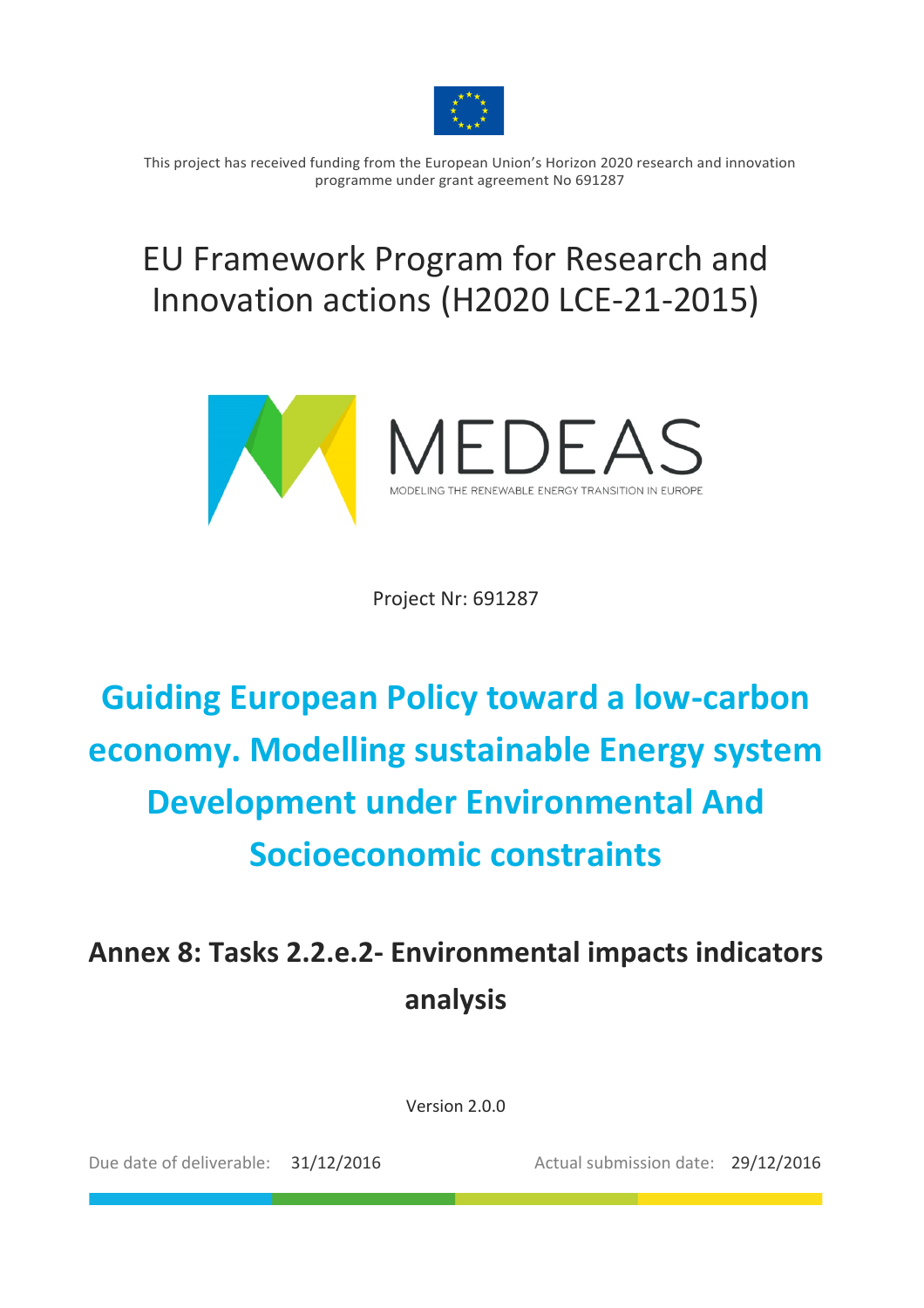

### **Disclaimer'of'warranties'and'limitation'of'liabilities**

This document has been prepared by MEDEAS project partners as an account of work carried out within the framework of the EC-GA contract no 691287.

Neither Project Coordinator, nor any signatory party of MEDEAS Project Consortium Agreement, nor any person acting on behalf of any of them:

- (a) makes any warranty or representation whatsoever, express or implied,
	- $(i)$ . with respect to the use of any information, apparatus, method, process, or similar item disclosed in this document, including merchantability and fitness for a particular purpose, or
	- (ii). that such use does not infringe on or interfere with privately owned rights, including any party's intellectual property, or
	- (iii). that this document is suitable to any particular user's circumstance; or
- (b) assumes responsibility for any damages or other liability whatsoever (including any consequential damages, even if Project Coordinator or any representative of a signatory party of the MEDEAS Project Consortium Agreement, has been advised of the possibility of such damages) resulting from your selection or use of this document or any information, apparatus, method, process, or similar item disclosed in this document.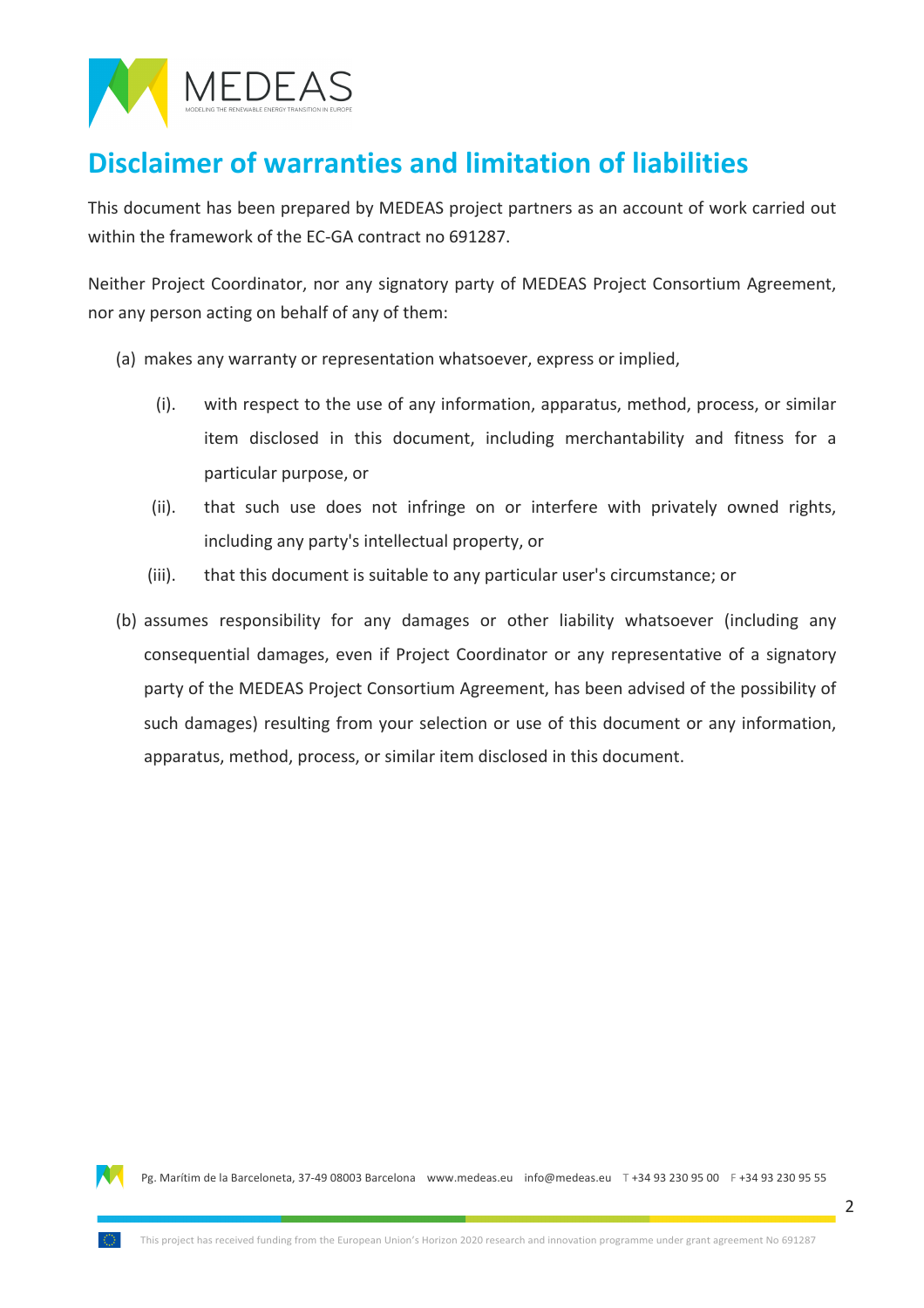

### **Document info sheet**

Lead Beneficiary: ICM-CSIC

*WP:* WP2 Data collection

*Task:* 2.2.e.2

Authors: Jordi Solé, Teresa Madurell, Amalia Calderón

*Dissemination level:* Public

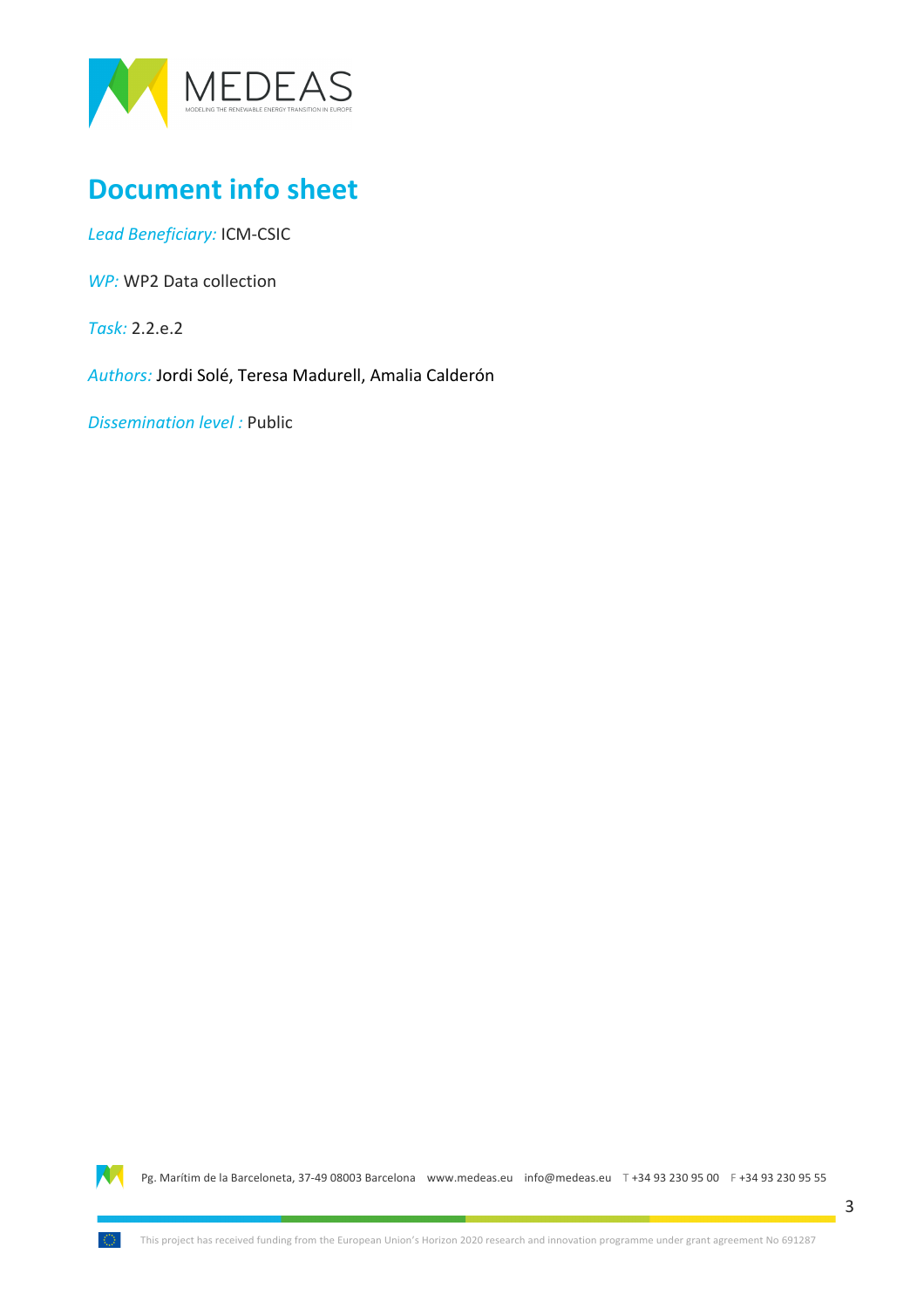

### **Table of contents**

| $\textbf{ECOS} \texttt{YSTEM} \textcolor{red}{.}\textbf{}\textcolor{red}{.}\textbf{}\textcolor{red}{.}\textbf{}\textcolor{red}{.}\textbf{}\textcolor{red}{.}\textbf{}\textcolor{red}{.}\textbf{}\textcolor{red}{.}\textbf{}\textcolor{red}{.}\textbf{}\textcolor{red}{.}\textbf{}\textcolor{red}{.}\textbf{}\textcolor{red}{.}\textbf{}\textcolor{red}{.}\textbf{}\textcolor{red}{.}\textbf{}\textcolor{red}{.}\textbf{}\textcolor{red}{.}\textbf{}\textcolor{red}{.}\textbf{}\textcolor{red}{.}\textbf{}\text$ |  |
|-----------------------------------------------------------------------------------------------------------------------------------------------------------------------------------------------------------------------------------------------------------------------------------------------------------------------------------------------------------------------------------------------------------------------------------------------------------------------------------------------------------------|--|
|                                                                                                                                                                                                                                                                                                                                                                                                                                                                                                                 |  |
|                                                                                                                                                                                                                                                                                                                                                                                                                                                                                                                 |  |
|                                                                                                                                                                                                                                                                                                                                                                                                                                                                                                                 |  |
|                                                                                                                                                                                                                                                                                                                                                                                                                                                                                                                 |  |
|                                                                                                                                                                                                                                                                                                                                                                                                                                                                                                                 |  |
|                                                                                                                                                                                                                                                                                                                                                                                                                                                                                                                 |  |
|                                                                                                                                                                                                                                                                                                                                                                                                                                                                                                                 |  |
|                                                                                                                                                                                                                                                                                                                                                                                                                                                                                                                 |  |

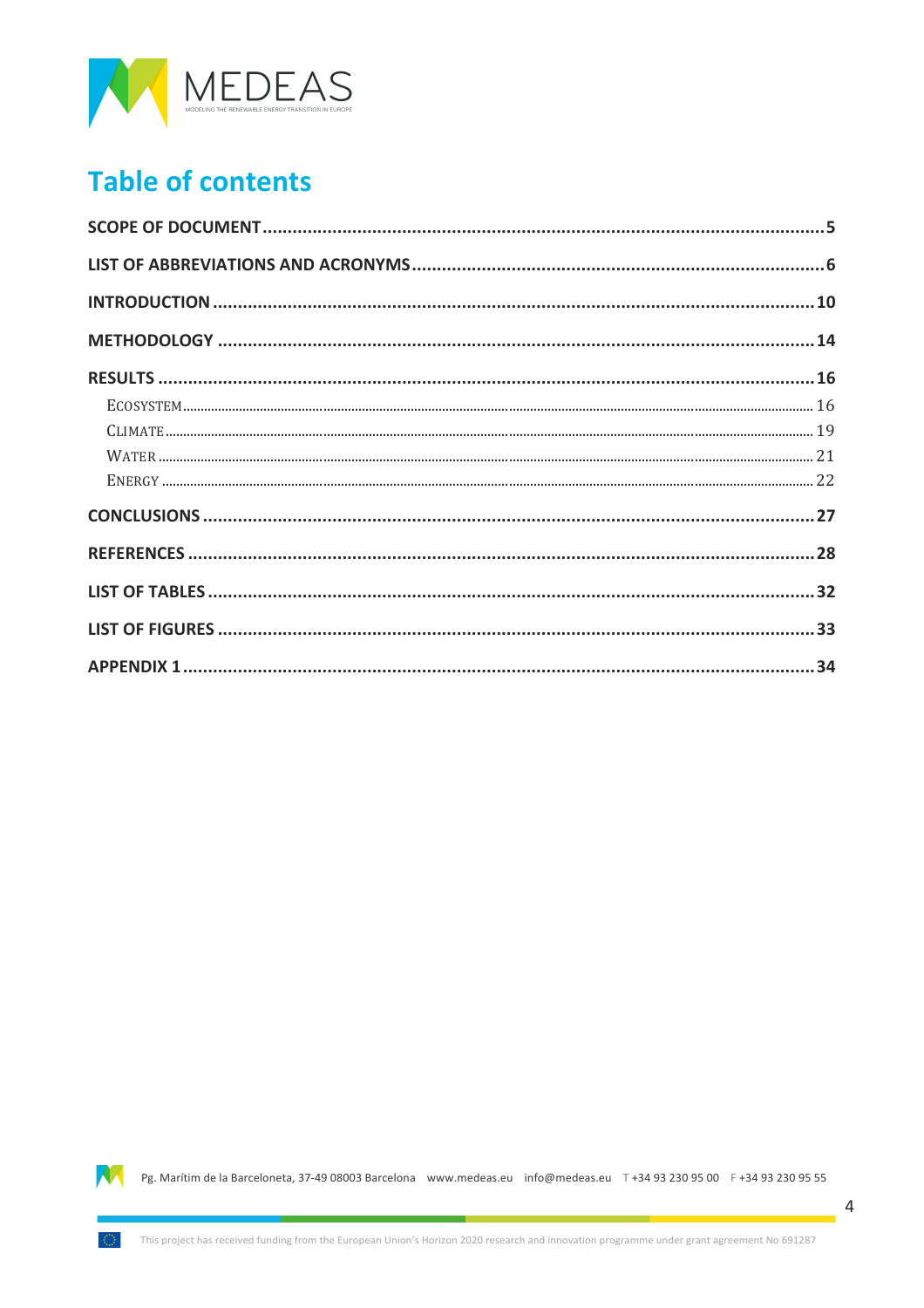

## **Scope of document**

This document reports the environmental indices used to evaluate the human activities impact on the environment and the biosphere. This information aims to provide the modellers and data users with a guide of the main environmental indicators and their suitability for modelling purposes within the MEDEAS scope.

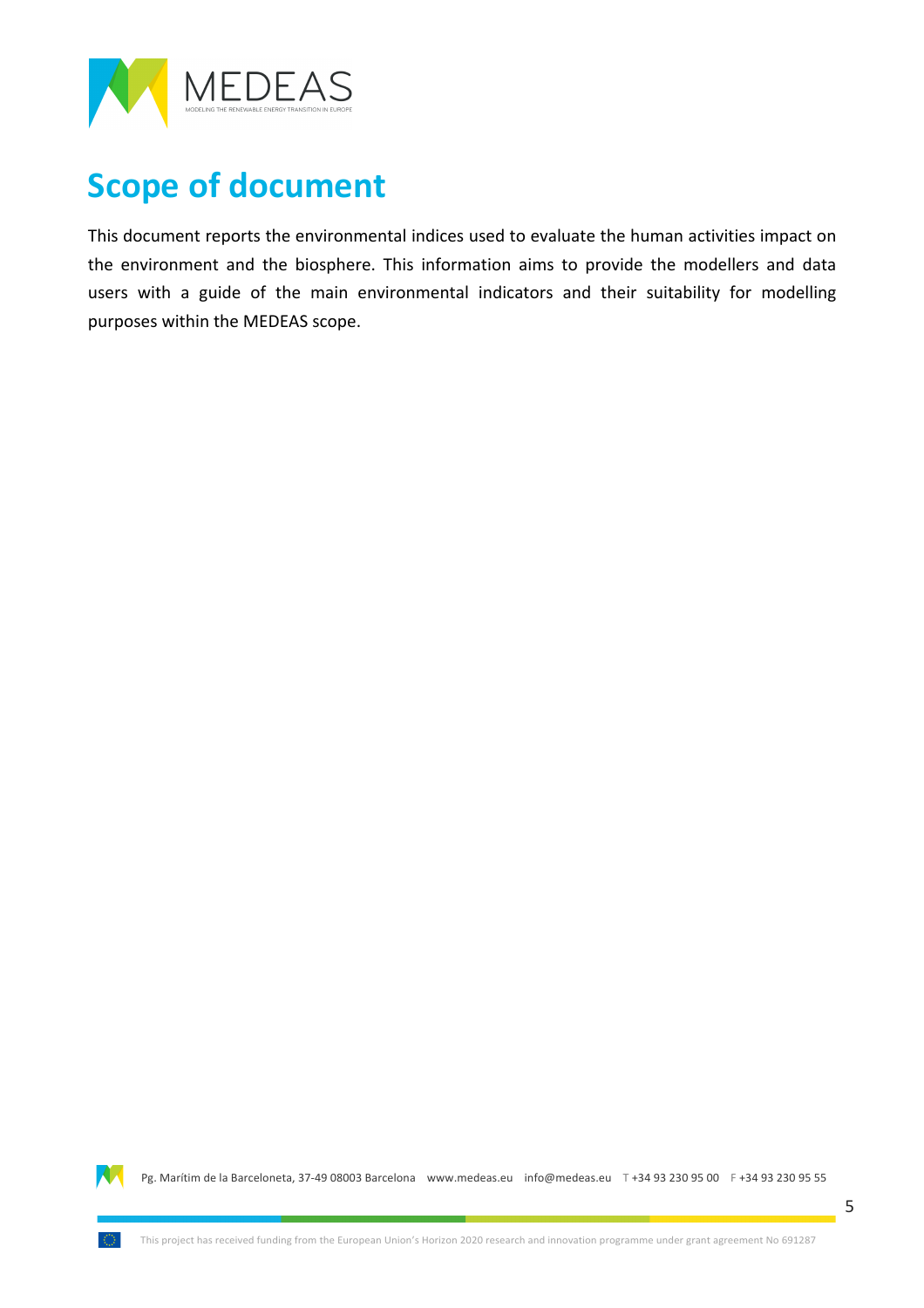

## **List of abbreviations and acronyms**

BII Biodiversity Intactness index

CF Carbon Footprint

DG Directorate General

CF Carbon Footprint

EEA European Environmental Agency

EF Ecological footprint

EDI Energy Development Index

EEA European Environmental Agency

GLASOD Global Assessment of Human-induced Soil Degradation

GDP Gross Domestic Product

GPI Genuine Progress Indicator

GHG Greenhouse Gases

GW Renewable power capacity

IPCC Intergovernmental Pannel on Climate Change (UN)

IEA International Energy Agency

NPP Terrestrial net primary (plant) production

OECD The Organisation for Economic Co-operation and Development

PB Planetary Boundaries

RET Renewable Energy Transition

RES Renewable Energy Sources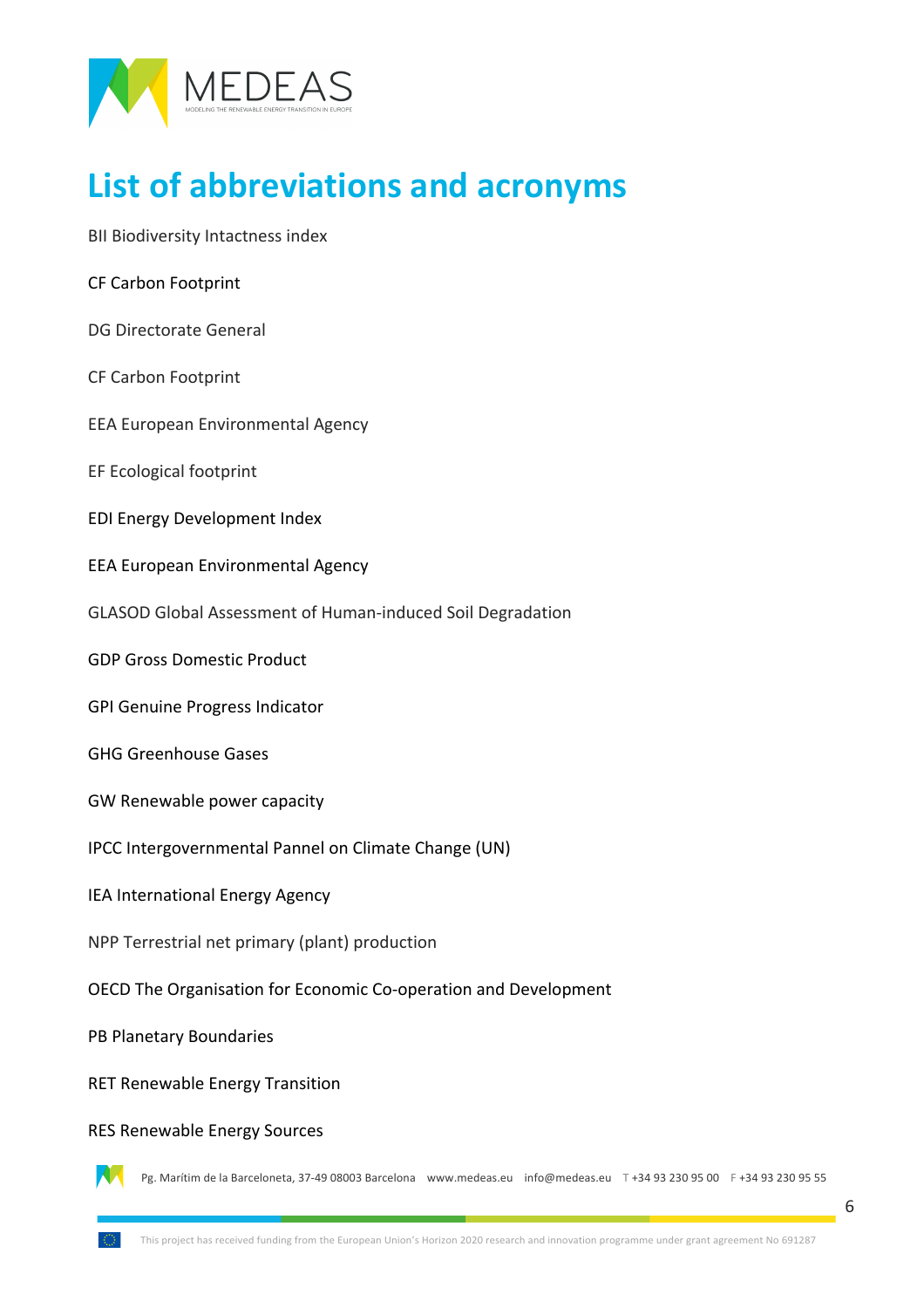

SDGs Sustainable Development Goals

SEDI Sustainable Development Index

TPES Total Primary Energy Supply

TFC Total Final energy Consumption

**UNSD United Nations Statistical Division** 

WF Water footprint

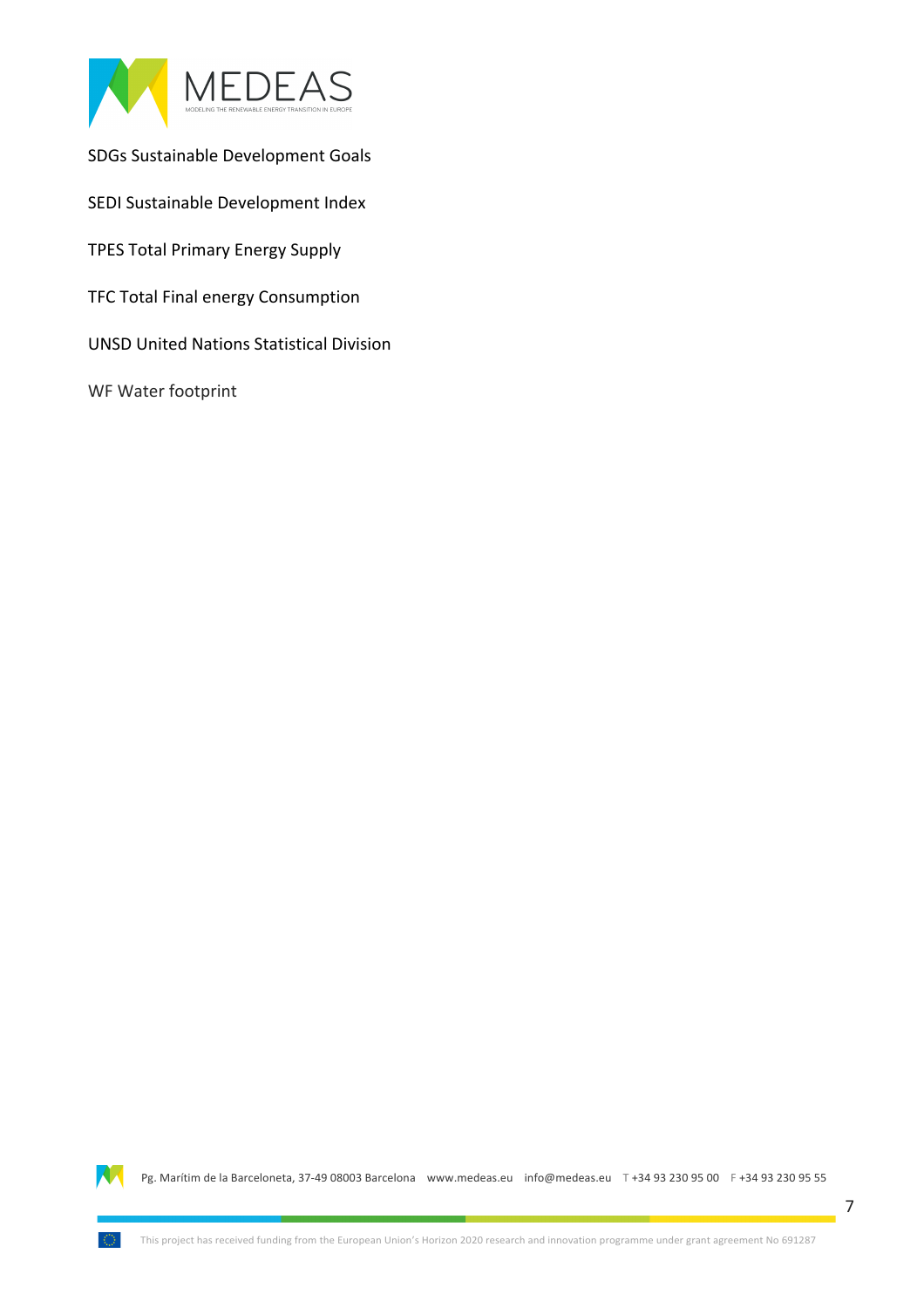

### **Executive summary**

Indicators have become a mainstream tool to help countries and policymakers to manage and evaluate different aspects. Environmental indicators are values that describe the state or conditions of the environment and its impact on human beings, ecosystems and materials, the pressures on the environment, the driving forces and the responses steering that system. The indicators here chosen will be mainly based on the MEDEAS model already existing modules (i.e. Economy, Energy, Materials, Land, Climate and Social) however new indicators for the construction of future modules will also be suggested. Due to the main objective of this subtask (environmental indicators), we focused on Energy, Climate and Land. However, we also report some indicators regarding Ecosystems and Water. A total of 120 indices have been explored under the ecosystem, climate, water, and energy areas. For each area we describe the main framework and the characterization for the selected indicators.

#### **ECOSYSTEM**

Considering Planetary Boundaries (PB) as a framework, we selected 4 indicators to cover the main ecosystem aspects, that to date, better capture and summarize information and with open data sources: Terrestrial net primary (plant) production (NPP), Global Assessment of Human-induced Soil Degradation (GLASOD), Biodiversity Intactness index (BII), Ecological footprint (EF).

#### **CLIMATE**

Besides the selected indicators selected in the Assessment Report AR5 IPCC reports (i.e. Greenhouse Gases (GHG) emission levels, atmospheric GHG concentration levels, changes in global temperature and sea-level rise, changes in regional climate variables, changes in the intensity or frequency of extreme events), we add the Carbon Footprint.

#### **WATER**

We explored 20 indicators and we have considered here the water footprint indicator (WF) as a comprehensive measure of freshwater resources appropiation.

#### **ENERGY**

In this area there were two main sets of indicators that can be analysed: energy environmental impacts (mainly emissions) and energy efficiency indicators. We have selected three indicators

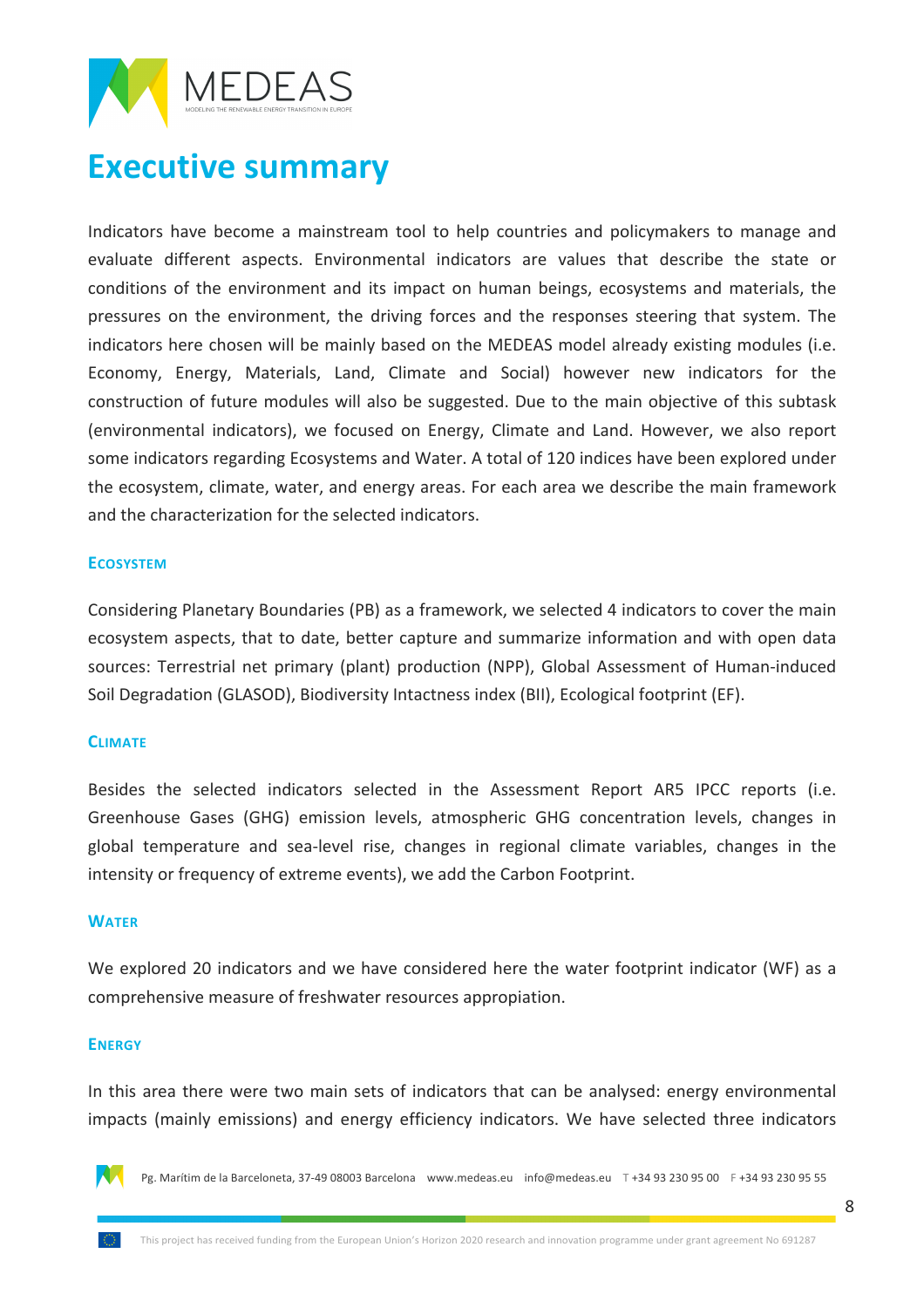

that can give information of the ratio of electricity produced by renewables, the energy consumption per capita, and the amount of energy produced by Renewable Energy Sources (RES), thus the three indicators chosen are: Share of renewable energy in final energy consumption, Energy use (kg of oil equivalent per capita) and Renewable power capacity.

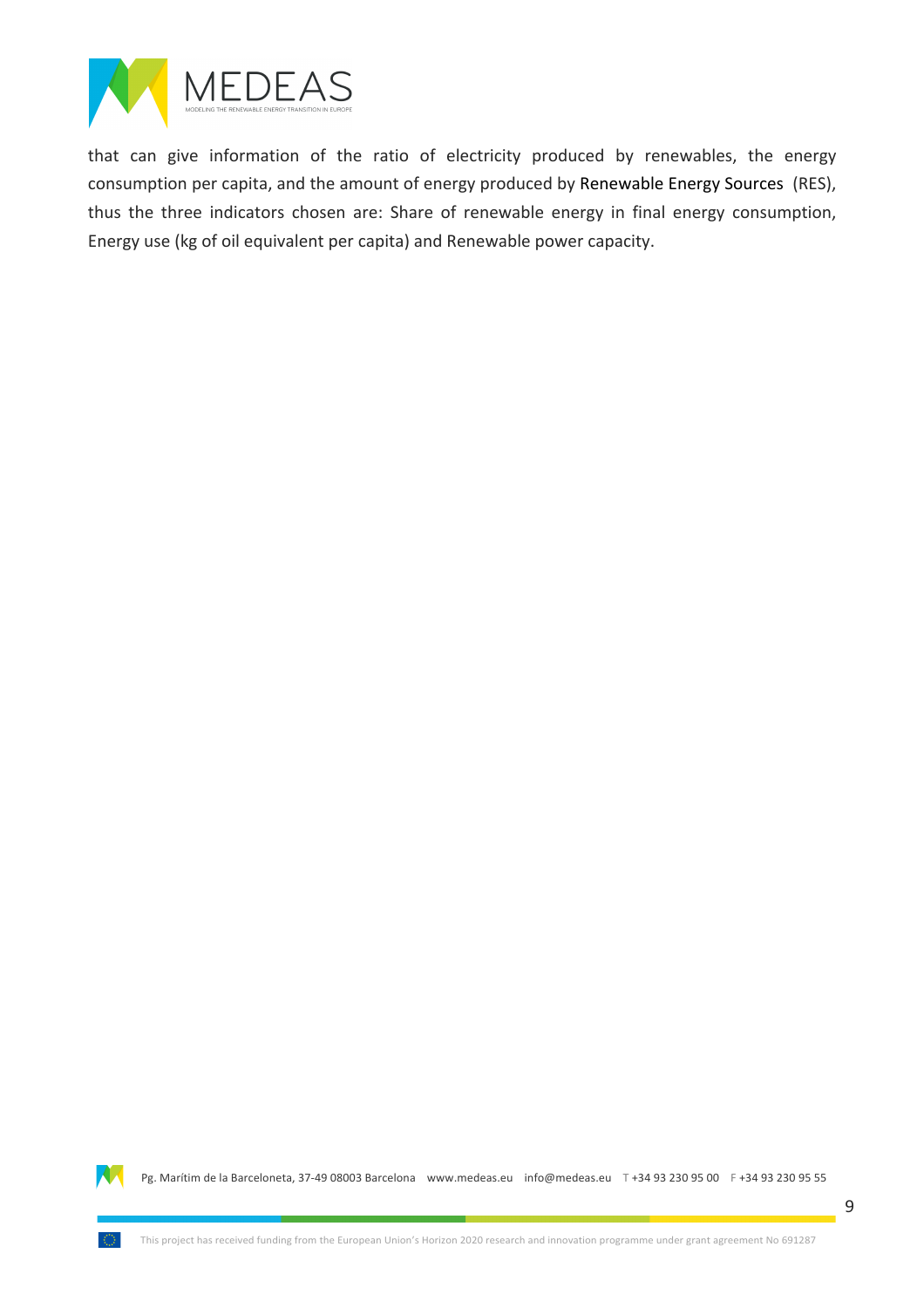

## **Introduction**

Indicators have become a mainstream tool to help countries in different areas: managing resources, evaluate pollution or economic costs/benefits of certain activities, evaluate Climate Change impacts, ecosystem damage/changes or even ecosystem services. In this regard, the number of environmental indicators has growth considerably as they become more popular and policymakers and environmental institutions rely more on them, as an assessment tool.

An environmental indicator id defined as (European Environmental Agency (EEA), http://glossary.eea.europa.eu/terminology/concept\_html?term=environmental%20indicator): "A parameter or a value derived from parameters that describe the state of the environment and its impact on human beings, ecosystems and materials, the pressures on the environment, the driving forces and the responses steering that system. An indicator has gone through a selection and/or aggregation process to enable it to steer action." An alternative definition of environmental indicator is a number that has the "capacity to monitor and assess environmental conditions and trends so as to increase their accountability and to evaluate how well they are satisfying their domestic objectives and international commitments" (OECD, 2003).

There are different institutions producing environmental indicators. At global level OECD, United Nations Statistical Division and United Nations Economic Commission for Europe regularly publish environmental indicators for which internationally data is available for use in environmental reviews. In Europe there are also different EU-level bodies that produce environmental indicators. We can mention here three of the more important: European Environmental Agency, Eurostat and the Directorate-General (DG) for the Environment, with sectorial DGs of the European Commission as well as the Joint Research Centre making important contributions. Thus, there are abundant references about the different types and uses of environmental indicators. Regarding the types of environmental indicators, they can be classified differently depending on the source chosen. OECD (OECD, 2008, 2015) classifies them following the issues to be tracked: Climate change, Ozone layer depletion, Eutrophication, Acidification, Toxic contamination, Urban environmental quality, Biodiversity, Cultural landscapes, Waste, Water resources, Forest resources, Fish resources, Soil degradation (desertification, erosion), Material resources, Socio-economic, sectorial and general indicators.

Another classification is the one provided by the Eurostat (Eurostat, 2016). Eurostat gives 17 themes with different sub-themes (see table 1).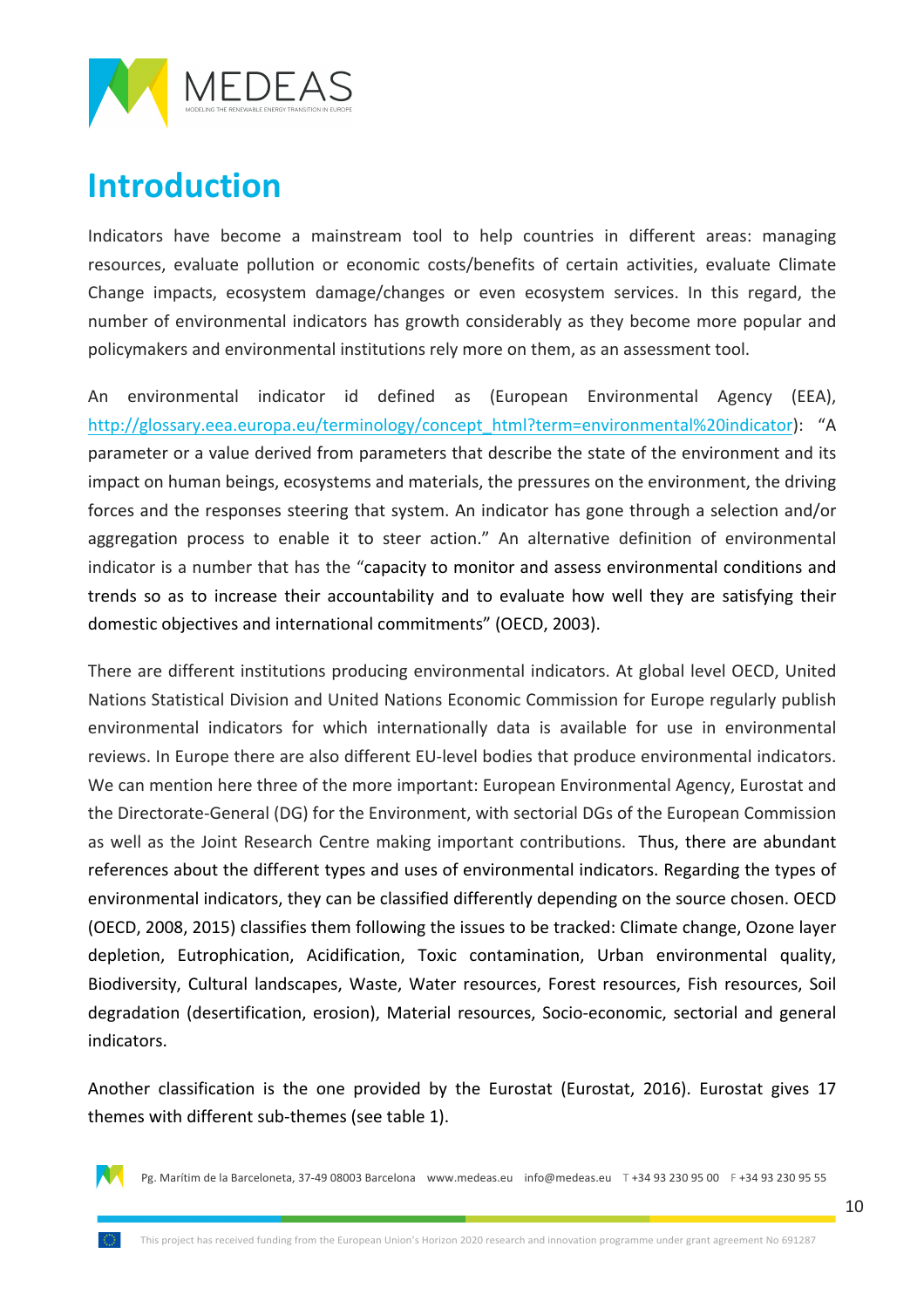

#### Table 1 Eurostat types of environmental indicators following themes and sub-themes

| Agriculture                          | Environmental impact of agriculture            |
|--------------------------------------|------------------------------------------------|
|                                      | Food and crop production                       |
|                                      | Water for agricultural use                     |
| Air                                  | Air quality                                    |
|                                      | Atmospheric emission                           |
|                                      | Ozone layer depletion                          |
| Chemicals                            | Environmentally harmful or toxic substances    |
| Climate                              | Temperature                                    |
|                                      | Weather and climate-related effects            |
| Energy                               | Alternative fuels                              |
|                                      | <b>Energy consumption</b>                      |
|                                      | Energy efficiency                              |
|                                      | Energy production                              |
|                                      | Renewable resources                            |
| <b>Environmental economics</b>       | Environmental expenditure                      |
|                                      | Environmental goods and services               |
|                                      | <b>Environmental taxes</b>                     |
| Environmental policy                 | Environmental awareness                        |
|                                      | Environmental management and labelling systems |
| <b>Fisheries</b>                     | Aquaculture                                    |
|                                      | <b>Fish stocks</b>                             |
|                                      | <b>Fishing fleet</b>                           |
| Forestry                             | Forest deterioration                           |
|                                      | Wood resources                                 |
| Natural areas, landscape, ecosystems | Habitat destruction and ecosystem degradation  |
|                                      | Land use                                       |
|                                      | Protected area                                 |
|                                      | Species distribution                           |
|                                      | Species diversity                              |
|                                      | Species phenology                              |
| <b>Noise</b>                         | <b>Traffic noise</b>                           |
|                                      | Urban noise                                    |
| Resources                            | <b>Material flows</b>                          |
| Soil                                 | Soil water                                     |
|                                      | Contaminated area                              |
|                                      | Erosion                                        |
|                                      | Nutrient content                               |
|                                      | Organic matter                                 |
|                                      |                                                |



Ω.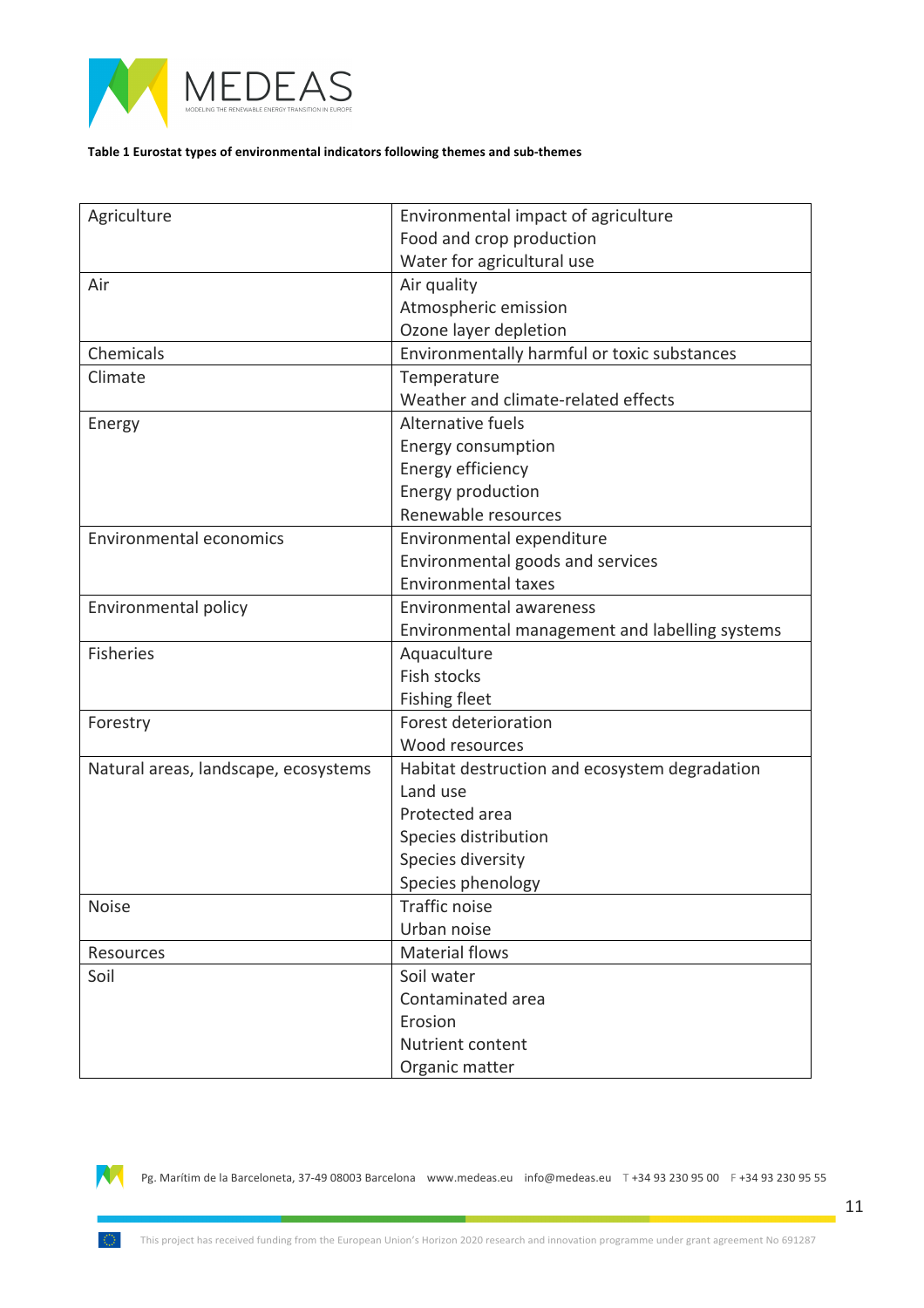

| Transport | Freight transport<br>Passenger transport<br>Transport cost<br>Transportation infrastructure                                                                     |
|-----------|-----------------------------------------------------------------------------------------------------------------------------------------------------------------|
| Waste     | e-Waste<br>Hazardous waste<br>Municipal waste<br>Packaging waste<br>Waste excluding major mineral waste<br>Waste generation and management                      |
| Water     | Freshwater pollution and physical properties<br>Marine pollution and salt water physical properties<br>Waste water treatment<br>Water damage<br>Water resources |

Complementary to Eurostat themes the EEA gives also a classification of indicators in themes, which are slightly different from Eurostat, these are: Air pollution, Biodiversity, Climate, Energy, Transport, Water and other.

United Nations Statistical Division (UNSD) themes and indicator tables were selected based on the current demands for international environmental statistics and the availability of internationally comparable data. The main themes are: Air and Climate, Biodiversity, Energy and Minerals, Forests, Governance, Inland Water Resources, Land and Agriculture, Marine and Coastal Areas, Natural Disasters, Waste. Besides this classification, the United Nations supported a program called Sustainable Development Goals (SDGs) (Sustainable Development Goals, 2015, 2016, UNSD, 2015), which focus in the socio-economic aspects of environment more than strictly to track environmental changes or impacts of human action.

The approaches and methodologies applied to define environmental indicators can be classified in two categories: policy-based approaches and conceptual approaches (Eurostat, 2014). Here we will use both, taking into account that currently, there is already an intense debate on how to obtain useful indicators (Ritschelova, 2015). Besides the debate on the construction or selection of indicators, a framework recently considered very useful to frame and select environmental indicators is the Planetary Boundary (PB) concept (Steffen, 2015). The PB were introduced in 2009, and aimed to define the environmental limits within which humanity can safely operate. This approach has proved influential in global sustainability policy development.

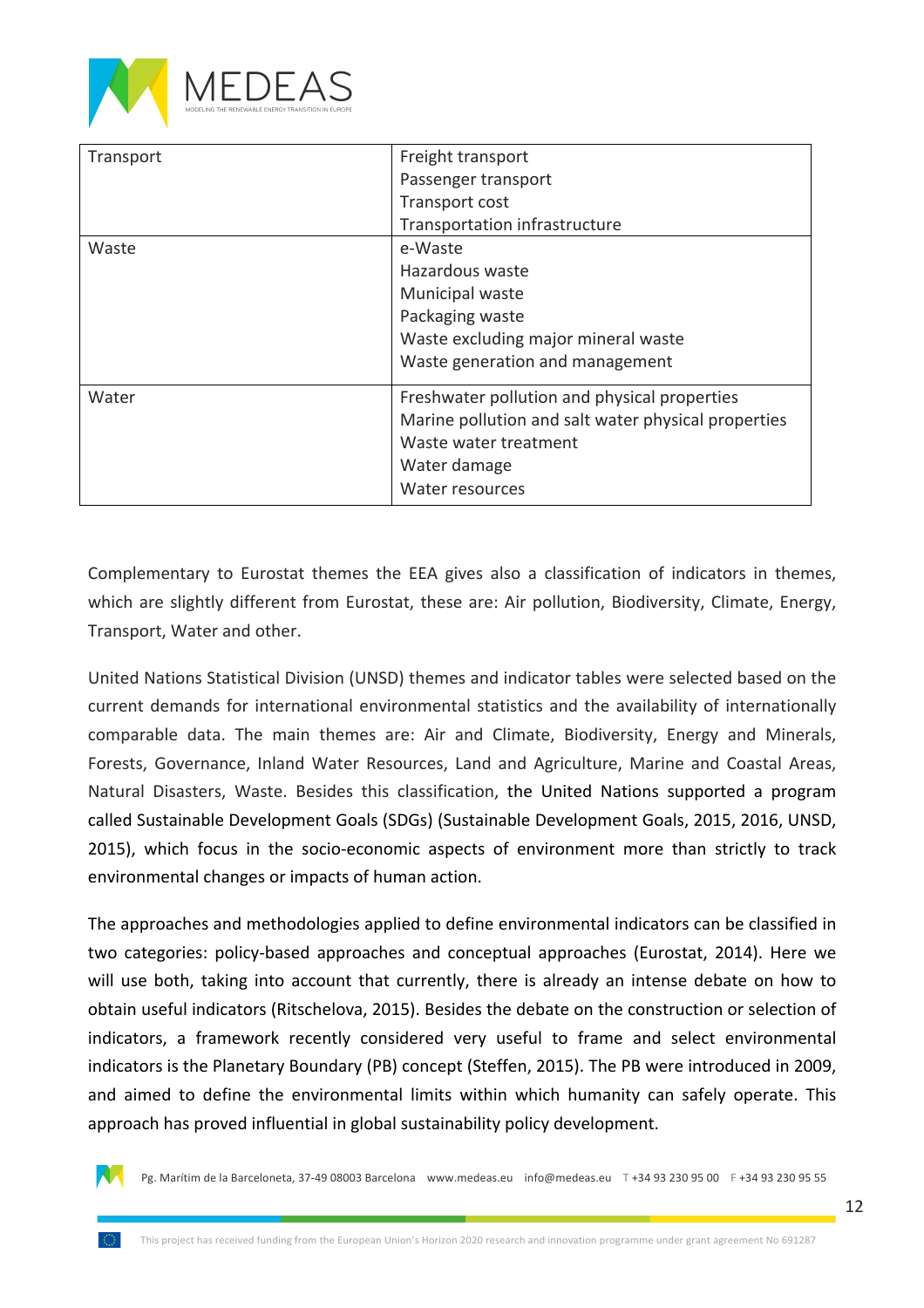

In this report we will follow Eurostat and EEA frameworks to select indicators, and we will also suggest some of them as key ones to be used in MEDEAS activities and model implementation. We chose Eurostat as a reference, not only for providing public available data for Europe, but also for being a reference institution at European level, which fits into the framework of action of MEDEAS objectives. We use then, ecological indicators in the context of climate change, and ecosystem impacts within the framework of the renewable energy transition (RET). We also will consider the framework provided by the PB. PB is aligned with MEDEAS aims because it tries to analyze the physical limits of the human activities and its impact on the environment from a general point of view. MEDEAS project is concerned about the physical limitations of the energy system, so the main issues pointed out by the PB help us on the selection of environmental indicators. The indicators chosen are considered at two levels Global and European.

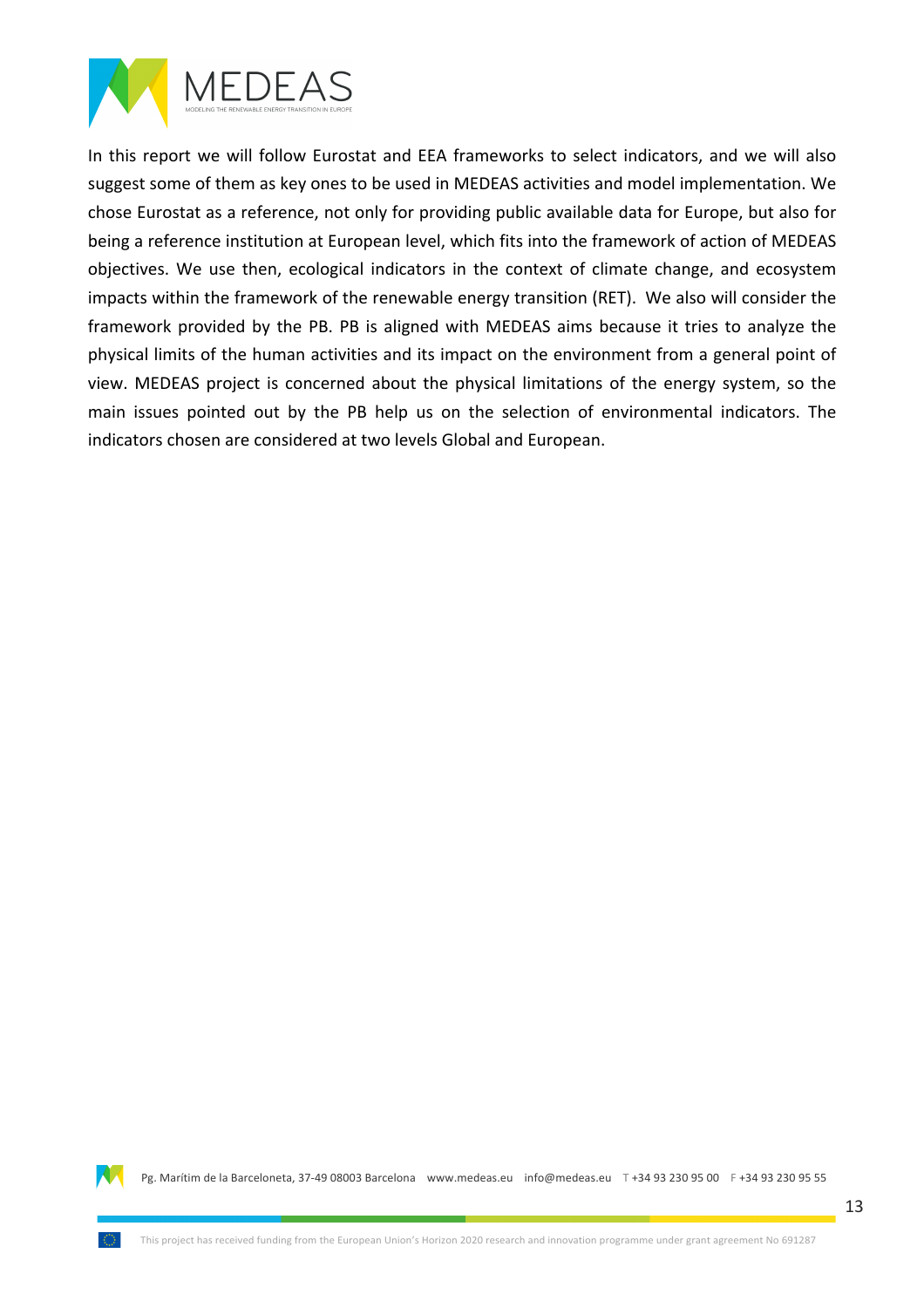

## **Methodology**

Indicators are commonly combined to form a set, where each individual indicator provides one part of the picture. This is necessary because single indicators provide a powerful unbiased message easy to interpret regarding one specific dimension. However, such metrics present a narrow picture of the issue measured. This is why indicators are often referred as dashboards or scoreboards, and the component indicators are presented individually.

Indicators can also be combined to form indices (or composite indicators). Indices are developed by combining individual indicators into one measure, and are often used for multidimensional concepts, which cannot be captured using a single indicator. Complex issues such as human development are multidimensional in their very nature. Their assessment therefore requires a framework in which various elements can be captured. The component indicators of composite indices such as the Human Development Index have different units, which are converted or normalized prior to aggregation. Different methodological approaches to the compilation of composite indicators are reported in the Handbook on Constructing Composite Indicators (Nardo et al., 2008).

From all of the indicators suggested in the numerous references and reports, this document will choose some of them, based in two criteria: the suitability for modeling purposes within the MEDEAS model, and the public availability of the data.

To select the best suitable indicators for an impact assessment of the RET we used as a framework the main developed modules within the MEDEAS model. Such model modules are: Economy, Energy, Materials, Land, Climate and Social. Here, due to the main objective of this subtask (environmental indicators), we will focus on Energy, Climate and Land. However, we also report some indicators regarding Ecosystem and Water. Ecosystems are a key player in food security, which affects both, Economy and Social issues. Biosphere and the so-called ecosystem services directly affect atmospheric and ocean GHG (which, in turn, impact Earth's climate). In this sense, function and conservation of the ecosystems depends strongly of the water cycle, therefore water indicators are a key link between energy and ecosystem. Human management of water, land, and energy interacts with climate change and its impacts, to profoundly affect risks to the amount of carbon that can be stored in terrestrial ecosystems, the amount of water available for use by humans and ecosystems, and the viability of adaptation plans for cities or protected areas. Failure to manage land, water, and energy in a synergistic fashion can exacerbate climate change impacts

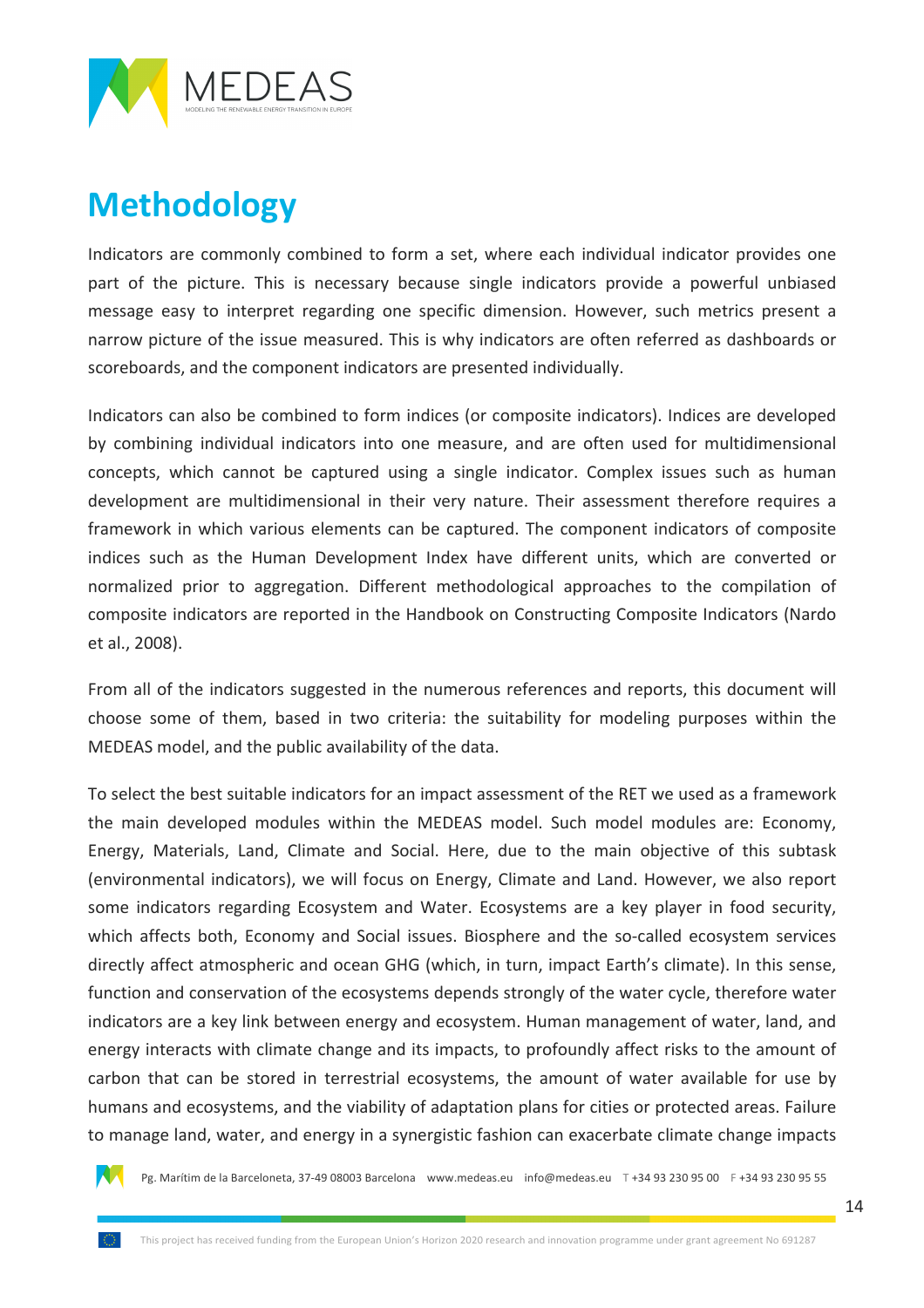

globally (Searchinger et al., 2008; Wise et al., 2009; Lotze-Campen et al., 2010; Warren et al., 2011) producing emergent risks, which are also potential key risks.

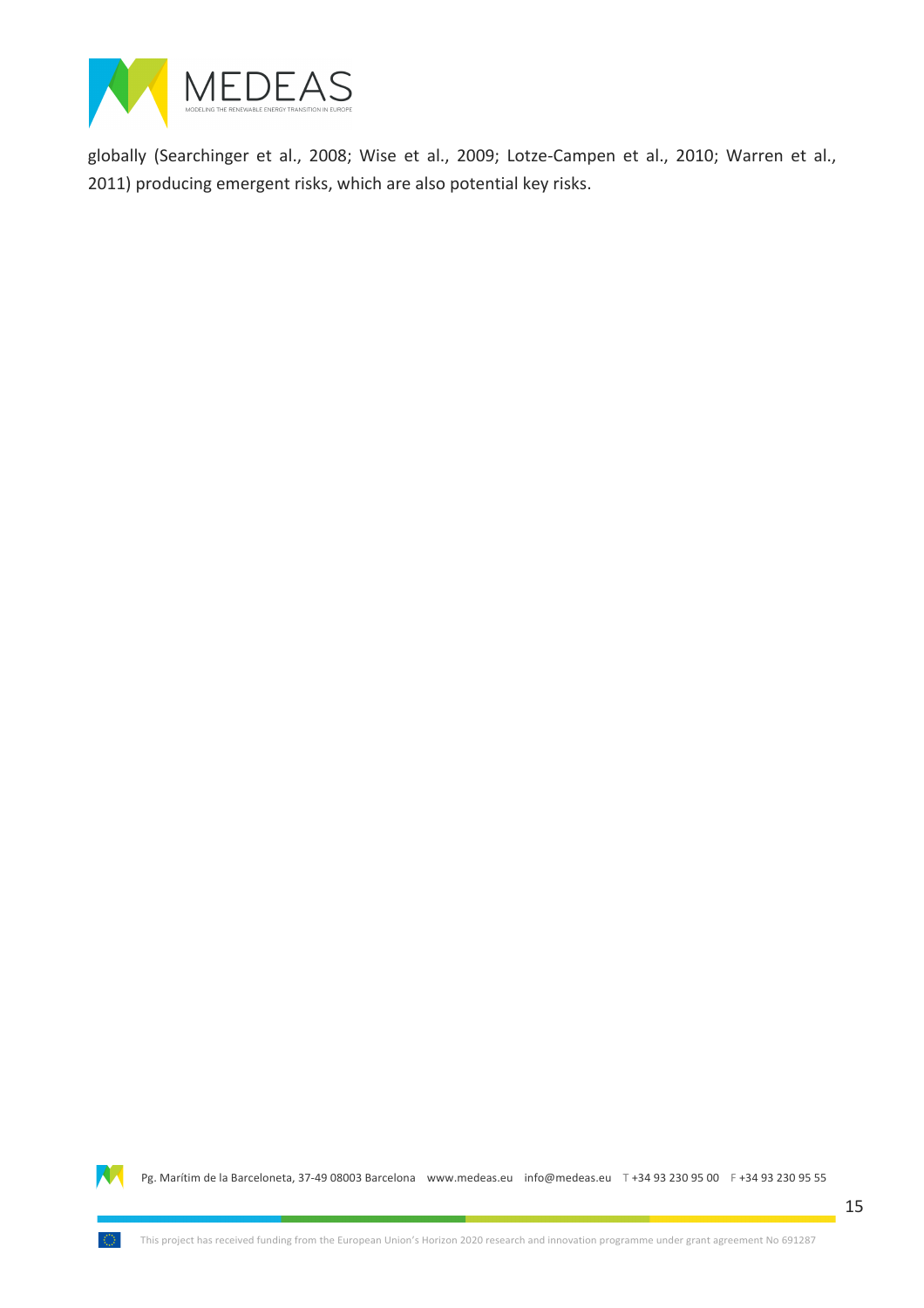

### **Results**

A total of 120 indices have been explored under the ecosystem, climate, water, and energy areas (Annex 1). For each area we describe the main framework and the characterization for the selected indicators.

### Ecosystem

This field is devoted to the relationship between living organisms inhabiting an ecosystem and its resources. We have explored up to 53 ecosystem indicators related to physiological rates of organisms, biodiversity, status of habitats and communities, cycle of elements such as Carbon or Nitrogen and Land use (Annex 1). Obviously, to assess and manage the antrophogenic use of the environment, biological information alone is not sufficient, economic, socio-cultural and ecological approaches must be included in the valuation of the ecosystem. (e.g. on Biodiversity indices -Laurila-Pant et al., 2015). Besides, our knowledge on the dynamics of ecosystems and functioning (e.g. populations size; distribution; thereat status, biodiversity) is still limited, and therefore difficut to evaluate the impacts on them. With this limitations, we selected 4 indicators to cover the main ecosystem aspects, that to date, better capture and summarize information. These 4 indicators are linked to the planetary boundaries rationale (Steffen et al., 2015) and have open data sources.

#### 1. Terrestrial net primary (plant) production (NPP):

DEFINITION: The net primary production (NPP) is the rate of organic matter synthesized by photosynthesis by producers minus the rate of energy rate used for respiration and other damages. It refers to measurements of biomass and estimated NPP for terrestrial sites worldwide. NPP provides a measurable boundary for human consumption of Earth's biological resources (Running 2012).

PROS : Highly integrative. NPP is easily measurable on a global scale. NPP integrates aspects of five of the currently defined planetary boundaries (Steffen et al., 2015): land-use change, freshwater use, biodiversity loss, and global nitrogen and phosphorus cycles. It is also influenced directly by two others, climate change and chemical pollution.

CONS: Overall planetary totals low variability due to the small global variability of the key drivers (i.e. solar radiation: <0.001% from year to year; total global precipitation ca 2% each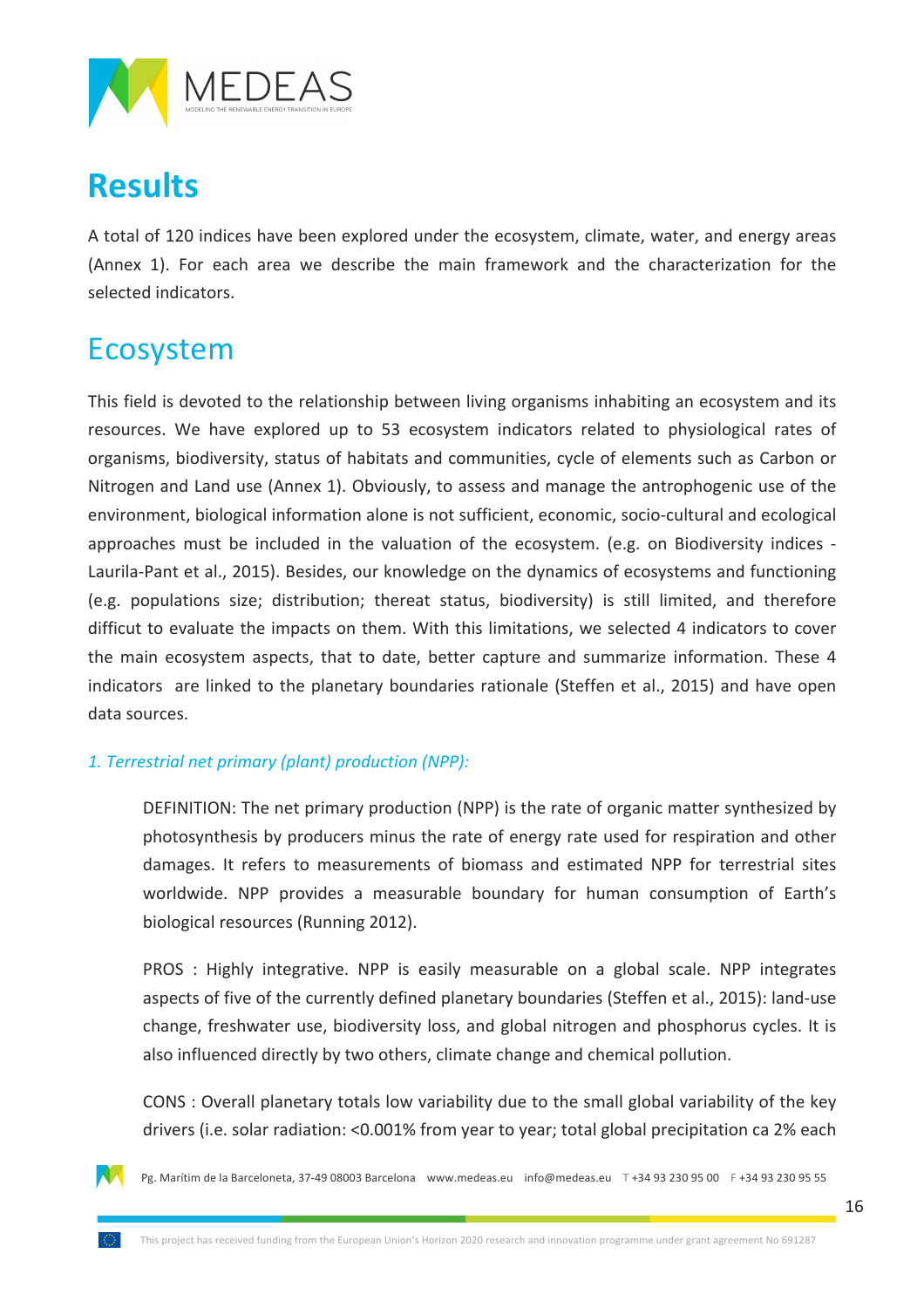

year). At regional level the variability might be large for example due to droughts, floods, heat and cold waves.

DATA: 82 NPP data sets are available online, covering the major world ecosystem types. Used to validate models of vegetation-soil-atmosphere interactions within the global carbon cycle and to calibrate remote sensing of vegetation worldwide.

https://daac.ornl.gov/cgi-bin/dataset\_lister.pl?p=13

#### 2. Global Assessment of Human-induced Soil Degradation (GLASOD)

DEFINITION: world map of human-induced soil degradation, using a expert-based approach. The status of soil degradation is presented in detail: extent, degree, rate and main causes of degradation.

PROS: Is a complementary measure to land-use, which is missing the antropogenic use. Close relationship between land-use and biodiversity (land-use and related pressures have reduced local terrestrial biodiversity).

CONS: small scale (not appropiate at national level), subjective scale and quantification, complex visualization

DATA: The type, extent, degree, rate and main causes of degradation are documented and can be downloaded.

#### http://www.isric.org/projects/global-assessment-human-induced-soil-degradation-glasod

*For Land uses refer to the Report 2.2.e.4- Land uses due to the transition to a low-carbon economy.%Responsible%UVa.*

#### *3.%Biodiversity%Intactness%index%(BII):*

DEFINITION: The BII index gives the average richness in a specific area impacted by a set of anthropogenic activities relative to their abundance in an intact ecosystem. See also Local Biodiversity Intactness Index-LBII (under construction: http://www.predicts.org.uk/)

PROS: The BII is an indicator of the overall state of biodiversity in a given area, synthesizing land use, ecosystem extent, species richness and population abundance data. It is sensitive to the drivers and changes in the populations of species that typify the process of

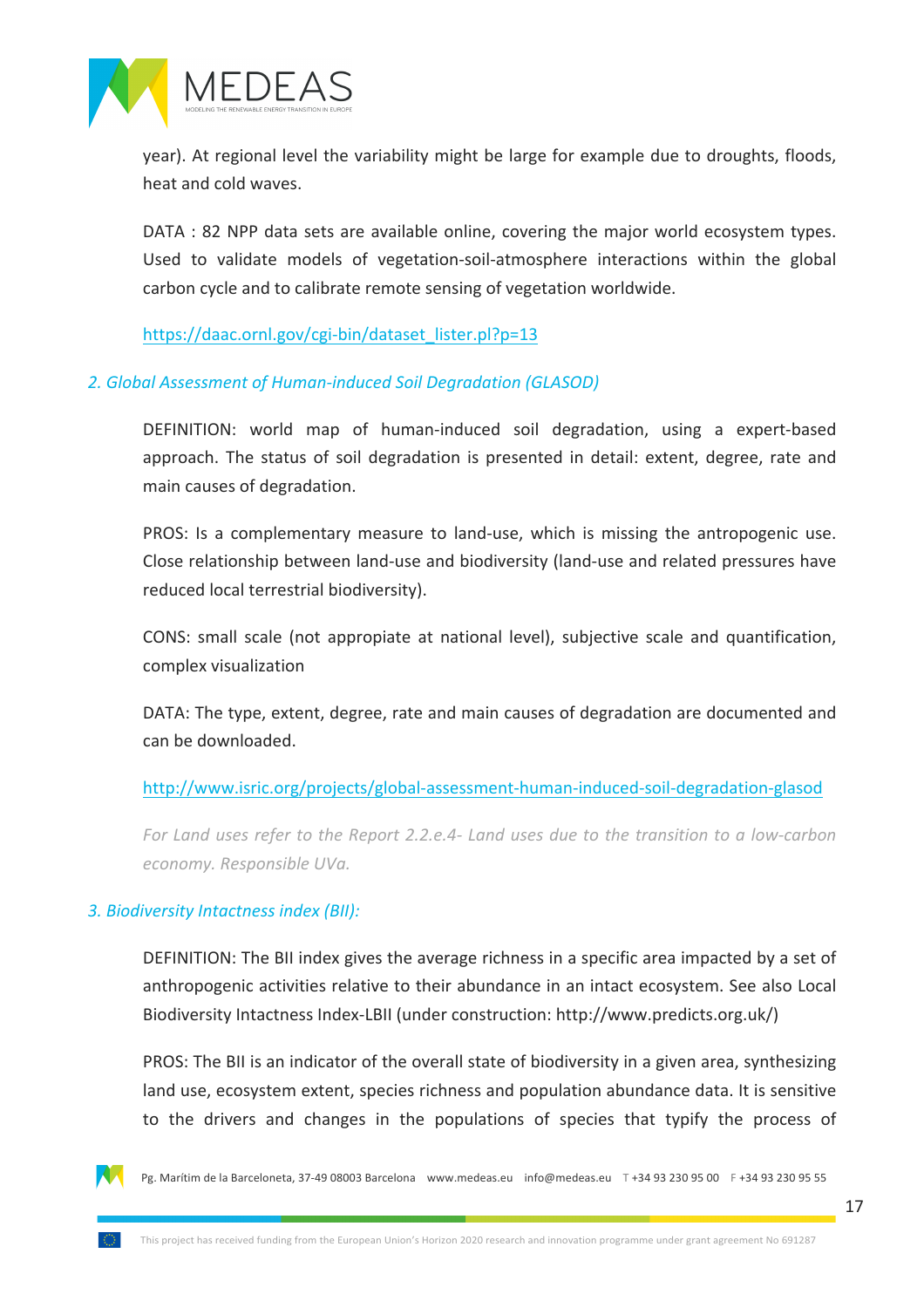

biodiversity loss, and robust to typical variations in data quality. It is possible to estimate the value of BII for the past, and project it into the future under various situations (Newbold et al., 2016).

CONS: Sensitive only to longterm effects of habitat fragmentation, climate change or pollution (Scholes and Biggs 2005). Attention must be paid to the quantification of habitat degradation to provide reliable estimates of biodiversity loss.

DATA: Under construction: National Biodiversity indicators are under development after the Aichi Biodiversity Targets: https://www.bipindicators.net/

Also, Local Biodiversity Intactness Index: http://www.predicts.org.uk/

#### *4.%Ecological%footprint%(EF)*

DEFINITION: The ecological footprint is a measure of human impact on earth's ecosystems (of resource use). It is the amount of environment required to produce the goods and services to support our lifestyles. EF is a "measure of how much area of biologically productive land and water an individual, population or activity requires to produce all the resources it consumes and to absorb the waste it generates, using prevailing technology and resource management practices."

PROS: is an ecological indicator of human impact. It integrates the link between humans and the ecosystem thoughout the use of resources. Is an ecological-economics tool.

CONS: EF is widely used, however there are severe criticism regarding internal contradictions due to the assumptions and simplifications used for its construction (Giampietro and Saltelli, 2014).

DATA: The EF measures for a particular population or activity how fast we consume resources and generate waste compared to how fast nature can absorb our waste and generate new resources. Two types of data: Biocapacity (biologically productive area available) and EF.

http://www.footprintnetwork.org/en/index.php/GFN/page/footprint\_data\_and\_results/

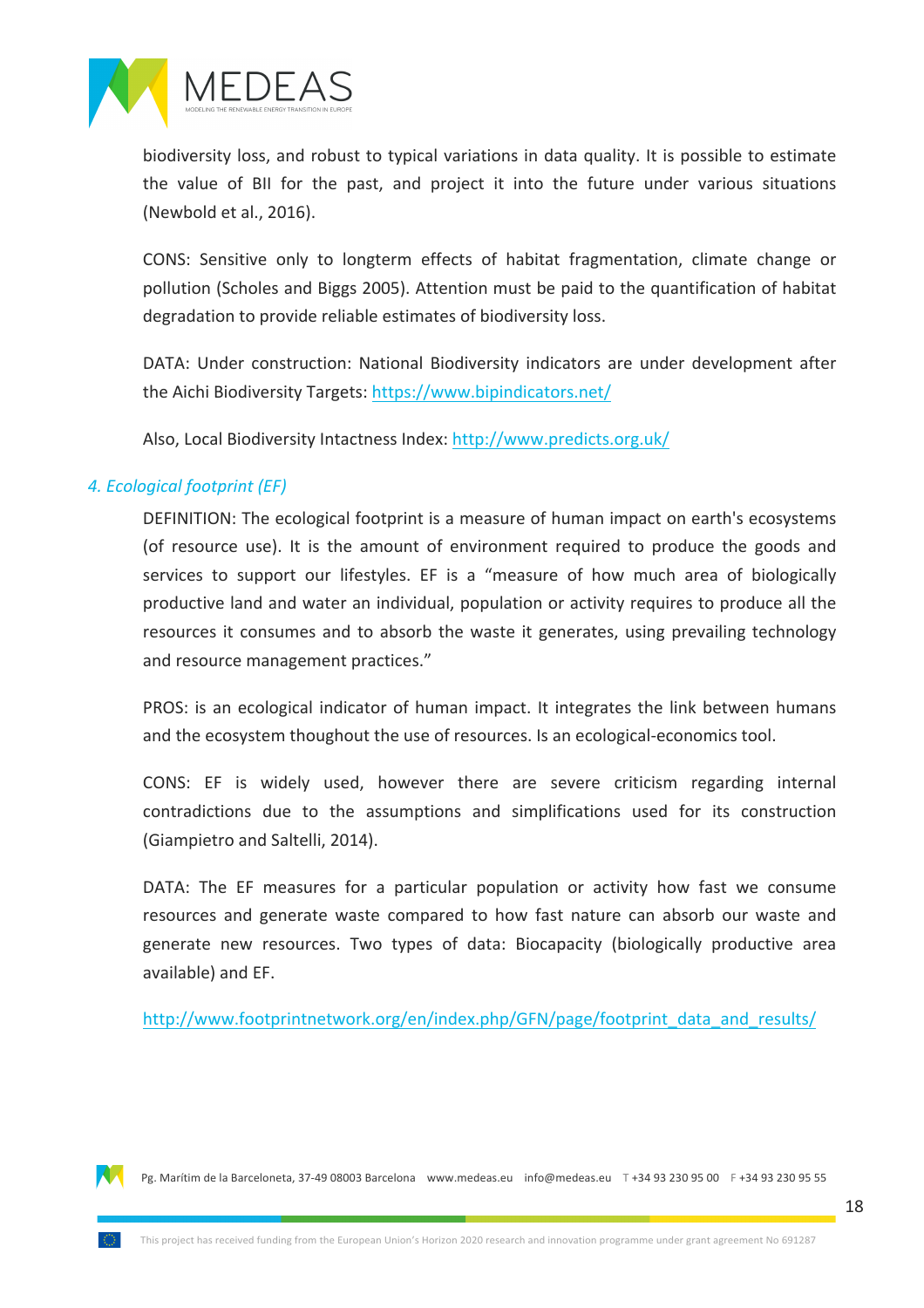

### Climate

Here the main reference used is the AR5 IPCC reports (IPCC-WGII, 2014). Particularly, the suggested framework in Working Group II: Impacts, Adaptation and Vulnerability. In climate issues, indices and indicators are used as and assessment tool to measure impacts, so it is required to quantify the links between climate changes and impacts. IPCC explores different indicators: GHG emission levels, atmospheric GHG concentration levels, changes in global temperature and sea-level rise, changes in regional climate variables, changes in the intensity or frequency of extreme events. A main problem with indicators GHG emission and atmospheric GHG concentration levels are that the it is assumed that concentration levels will not be stabilized until the end of the 21st century (Wigley et al. 1996). The difficulties also are evident in climate variables and the intensity or frequency of extreme events. Thus, for each change in global or regional climate or extreme events, there is a range of levels of GHG concentrations that could cause such a change in climate.

While there are problems in choosing the temperature changes as a general indicator (mainly due to that changes in temperature are not proportional to changes in climate variables, extreme events nor GHG concentrations. It is used because the impact literature can be directly related to a change in global mean temperature and it is most feasible to relate changes in global mean temperature to GHG concentrations.



Figure 1 Global mean temperature change (from 1990) as a function of  $CO<sub>2</sub>$  concentration for SRES scenarios. For any **given'CO2 level,'uncertainties'in'temperature'arise'through'** several factors: other levels of GHG different of CO<sub>2</sub>, uncertainties in climate sensitivity and changes in rates of radiative forcing.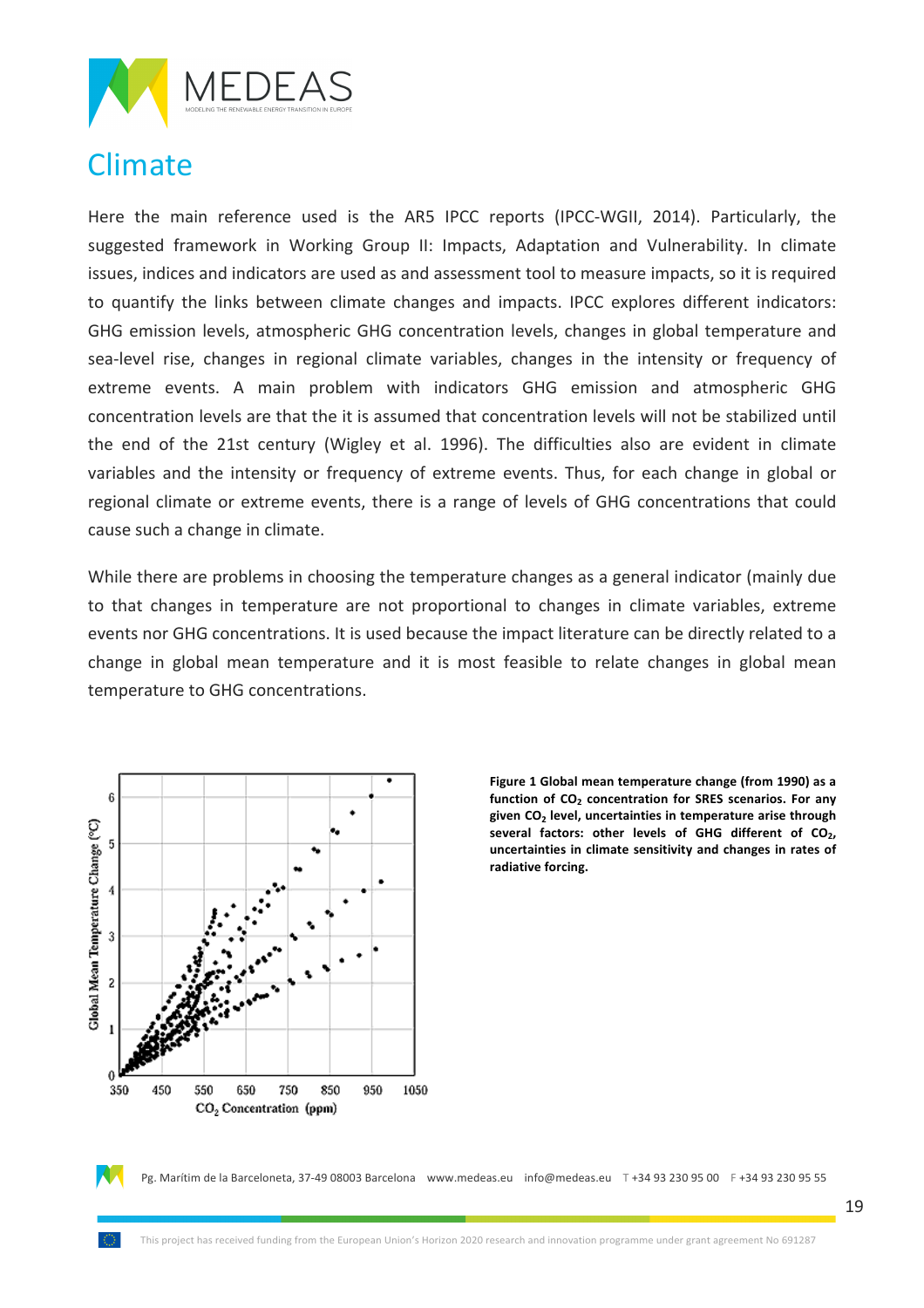It should be pointed out that AR5-WII, 2014 does not address the effect of different rates of change in climate on vulnerability. Changes in extreme events such as more intense El Niño-Southern Oscillation events (Cai et al. 2014) could lead to more adverse impacts than a monotonic and gradual change in climate. Unfortunately, most of the impact literature has addressed only static or equilibrium changes in climate.

Thus to summarize, besides the selected indicators selected in the AR5 IPCC reports:

- 1. *GHG emission levels*, amount of Greehouse Gas released to the atmosphere per year. It is measured in million of metric tons of carbon dioxide equivalent.
- 2. Atmospheric GHG concentration levels, concentration of GHG at a certain time. It is measured in parts per million (ppm).
- 3. *Changes in global temperature and sea-level rise,* refers to the changes in the global mean surface temperature (Celsius degree per year) and mean sea level rise (Global Mean Sea Level in mm per year).
- 4. *Changes in regional climate variables*, they are related to changes in regional temperature, precipitation, solar radiation, relative humidity and air speed.
- 5. *Changes in the intensity or frequency of extreme events, they can include heat waves,* droughts, heavy downpours, floods, hurricanes and changes in other storms.

we add here the Carbon Footprint (Pandey et al., 2011; Barnett et al., 2013)

#### *6.%GHG%emissions%=%Carbon%Footprint%(CF)*

DEFINITION: The concept originates from the ecological footprint indicator (see above). CF is the amount of all GHGs (including Carbon) produced to directly and indirectly support human activities, usually expressed in equivalent tons of carbon dioxide (CO<sub>2</sub>). It is an indicator of unsustainable energy use.

PROS : Integrative. Includes carbon dioxide  $CO<sub>2</sub>$ , Methane CH<sub>4</sub>, Nitrous oxide N<sub>2</sub>O, and other GHGs

CONS : lack of data availability for some countries; double counting; influenced by boundary conditions (include/exclude what emissions are to be counted) when calculating CF, this reduces the comparability of CF from different calculations

DATA : Data available at country and regional level, per capita. It can also be calculated at individual and organizational or activity level. http://data.worldbank.org/indicator/EN.ATM.CO2E.PC

http://edgar.jrc.ec.europa.eu/#

https://www.epa.gov/ghgemissions/global-greenhouse-gas-emissions-data#Gas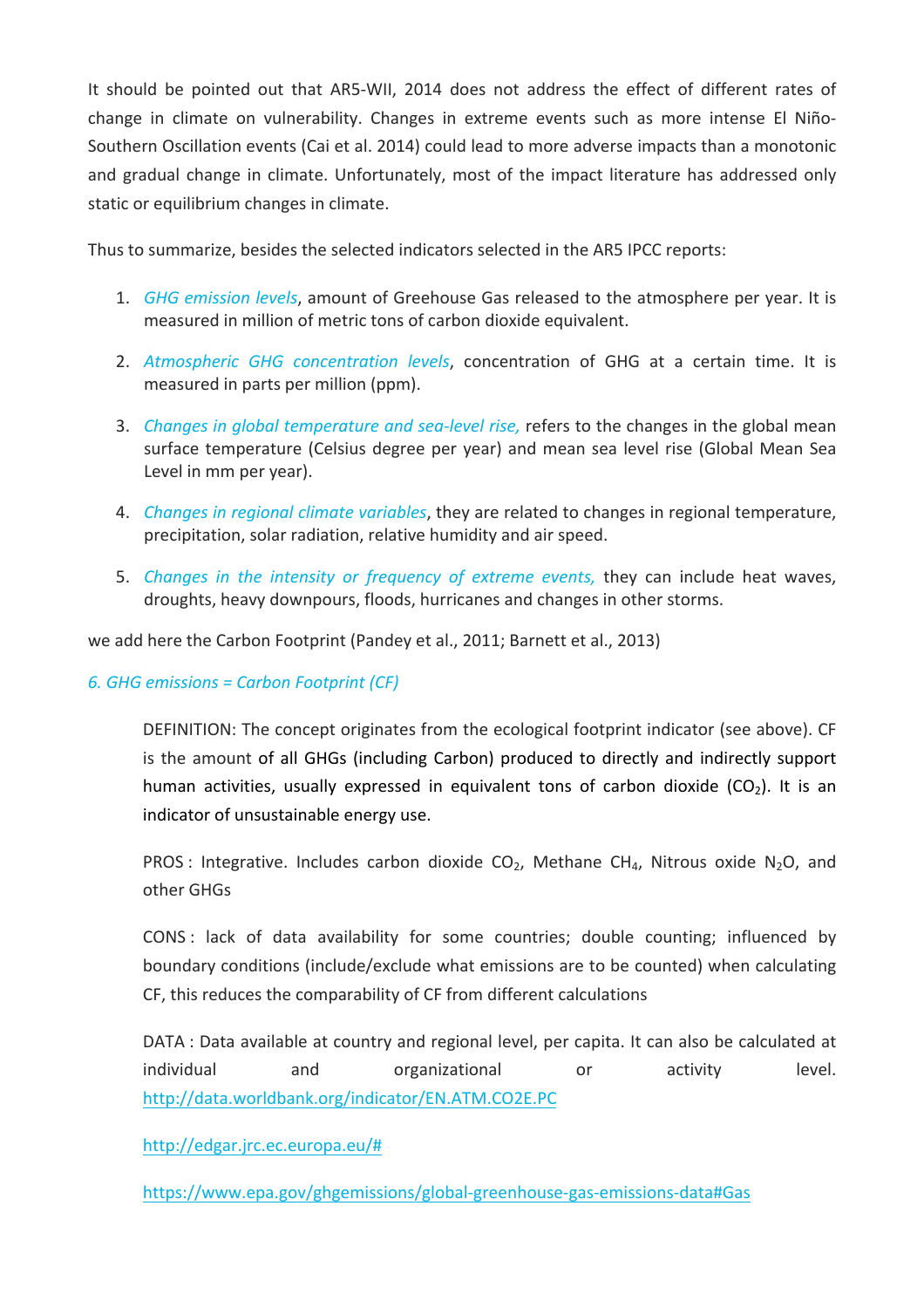

### Water

Water is a key factor of interaction between human activities, ecosystems and natural resources. One of the main issues to consider is the water cycle as a whole and its role in the availability of freshwater for human uses (Huntington, 2006). Freshwater is also related to uses in agriculture and livestock, creating a circle around this resource that makes it especially interesting to quantify. The use of water by the energy sector, by thermo-electric power generation, hydropower, and geothermal energy, or biofuel production, can contribute to water stress in arid regions (Pittock, 2011). Some energy technologies (biofuels, hydropower, thermal power plants), transportation fuels and modes, and food products (from irrigated crops, in particular animal protein produced by feeding irrigated crops) require more water than others (Ackerman and Fisher, 2013). In irrigated agriculture, climate, crop choice, and yields determine water requirements per unit of produced crop, and in areas where water must be pumped or treated; energy must be provided (Gerten et al., 2011).

The links between energy-water-food are now a recent area of study (King and Carbajales-Dale, 2016). Identifying the "nexus" between energy, water and food production through the uses water and land and their impact in the agricultural sectors is a matter of growing interest not only by the scientific implications but also for the policy implications. The trade-offs between the limited global resources in the future regarding freshwater access and land use and energy production to deal with food security are an urgent subject to manage form international policies actions (Endo et al., 2015). A part of the water uses, the soil losses due to human action impact and related to global warming are affecting not only the arable land use and the water cycle but also the role of the soil as a carbon storage actor (Crowther et al. 2016). Thus, in this section, we explored 20 indicators (Annex 1) and we have considered here the water footprint indicator (WF) as a comprehensive measure of freshwater resources appropiation.

#### **Water Footprint (WF)**

DEFINITION: The WF measures the amount of freshwater resources are used and polluted. Is an indicator of freshwater use, of direct water of a consumer or producer and the indirect water use.

PROS: It is a multidimensional indicator, showing the volume of water consumption and pollution by source and by type of pollution. All components of the water footprint are specified geographically and temporally. Useful for the construction of Scenarios.

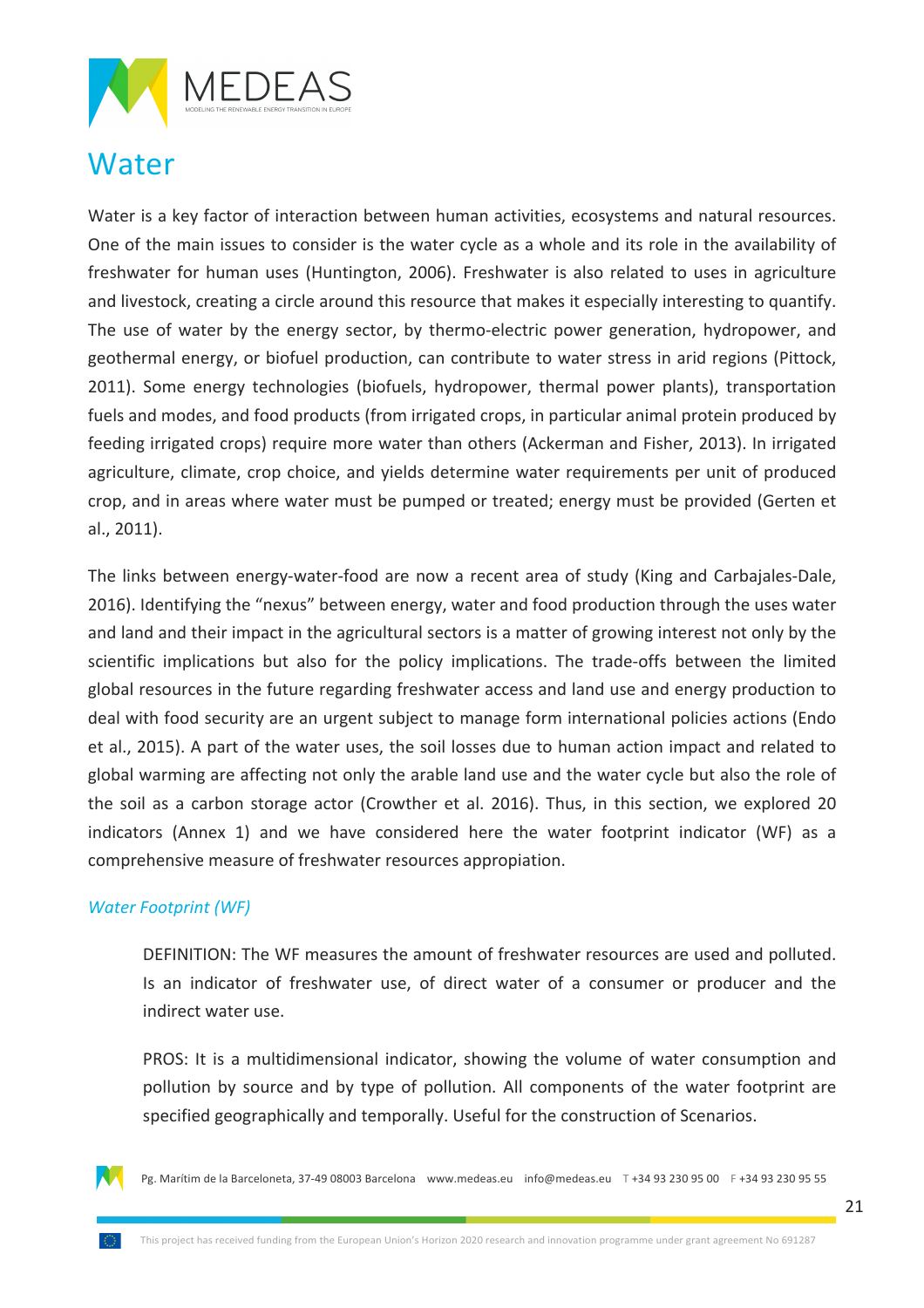

CONS: It does not measure of the environmental impact of water consumption and pollution. The impact of water consumption and pollution depends on the vulnerability of the local water system and the number of water consumers and polluters that make use of the same system. It is must be complemented with other indicators (ie. Ecological and Carbon footprint). Simplification in the calculations might entail cascade errors.

DATA: It provides a numerical value of the water used or traded by individual, collective groups or product; type, location and time of water use. Data can be measured in cubic metres per tonne of production, per hectare of cropland, per unit of currency and in other functional units. Five datasets are included in the WF database: product water, national water, international virtual water flow, water scarcity and water pollution level.

#### http://waterfootprint.org/en/resources/water-footprint-statistics/

*Fo* all other water concepts please refer to the Report 2.2.e.5- Water uses due to the transition to a *low-carbon economy. Responsible IIASA.* 

### Energy

One of closer links between the use of resources and the human population is accounting for the energy needed to keep working the modern society. In this area there were two main sets of indicators that can be analysed: energy environmental impacts (mainly emissions) and energy efficiency indicators. A derived indicator set related also with the MEDEAS objectives is the exergy indicator.

OECD proposes a set of indicators regarding the energy environmental impacts main challenges. For OECD the main challenge is to decouple energy use and related air emissions from economic growth. Such decoupling will be achieved through improvements in energy efficiency and through the development and use of cleaner energy sources as RES, which is proposed to be implemented using a mix of instruments, including extended reliance on economic instruments. But there is necessary to trace the environmental performance, which can be assessed against domestic objectives such as energy efficiency targets, and targets concerning the share of renewable energy sources; and against international environmental commitments that have direct implications for domestic energy policies and strategies. In this sense OECD suggest two indicators: structure of the energy supply and the efficiency in the energy intensity in use, which is the energy cost per unit of GDP. Thus, the energy efficiency indicators are based mainly in tracking the energy intensity (OECD, 2015) related to the GDP of a country.

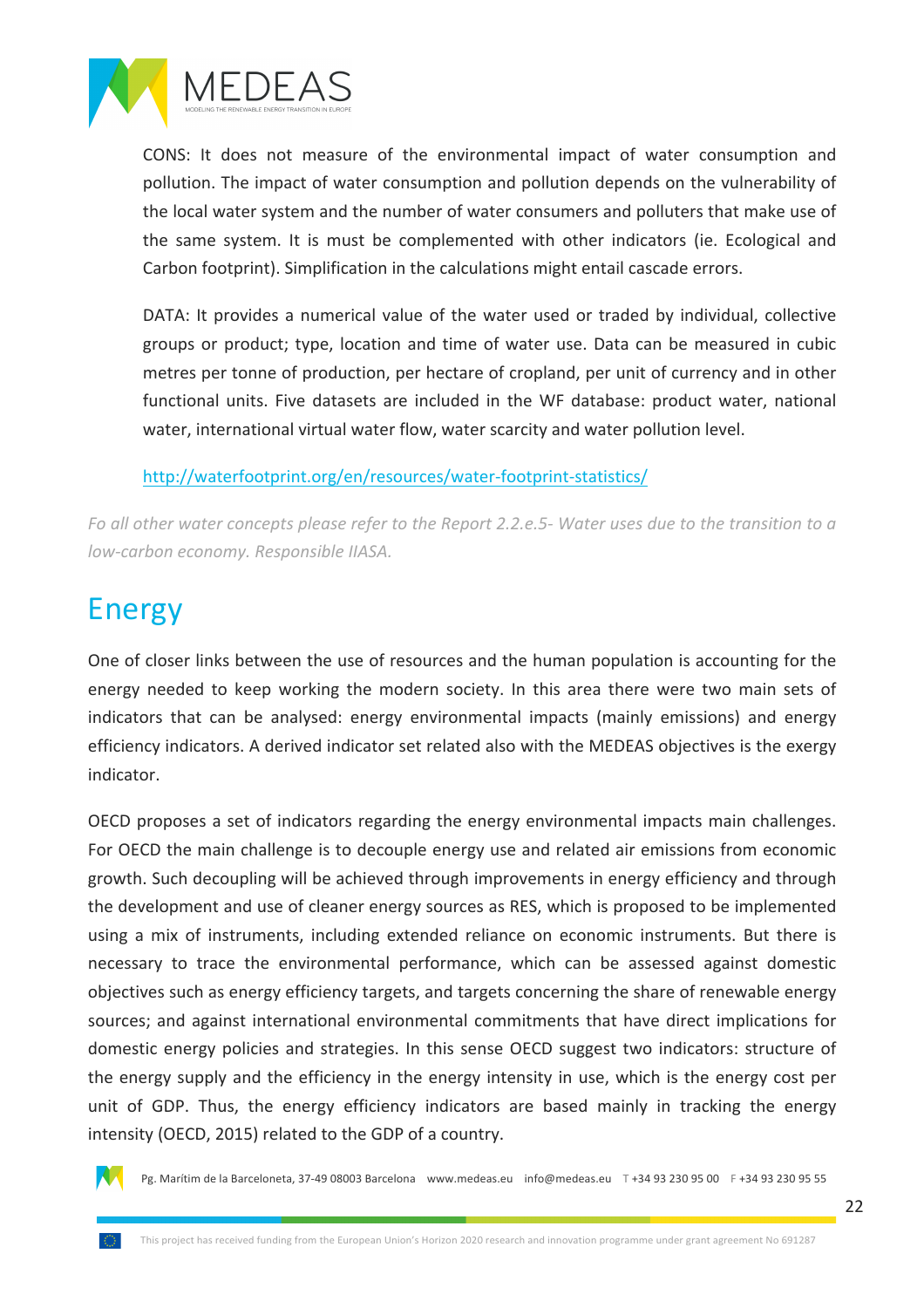

Another indicator about the use of energy is the Exergy sustainabilty indicator (Gong, 2001) which is based on Life Cycle Exergy Analysis, a classical Life Cycle Analysis but using the exergy concept. Exergy can be used as an indicator of sustainability because it can account for future efficiency and provides a unitary measure to compare different materials and environmental performance of different industries. This indicator although very precise, lacks the simplicity and data publicly available to calculate it using a direct method.

Regarding SDGs a common used index (EEI-IEA 2014) is the Energy Development Index (EDI), which gives information about the energy access. EDI focuses on energy use (per capita energy and electricity use).

| <b>Dimension</b> | Indicator                       | Data required                            |
|------------------|---------------------------------|------------------------------------------|
| <b>Technical</b> | of<br>Share<br>non-renewable    | TPES total consumption on                |
|                  | energies in TPES                | non-renewable energies                   |
|                  | Of<br>Depletion coeff.<br>local | Domestic production values of            |
|                  | energy resources                | coal, oil, natural gas and solid         |
|                  | Overall system<br>conversion    | fuels; Proved reserves of coal,          |
|                  | efficiency                      | oil, natural gas; Total forest           |
|                  |                                 | area; Total land area                    |
|                  |                                 | TFC, TPES                                |
| Economic         | 1) Per capita consumption of    | 1) Total commercial energy               |
|                  | commercial energies             | consumption; Population                  |
|                  | 2) Final energy intensity       | 2) TFC; GDP in Purchasing                |
|                  | 3) Share of productive use of   | <b>Power Parity</b>                      |
|                  | energy                          | 3) TFC; Residential<br>Energy            |
|                  |                                 | Consumption                              |
| <b>Social</b>    | 1) Per capita consumption of    | 1)<br>Total<br>Clean<br>energy           |
|                  | clean<br>the<br>energies<br>in  | consumption in the residential           |
|                  | residential sector              | sector; Population                       |
|                  | 2) Income inequality            | 2) Gini coefficient                      |
| Environmental    | 1) Share of "dirty fuels" in    | 1) Total consumption of coal,            |
|                  | residential energyconsumption   | peat, crude oil, solid fuels;            |
|                  | 2) Carbon intensity             | 2) TPES; Total CO <sub>2</sub> emissions |
|                  |                                 | from fuel combustion                     |
| Institutional    | <b>Overall Self Sufficiency</b> | TPES; Indigenous production              |

#### Table 2 Themes in the energy sustainability indicators (from Iddrisu, 2015).

However, EDI does not account for energy sustainability: self-sufficiency, rate of substitution of finite resources by renewables and environmental burden (García-Álvarez, 2016, deLlano-Paz, 2016).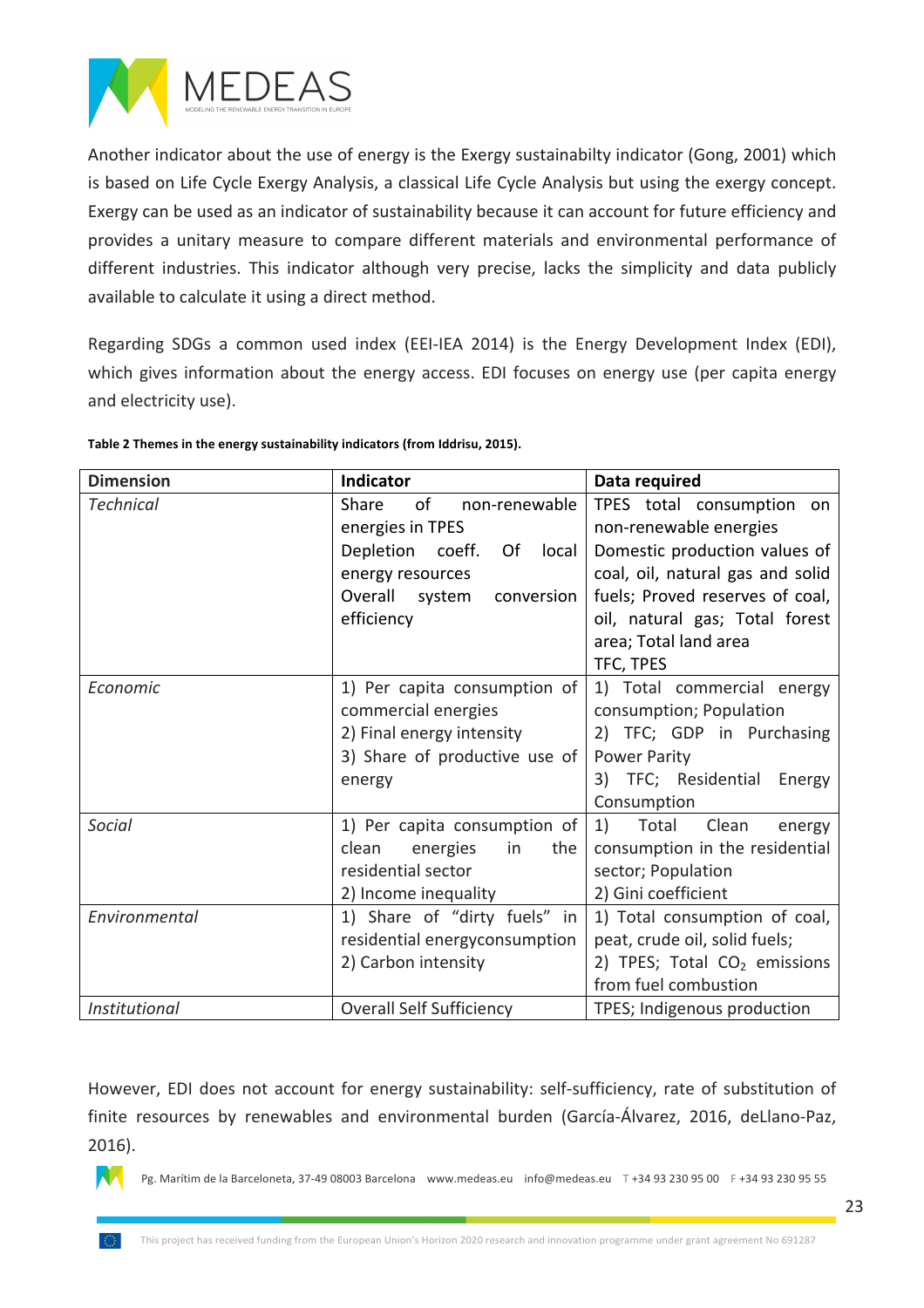

Besides the OECD indicators there are other different indicators reported which are more sustainability oriented. These are the energy indicators for the SDGs, recently (Iddrisu, 2015) has been suggested a multi-dimensional indicator SEDI: Sustainable Energy Development Index which is compatible with Human Development Index and Energy Development Index, but providing a more understandable view of the energy sustainability. SEDI considers five dimensions of sustainability: technical, economic, social, environmental and institutional and integrates them in one index (see table 1). The problem with this new indicator is that, currently, there is not publicly available data to obtain an historical database of it.

In Europe, EEA, report as energy indicators: Final energy consumption by sector, Total primary energy intensity, Primary energy consumption by fuel, Renewable primary energy consumption, Renewable electricity consumption, Efficiency of conventional thermal electricity generation, Final energy consumption intensity, Share of renewable energy in final energy consumption, Overview of the European energy system, Progress on energy efficiency in Europe, Overview of the electricity production an use in Europe. Some of them are of interest and aligned with the MEDEAS model design and Partially Aggregated Variables.

After considering the different indices linking energy production/consumption and environmental impacts in the framework of RET, we have selected three indicators that can give information of the ratio of electricity produced by renewables, the energy consumption per capita, and the amount of energy produced by RES, thus the three indicators chosen are: Share of renewable energy in final energy consumption, Energy use (kg of oil equivalent per capita) and renewable power capacity.

#### 1. Share of renewable energy

DEFINITION: is the amount of renewable energy consumed for electricity, heating and cooling, and transport in the EU member states with actual and normalised hydro- and wind-power generation, and expressed as share against gross final energy consumption. The units of this indicator are ktoe (Kilo tonnes of Oil equivalent). This indicator is developed to track the evolution of the Europe 2020 strategy for renewable energy in the EU.

PROS: It is an indicator that is very much aligned with the main objective of MEDEAS project, which is the RET. It will give useful information about the progress and evolution of the RES in the market through energy use. It can assess the rate of change of the energy mix and so, the  $CO<sub>2</sub>$  emissions reduction and reduces primary energy production (some RES

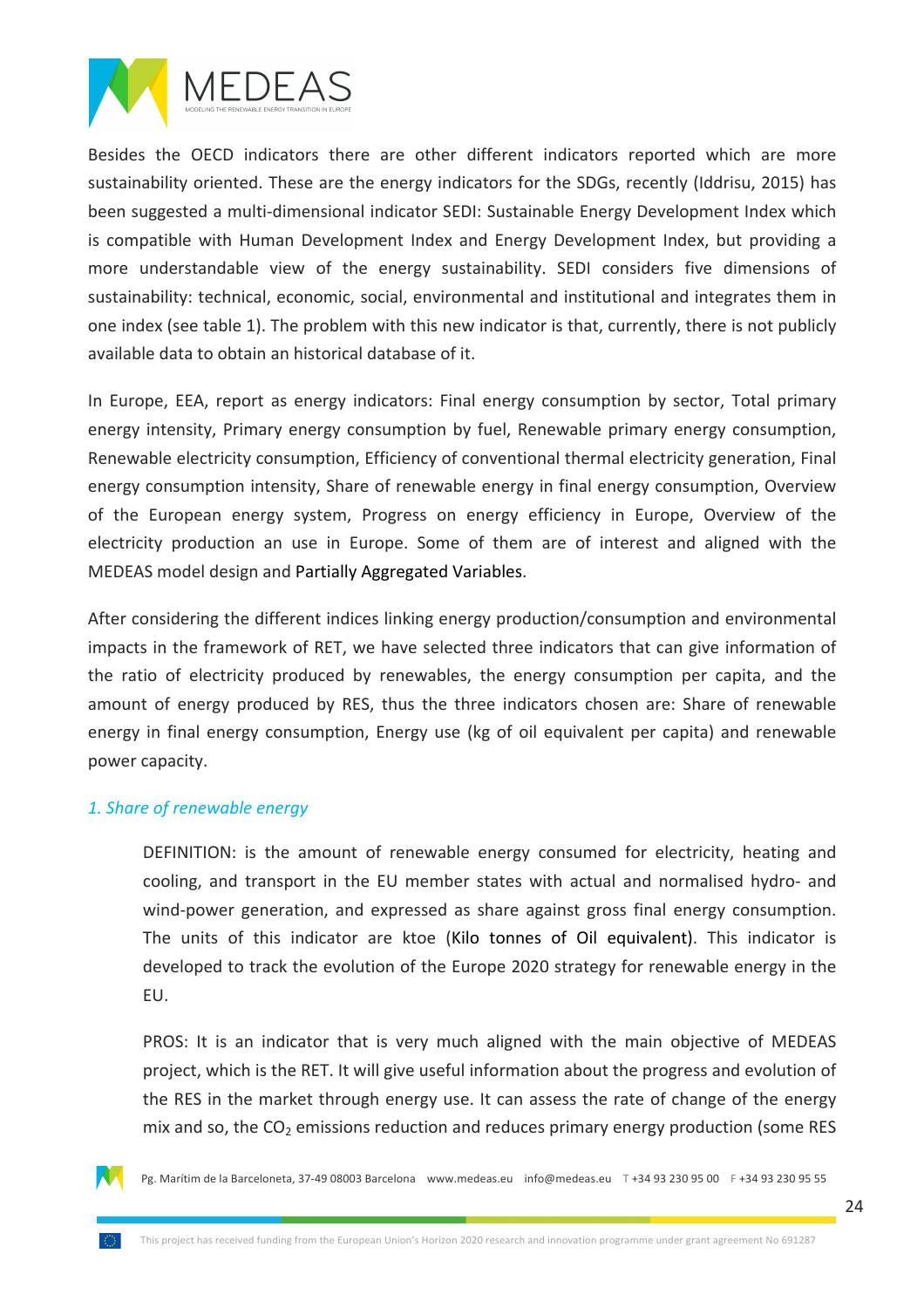

have a 100 % transformation efficiency, which improves the conversion efficiency of the system).

CONS: The indicator measures the relative consumption of energy from renewable sources in total energy consumption for a particular country. The share of renewable energy could increase even if the actual energy consumption from renewable sources falls. Similarly, the share could fall despite an increase in energy consumption from renewable sources.  $CO<sub>2</sub>$ emissions depend not on the share of renewables but on the total amount of energy consumed from fossil sources. Attaining the 2020 target for the share of renewable energy does not necessarily imply that  $CO<sub>2</sub>$  emissions from energy consumption will fall. Electricity consumption within the national territory includes imports of electricity from neighbouring countries. It also excludes the electricity produced nationally but exported abroad.

DATA: there are two main sources of data for the two geographical levels required. For global data it can be used the World Bank database or the IEA database. For EU there are Eurostat and the European Environment Agency databases.

#### 2. Energy use (kg of oil equivalent per capita)

DEFINITION: refers to use of primary energy before transformation to other end-use fuels, which is equal to indigenous production plus imports and stock changes, minus exports and fuels supplied to ships and aircraft engaged in international transport (IEA, 2016).

PROS: It includes energy from combustible renewables and waste - solid biomass and animal products, gas and liquid from biomass, and industrial and municipal waste. Biomass is any plant used directly as fuel or converted into fuel, heat, or electricity. So it accounts for all sources of primary energy and gives an approximation of the total energy consumed per capita in mtoe.

CONS: The statistics is made by country so breaks in time series due to lack of data in some countries are unavoidable. The conversion in Oil equivalent forces to make conversion efficiency assumptions, these are: thermal efficiency of 33 % for converting nuclear electricity into oil equivalents and 100 % efficiency for converting hydroelectric power to oil equivalent.

DATA: there are two main sources of data for the two geographical levels required. For global data it can be used the World Bank database or the IEA database. For EU there are Eurostat and the European Environment Agency databases.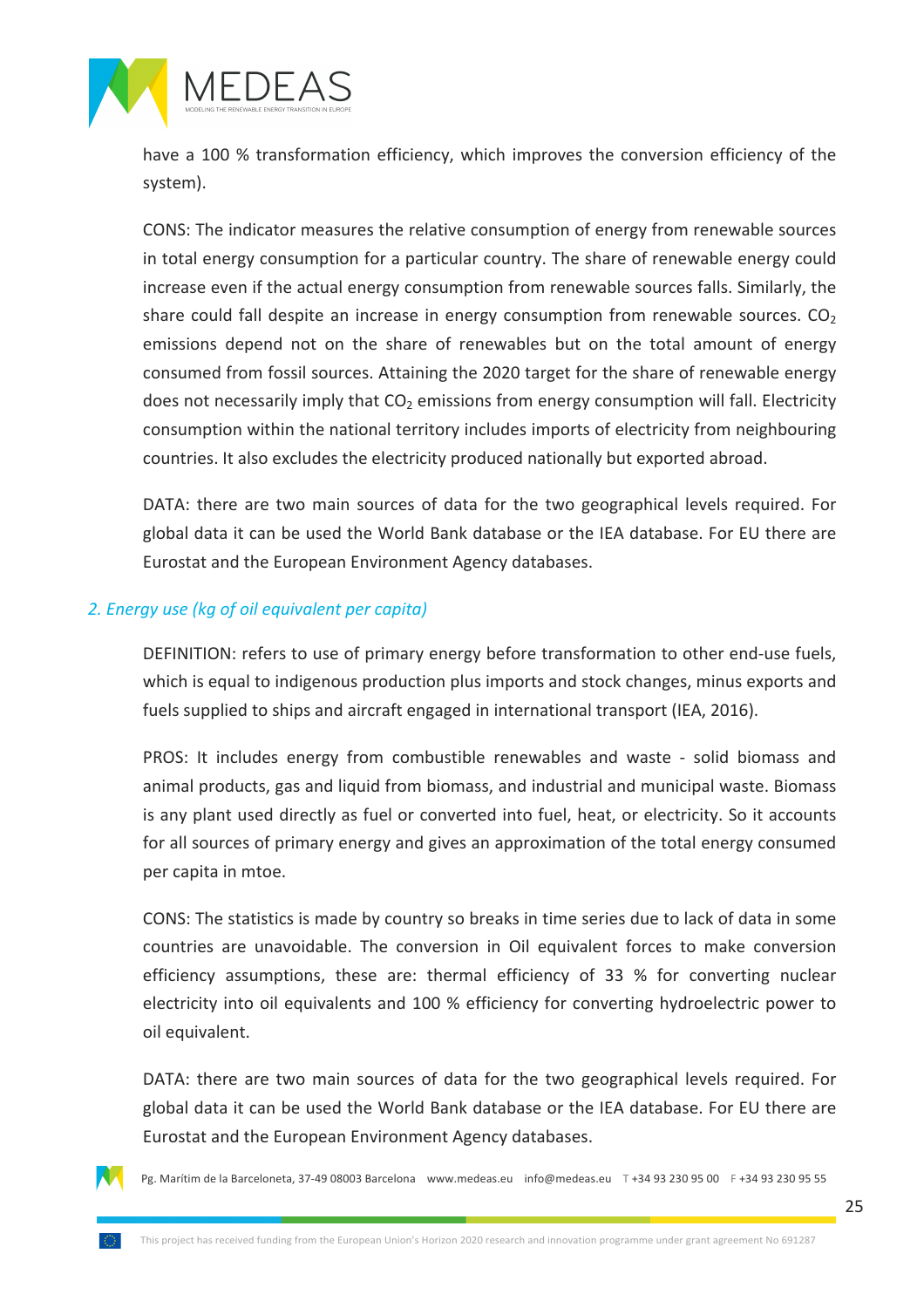

#### **3. Renewable power capacity (GW)**

DEFINITION: is the maximum net generating capacity of power plants and other installations that use renewable energy sources to produce electricity. For most countries and technologies, the data reflects the capacity installed and connected (IRENA, 2016).

PROS: It gives a measure of the installed power capacity per country, region and global for RES. Thus the power capacity can track the total amount of maximum electricity produced by RES per year.

CONS: As the other statistics by country, it has also lack of data in some countries. The maximum capacity does not account for intermittency problems that RES have and so for the necessary energy storage and grid management issues. Thus the indicator does not account for the necessary changes and transformations of the electric grid needed when a large-scale deployment of the RES will be implemented.

DATA: there are two main sources of data for the two geographical levels required. For global data it can be used the World Bank database or the IEA database. For EU there are Eurostat and the European Environment Agency databases.

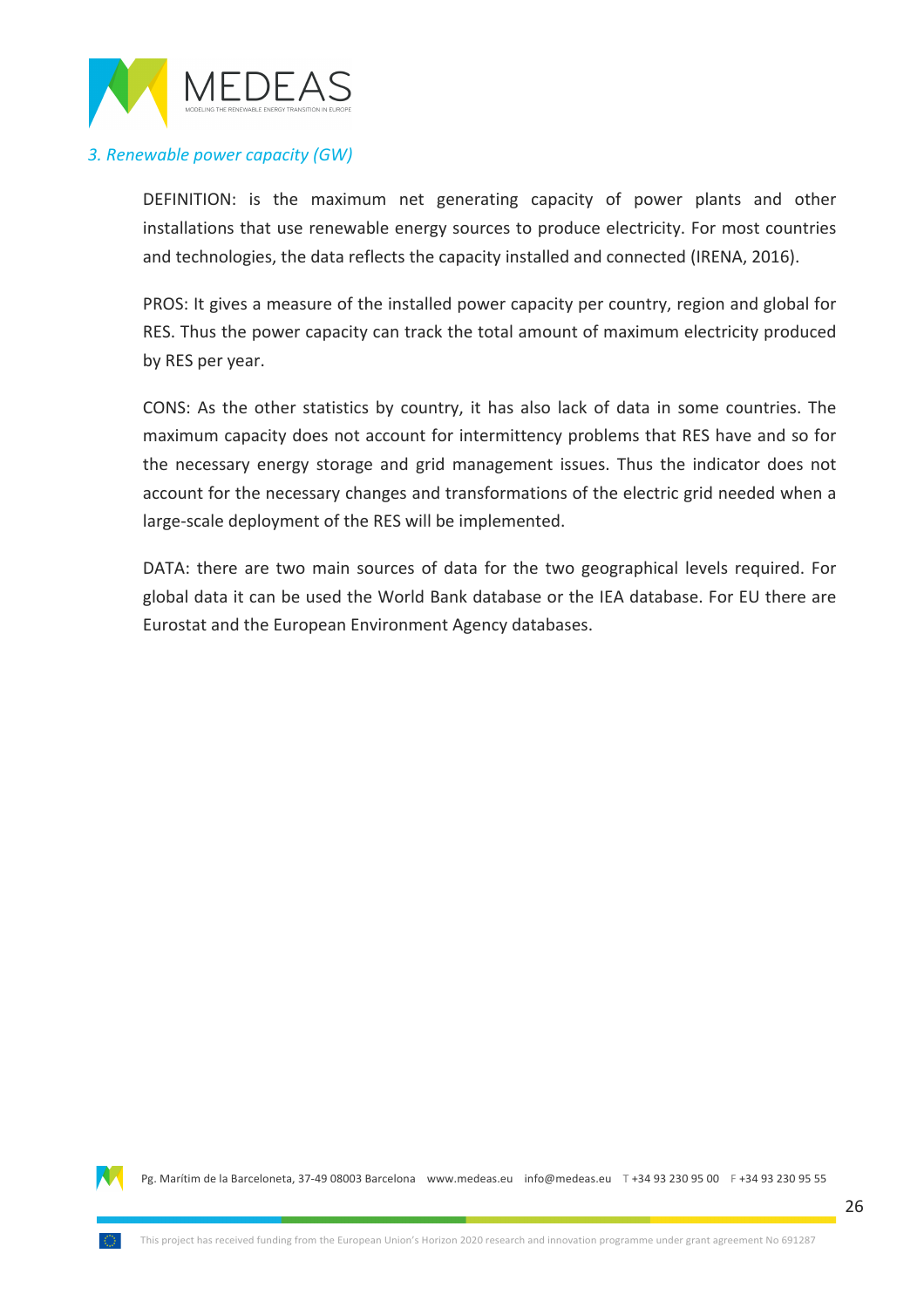

## **Conclusions**

In this report we have explored a total of 120 indicators using different sources. Based on the MEDEAS model, we have selected four areas to classify the environmental indicators. The selected areas are: Ecosystem, Climate, Water and Energy. For each area of study a set of indicators has been chosen. The indicators selected have the common characteristics of having public available historical data, which can be found in international environmental organisations such as Eurostat, World Bank or European Environmental Agency. The main conclusion regarding environmental indicators is that, despite the amount of available indicators and their popularity for management purposes, there is a lack of agreement within the scientific community about the uselfuness of some indicators (or sets of them) to capture the complexity of the phenomena they aim to represent. Besides, here we suggest the most representative in the areas selected, compatible with the modelling purposes, as a first step to consider for inclusion within the MEDEAS model.

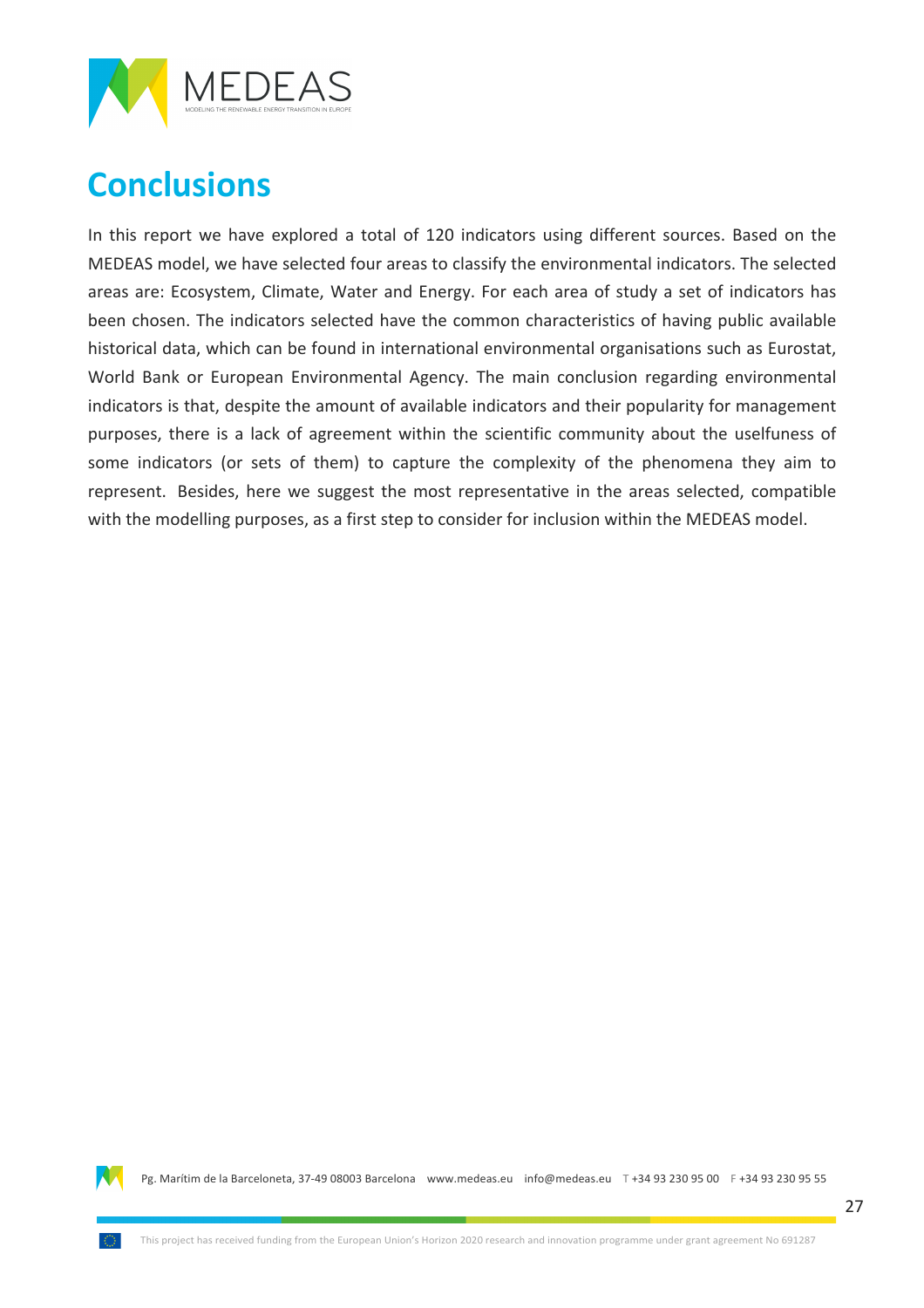

### **References**

Ackerman, F., Fisher, J., 2013. Is there a water-energy nexus in electricity generation? Long-term scenarios for the western United States. Energy Policy, 59, 235-241.

Barnett, A. J., Barraclough, R. W., Becerra, V., Nasuto, S. 2013. A comparison of methods for calculating the carbon footprint of a product. In International symposium on sustainable systems & technologies. Cincinnati.

Cai, W., Borlace, S., Lengaigne, M., van Rensch, P., Collins, M., Vecchi, G., Timmermann, A., Santoso, A., McPhaden, M. J., Wu, L., England, M.H., Wang, G., Guilyardi, E., Jin, F.-F., 2014. Increasing frequency of extreme El Nino events due to greenhouse warming. Nature Clim. Change, 4(2), 111-116. doi:10.1038/nclimate2100

Crowther, T. W., Todd-Brown, K. E. O., Rowe, C. W., Wieder, W. R., Carey, J. C., Machmuller, M. B., Snoek, B. L., Fang, S., Zhou, G., Allison, S. D., Blair, J M., Bridgham, S. D., Burton, A. J., Carrillo, Y., Reich, P. B., Clark, J. S., Classen, A. T., Dijkstra, F. A., Elberling, B., Emmett, B. A., Estiarte, M., Frey, S. D., Guo, J., Harte, J., Jiang, L., Johnson, B. R., Kröel-Dulay, G., Larsen, K. S., Laudon, H., Lavallee, J. M., Luo, Y., Lupascu, M., Ma, L. N. Marhan, S. Michelsen, A., Mohan, J., Niu, S., Pendall, E., Peñuelas, J., Pfeifer-Meister, L., Poll, C., Reinsch, S., Reynolds, L. L. Schmidt, I. K., Sistla, S., Sokol, N. W., Templer, P. H., Treseder, K. K., Welker, J. M., Bradford, M. A., 2016. Quantifying global soil carbon losses in response to warming. Nature, 540 (7631), 104–108. doi:10.1038/nature20150

Gerten, D., Heinke, J., Hoff, H., Biemans, H., Fader, M., Waha, K., 2011. Global Water Availability and Requirements for Future Food Production. J. Hydrometeor. 12(5), 885-899. doi: 10.1175/2011JHM1328.1.

deLlano-Paz, F., Martínez Fernandez, P., Soares, I., 2016. Addressing 2030 EU policy framework for energy and climate: Cost, risk and energy security issues, Energy, 115, 1347-1360. http://dx.doi.org/10.1016/j.energy.2016.01.068.

International Energy Agency (IEA), 2014. Energy Efficiency Indicators : Fundamentals on Statistics. Int. Energy Agency, Paris 1–387.

Endo, A., Tsurita, I., Burnett, K., Orencio, P.M., 2015. A review of the current state of research on the water, energy, and food nexus. J. Hydrol. Reg. Stud. doi:10.1016/j.ejrh.2015.11.010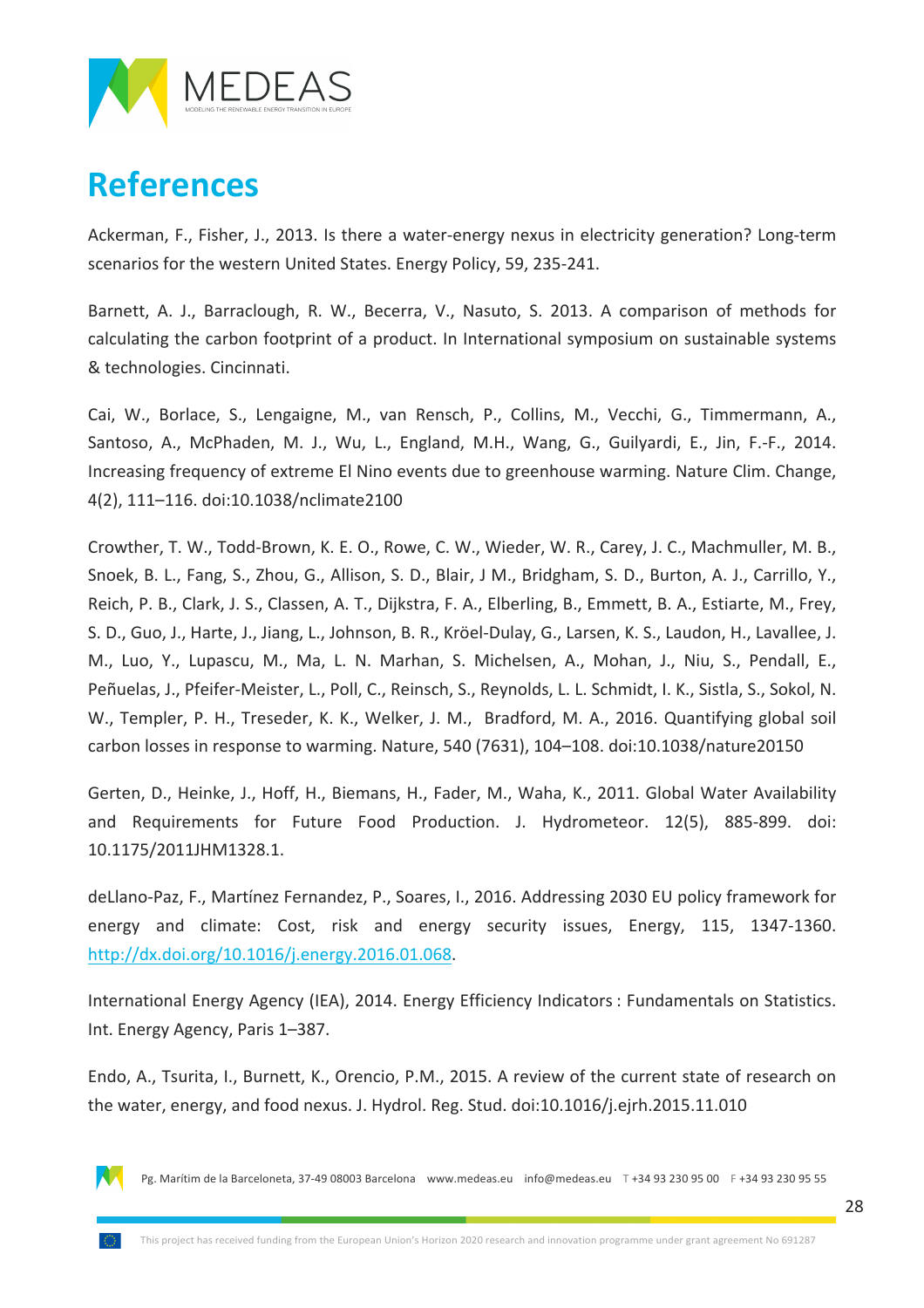

Eurostat 2014. Getting messages across using indicators. doi:10.2785/36378

Eurostat 2016. European Commission, 2015. Environmental Indicator Catalogue 1–4.

García-Álvarez, M.T., Moreno, B., Soares, I., 2016. Analyzing the environmental and resource pressures from European energy activity: A comparative study of EU member states. Energy 115, 1375-1384. doi:10.1016/j.energy.2016.01.035

Giampietro, M., Saltelli, A., 2014. Footprints to nowhere. Ecol. Indic. 46, 610–621. doi:10.1016/j.ecolind.2014.01.030

Gong, M., Wall, G., 2001. On exergy and sustainable development  $-$  Part 2: Indicators and methods. Exergy. Int. J. 1, 217–233.

Huntington, T.G., 2006. Evidence for intensification of the global water cycle: Review and synthesis. J. Hydrol. 319, 83-95. doi:10.1016/j.jhydrol.2005.07.003

Eurostat, 2016. Energy statistics.

Iddrisu, I., Bhattacharyya, S.C., 2015. Sustainable Energy Development Index: A multi-dimensional indicator for measuring sustainable energy development. Renew. Sustain. Energy Rev. 50, 513– 530. doi:10.1016/j.rser.2015.05.032

IPCC-AR5. Campos, M., Rica, C., Uk, R.W., 2014. and Key Vulnerabilities Coordinating Lead Authors : Contributing Authors : Review Editors : 1039–1099.

IRENA 2016. Renewable, I., Agency, E., 2016. Renewable capacity statistics.

King, C.W., Carbajales-Dale, M., 2016. Food-energy-water metrics across scales: project to system level. J. Environ. Stud. Sci. 6, 39-49. doi:10.1007/s13412-016-0390-9

Laurila-Pant, M., Lehikoinen, A., Uusitalo, L., Venesj??rvi, R., 2015. How to value biodiversity in environmental management? Ecol. Indic. 55, 1–11. doi:10.1016/j.ecolind.2015.02.034

Lotze-Campen, H., Popp, A., Beringer, T., Müller, C., Bondeau, A., Rost, S., Lucht, W., 2010. Scenarios of global bioenergy production: The trade-offs between agricultural expansion, intensification and trade. Ecol. Modell. 221, 2188–2196. doi:10.1016/j.ecolmodel.2009.10.002

Nardo, M., Saisana, M., 2008. OECD/JRC Handbook on constructing composite indicators. Putting theory into practice. 1–16.

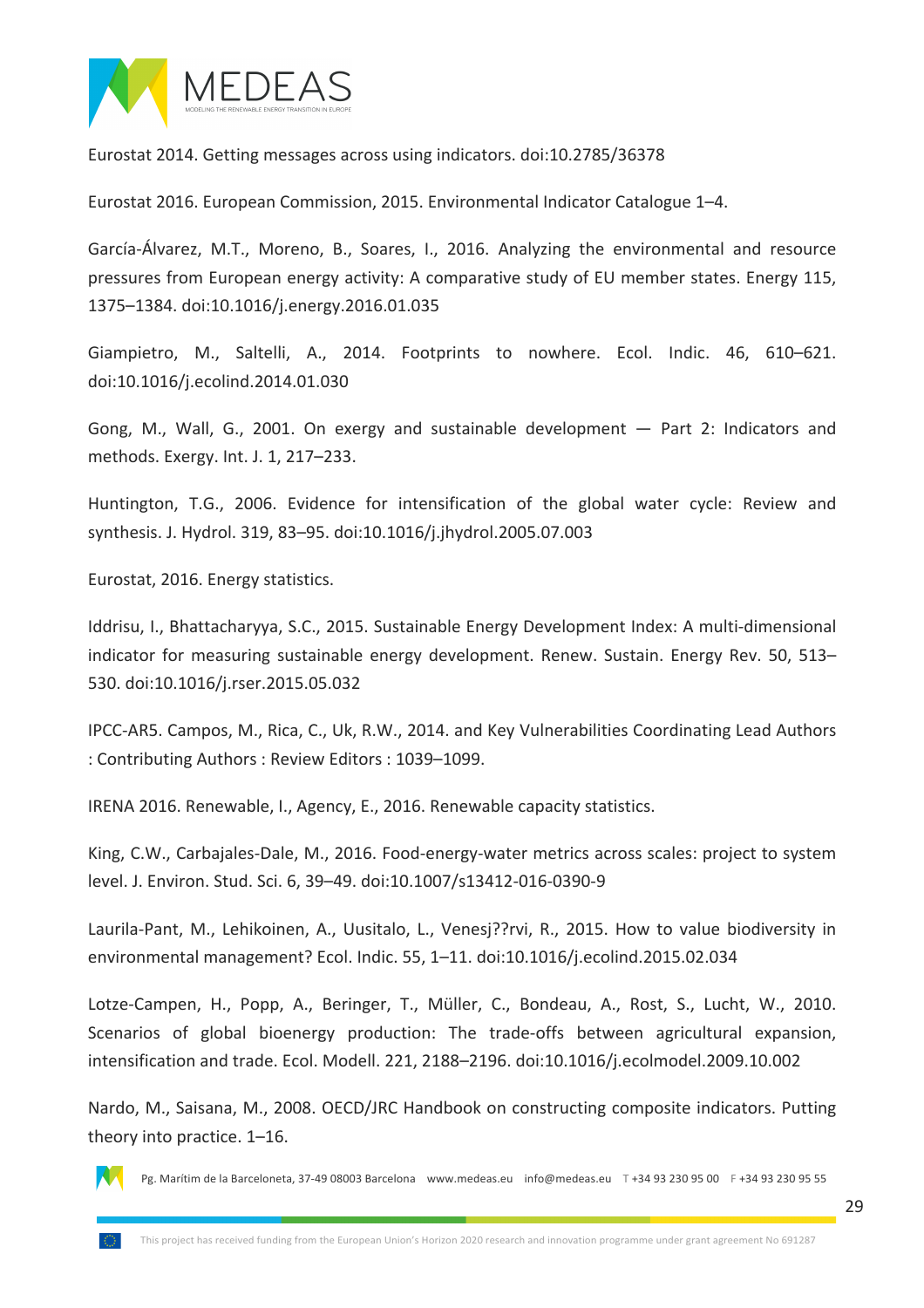

Newbold, T., Hudson, L.N., Arnell, A.P., Contu, S., De Palma, A., Ferrier, S., Hill, S.L.L., Hoskins, A.J., Lysenko, I., Phillips, H.R.P., Burton, V.J., Chng, C.W.T., Emerson, S., Gao, D., Pask-Hale, G., Hutton, J., Jung, M., Sanchez-Ortiz, K., Simmons, B.I., Whitmee, S., Zhang, H., Scharlemann, J.P.W., Purvis, A., 2016. Has land use pushed terrestrial biodiversity beyond the planetary boundary? A global assessment. Science 353, 288-291.

OECD 2003. OECD Environmental indicators.

OECD 2008. OECD key environmental indicators.

OECD 2015. Environment at a Glance 2015: OECD Indicators, OECD Publishing, Paris. http://dx.doi.org/10.1787/9789264235199-en.

Pandey, D., Agrawal, M., Pandey, J.S., 2011. Carbon footprint: Current methods of estimation. Environ. Monit. Assess. 178, 135–160. doi:10.1007/s10661-010-1678-y

Pittock, J., Finlayson, C.M., 2011. Chapter 2. Freshwater Ecosystem Conservation: Principles versus policy. Basin Futur. water reform Murrary-Darling basin 39–57.

Ritschelova, I., 2015. Oral communication of the President of the Czech Statistical Office. In: Meeting of the Governmental Council of Sustainable Development, Prague.

Running, S.W., 2012. A measurable Planetary Boundary for the Biosphere. Science, 337, 1458-1459.

Scholes, R.J., Biggs, R., 2005. A biodiversity intactness index. Nature 434, 45–49. doi:10.1038/nature03289

Searchinger, T., Heimlich, R., Houghton, R.A., Dong, F., Elobeid, A., Fabiosa, J., Tokgoz, S., Hayes, D., Yu, T., 2008: Use of US croplands for biofuels increases greenhouse gases through emissions from land-use change. Science, 319, 1238-1240.

Steffen, W., Richardson, K., Rockström, J., Cornell, S. E., Fetzer, I., Bennett, E. M., Biggs, R., Carpenter, S. R., de Vries, W., de Wit, C. A., Folke, C., Gerten, D., Heinke, J., Mace, G. M., Persson, L. M., Ramanathan, V., Reyers, B., Sörlin, S., 2015. Planetary boundaries: Guiding human development on a changing planet. Science 347, 6223. doi: 10.1126/science.1259855

UNSDG 2015. Sustainable Development Solutions Network, 2015. Indicators and a Monitoring Framework for the Sustainable Development Goals: Launching a data revolution for the SDGs. A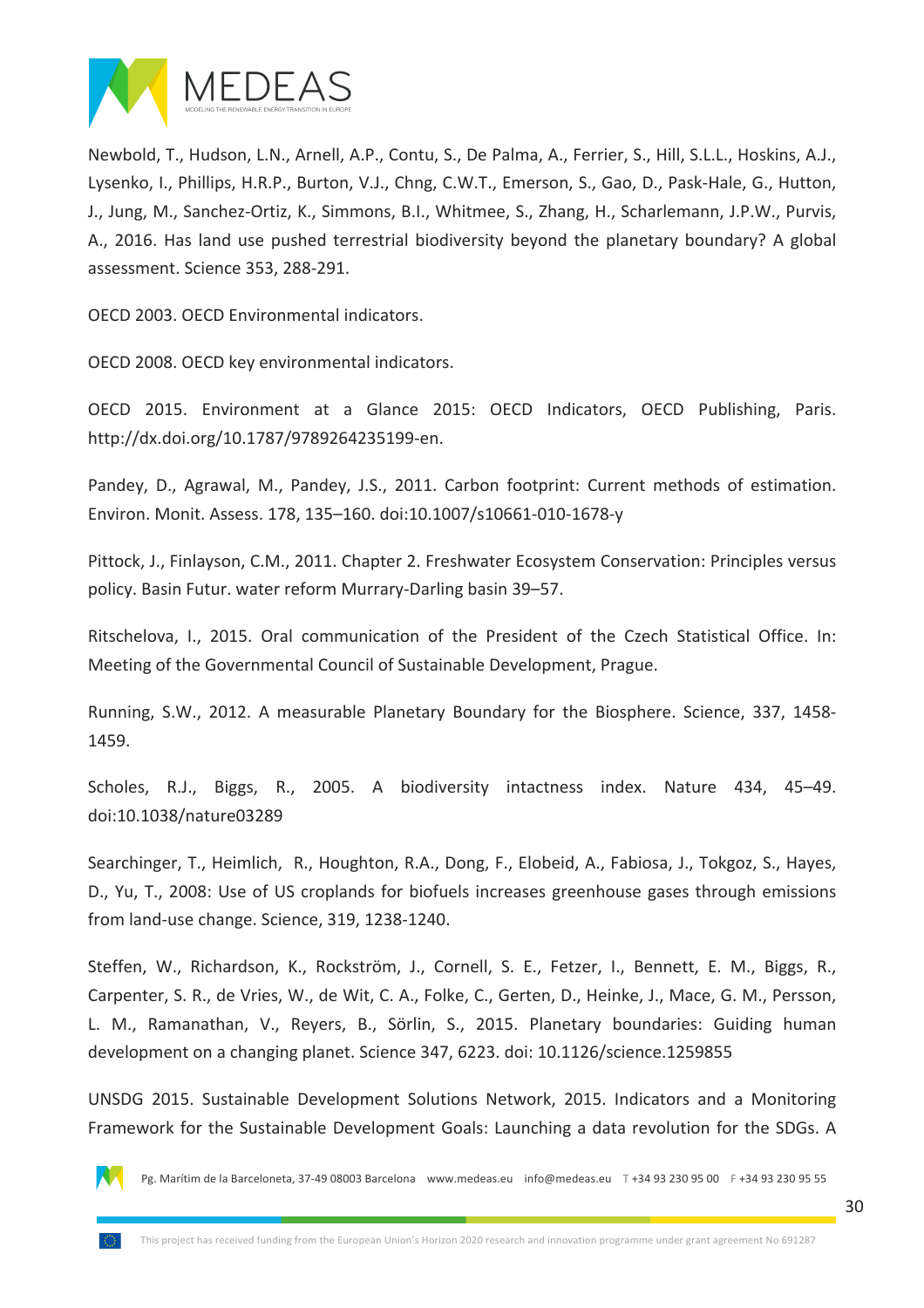

Rep. by Leadersh. Counc. Sustain. Dev. Solut. Netw. http://unsdsn.org/wpcontent/uploads/2015/03/150320-SDSN-Indicator-Report.pdf (2015).

UNSDG 2016. United Nations, 2016. The Sustainable Development Goals Report 2016 56. doi:10.7202/051028ar.

UNSD 2015. Nations, U., Goals, M.D., On, C., Rights, H., 2005. Economic and Social Council. Development 28564, 1–19. Mdgs, M.T., Mdgs, T., Mdg, T., African, S., 2015. Discussion paper on principles of using quantification to operationalize the SDGs and criteria for indicator selection 1– 5.

Warren, R., 2011. The role of interactions in a world implementing adaptation and mitigation solutions to climate change. Philos. Trans. A. Math. Phys. Eng. Sci. 369, 217–241. doi:10.1098/rsta.2010.0271

Wigley, M.L., Richels, R., Edmonds, J.A. 1996. Economic and environmental choices in the stabilization of atmospheric CO2. Nature. 379, 240–243. doi:10.1038/379240a0.

Wise, M., Wise, M., Calvin, K., Thomson, A., Clarke, L., Bond-lamberty, B., Sands, R., Smith, S.J., Janetos, A., Edmonds, J., 2013. Concentrations for Land Use and Energy 1183. doi:10.1126/science.1168475

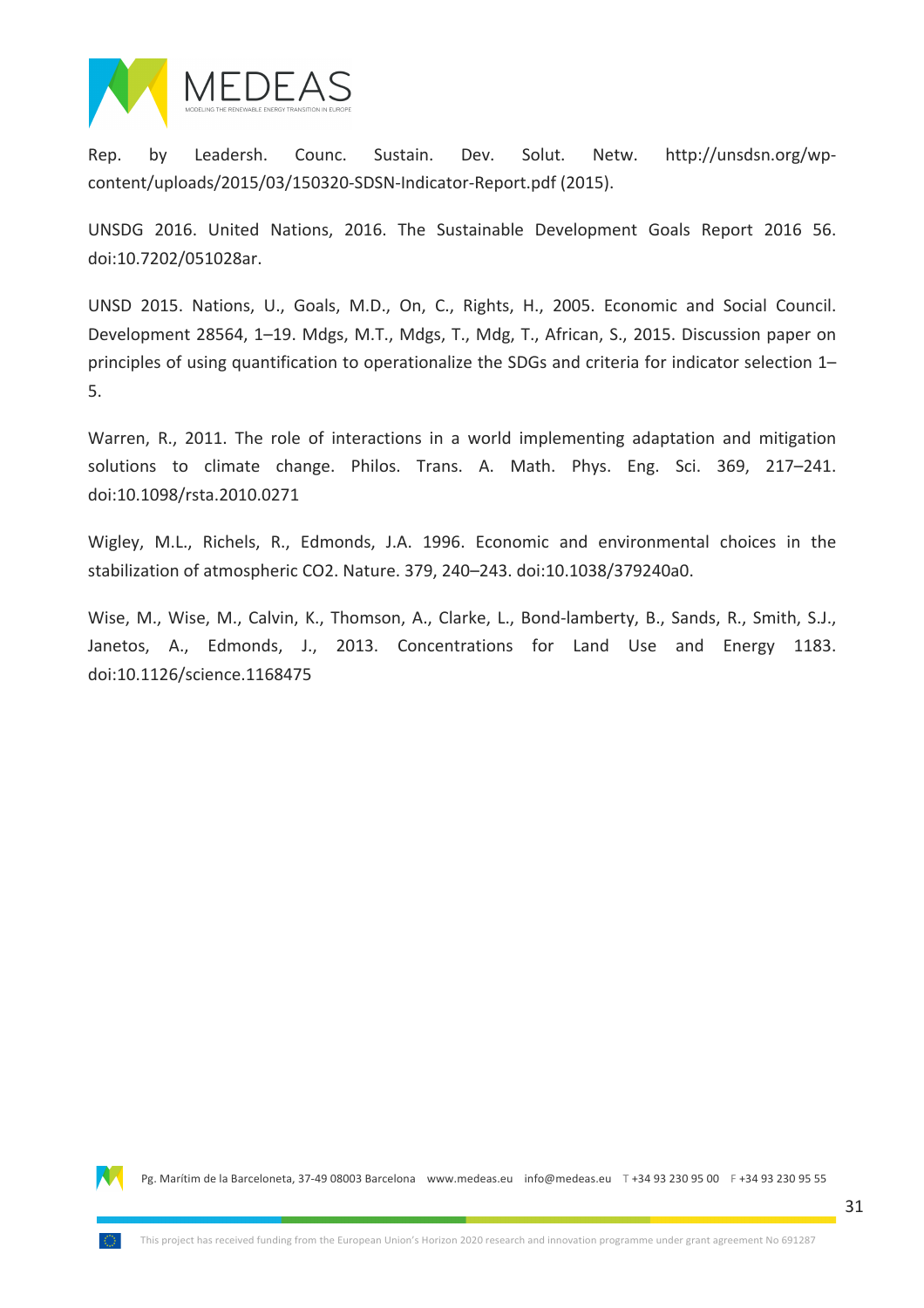

## **List of Tables**

| Table 1 Eurostat types of environmental indicators following themes and sub-themes 11 |  |
|---------------------------------------------------------------------------------------|--|
|                                                                                       |  |

| Table 2 Themes in the energy sustainability indicators (from Iddrisu, 2015).  23 |  |
|----------------------------------------------------------------------------------|--|
|----------------------------------------------------------------------------------|--|



m.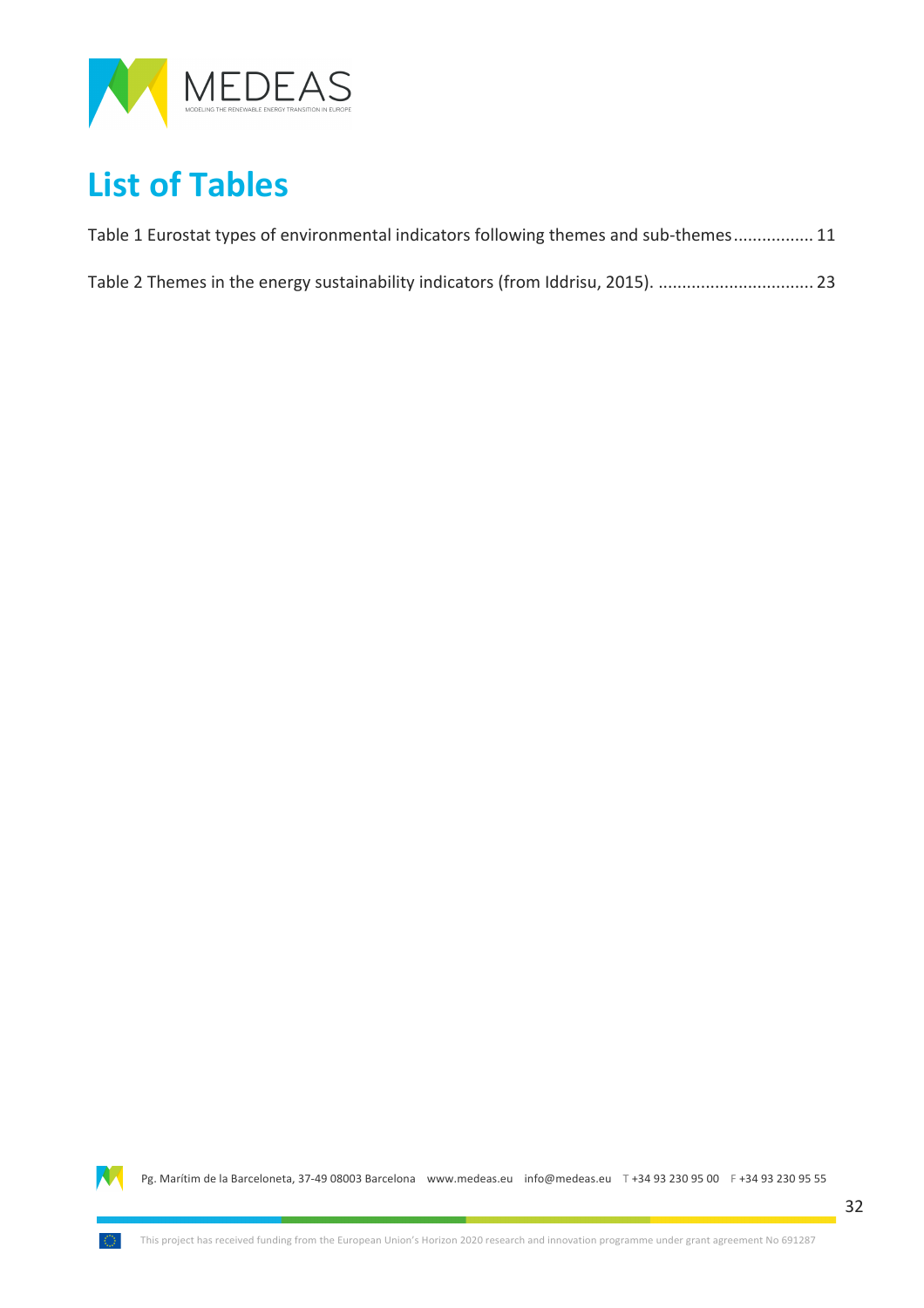

## **List of Figures**

| Figure 1 Global mean temperature change (from 1990) as a function of $CO2$ concentration for SRES           |
|-------------------------------------------------------------------------------------------------------------|
| scenarios. For any given CO <sub>2</sub> level, uncertainties in temperature arise through several factors: |
| other levels of GHG different of $CO2$ , uncertainties in climate sensitivity and changes in rates          |
|                                                                                                             |

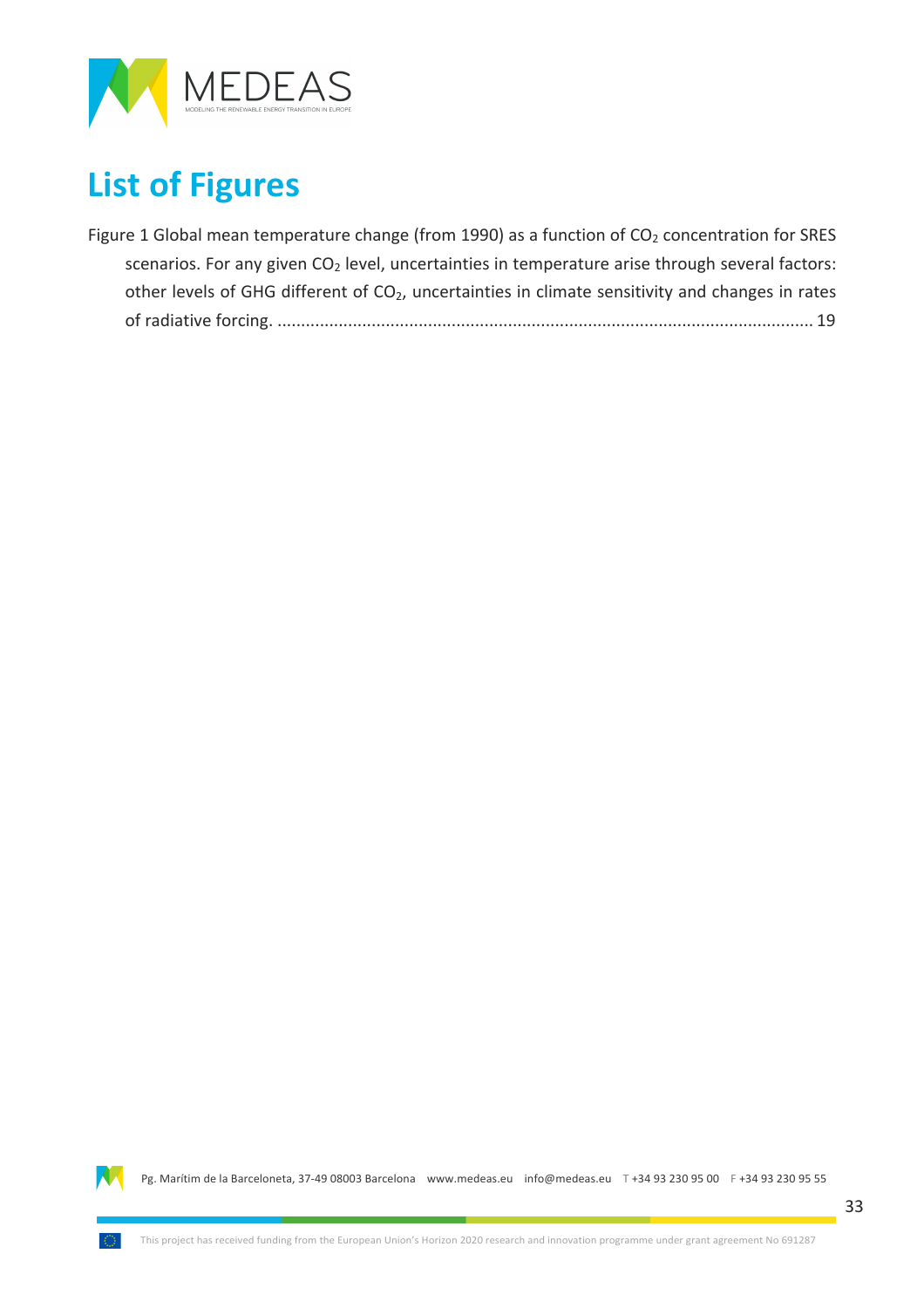## **Appendix 1**

| Indicator                                                                                                                           | <b>References</b>                                                                                                                                                                                                                                                                                                                                                                                                                                                                                                                                                                                                                                                                                                                                                                                                                                                                                                                                                                                             |
|-------------------------------------------------------------------------------------------------------------------------------------|---------------------------------------------------------------------------------------------------------------------------------------------------------------------------------------------------------------------------------------------------------------------------------------------------------------------------------------------------------------------------------------------------------------------------------------------------------------------------------------------------------------------------------------------------------------------------------------------------------------------------------------------------------------------------------------------------------------------------------------------------------------------------------------------------------------------------------------------------------------------------------------------------------------------------------------------------------------------------------------------------------------|
| <b>ECOSYSTEM</b>                                                                                                                    |                                                                                                                                                                                                                                                                                                                                                                                                                                                                                                                                                                                                                                                                                                                                                                                                                                                                                                                                                                                                               |
| Agri-environment indicators                                                                                                         | European Environment Agency (EEA), 2014. Digest of EEA indicators 2014. doi:10.2800/17964                                                                                                                                                                                                                                                                                                                                                                                                                                                                                                                                                                                                                                                                                                                                                                                                                                                                                                                     |
| Agricultural land (% of land area/km2)                                                                                              | International Bank for Reconstruction and Development/The World Bank, 2016. World Development<br>Indicators. Highlights: featuring the sustainable development goals, WDI 2016                                                                                                                                                                                                                                                                                                                                                                                                                                                                                                                                                                                                                                                                                                                                                                                                                                |
| Agriculture: area under management practices potentially<br>supporting biodiversity                                                 | European Environment Agency (EEA), 2014. Digest of EEA indicators 2014. doi:10.2800/17963                                                                                                                                                                                                                                                                                                                                                                                                                                                                                                                                                                                                                                                                                                                                                                                                                                                                                                                     |
| Agrophenology                                                                                                                       | European Environment Agency (EEA), 2014. Digest of EEA indicators 2014. doi:10.2800/17965                                                                                                                                                                                                                                                                                                                                                                                                                                                                                                                                                                                                                                                                                                                                                                                                                                                                                                                     |
| Aquaculture: effluent water quality from finfish farms                                                                              | European Environment Agency (EEA), 2014. Digest of EEA indicators 2014. doi:10.2800/17963                                                                                                                                                                                                                                                                                                                                                                                                                                                                                                                                                                                                                                                                                                                                                                                                                                                                                                                     |
| Arable land (hectares/% of land area/hectares per person)                                                                           | International Bank for Reconstruction and Development/The World Bank, 2016. World Development<br>Indicators. Highlights: featuring the sustainable development goals, WDI 2016                                                                                                                                                                                                                                                                                                                                                                                                                                                                                                                                                                                                                                                                                                                                                                                                                                |
| Behaviour patterns                                                                                                                  | Gómez Orea, D., 2002. Evaluación de impacto ambiental : un instrumento preventivo para la gestión<br>ambiental. Ediciones Mundi-Prensa.                                                                                                                                                                                                                                                                                                                                                                                                                                                                                                                                                                                                                                                                                                                                                                                                                                                                       |
| <b>Biodiversity hotspots</b>                                                                                                        | Hudson, L.N., Newbold, T., Contu, et al, 2014. The PREDICTS database: A global database of how local<br>terrestrial biodiversity responds to human impacts. Ecol. Evol. 4, 4701-4735. doi:10.1002/ece3.1303                                                                                                                                                                                                                                                                                                                                                                                                                                                                                                                                                                                                                                                                                                                                                                                                   |
| Biodiversity indexes (Margalef index, Shannon-Wienner index,<br>Jaccard index, Simpson index, Richness, Abundance,<br>Equitability) | Gamito, S., 2010. Caution is needed when applying Margalef diversity index. Ecol. Indic. 10, 550-<br>551_Keylock, C.J., 2005. Simpson diversity and the Shannon-Wiener index as special cases of a<br>generalized entropy. Oikos._Newbold, T., Hudson, L.N., Arnell, A.P., Contu, S., Palma, A. De, Ferrier, S.,<br>Hill, S.L.L., Hoskins, A.J., Lysenko, I., Phillips, H.R.P., Burton, V.J., Chng, C.W.T., Emerson, S., Gao, D.,<br>Pask-hale, G., Hutton, J., Jung, M., Sanchez-ortiz, K., Simmons, B.I., Whitmee, S., Zhang, H., 2016. Has<br>land use pushed terrestrial biodiversity beyond the planetary boundary? A global assessment. Science<br>(80-.). 353, 288-291. Scholes, R.J., Biggs, R., 2005. A biodiversity intactness index. Nature 434, 45-49.<br>doi:10.1038/nature03289_Hudson, L.N., Newbold, T., Contu, et al, 2014. The PREDICTS database: A<br>global database of how local terrestrial biodiversity responds to human impacts. Ecol. Evol. 4, 4701-<br>4735. doi:10.1002/ece3.1303 |
| Biodiversity intactness index (BII)                                                                                                 | Scholes, R.J., Biggs, R., 2005. A biodiversity intactness index. Nature 434, 45-49.<br>doi:10.1038/nature03289                                                                                                                                                                                                                                                                                                                                                                                                                                                                                                                                                                                                                                                                                                                                                                                                                                                                                                |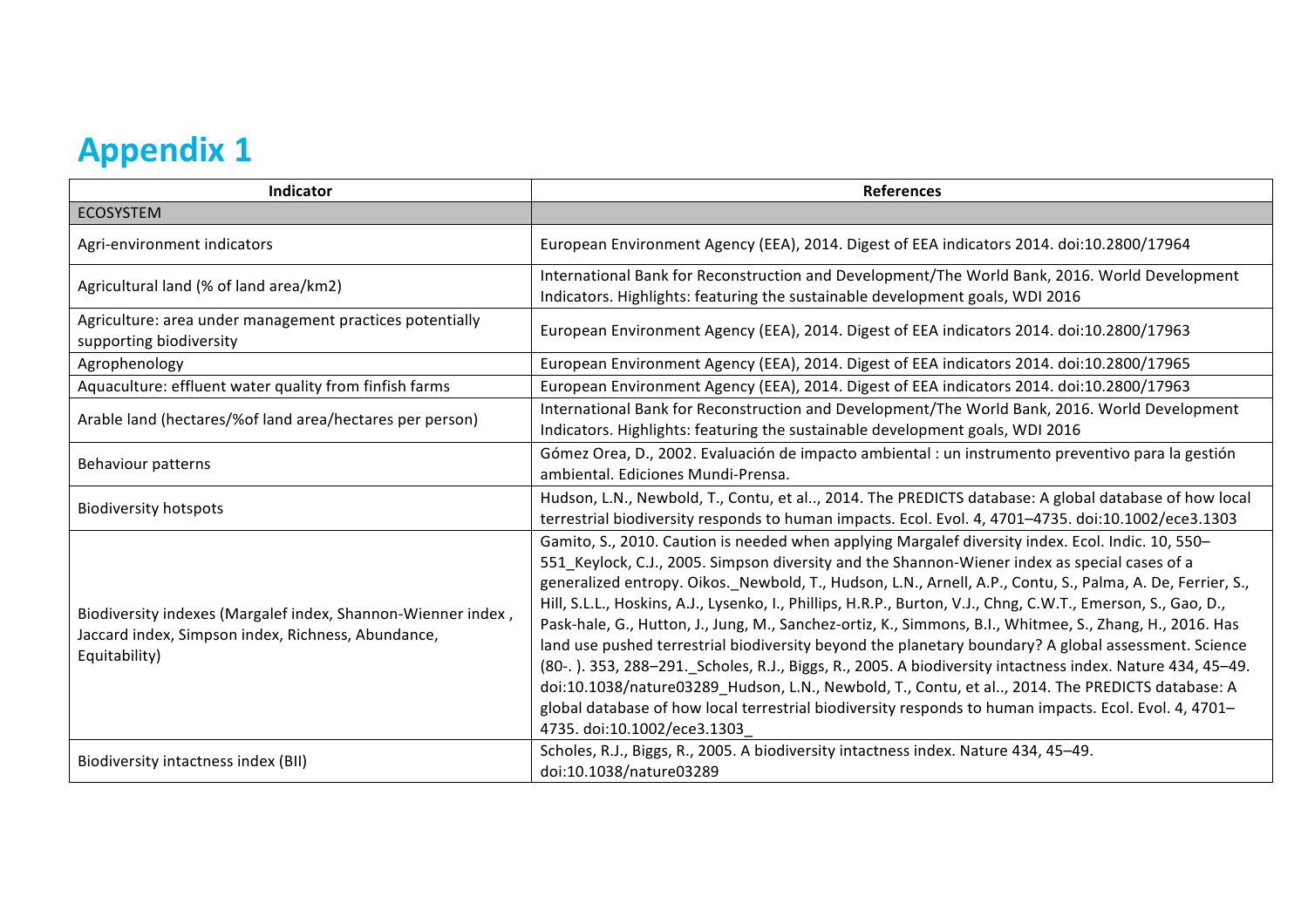

N

| Biogeochemical flows (P Global: P flow from freshwater systems<br>into the ocean. P Regional: P flow from fertilizers to erodible<br>soils. N Global: Industrial and intentional biological fixation of<br>N) | Carpenter, S., 2015. Planetary boundaries: Guiding human development on a changing planet. Science<br>348, 1217. doi:10.1126/science.aaa9629                                                                                                                                                                                                                                                                                                                                                                                                                                                                                                                   |
|---------------------------------------------------------------------------------------------------------------------------------------------------------------------------------------------------------------|----------------------------------------------------------------------------------------------------------------------------------------------------------------------------------------------------------------------------------------------------------------------------------------------------------------------------------------------------------------------------------------------------------------------------------------------------------------------------------------------------------------------------------------------------------------------------------------------------------------------------------------------------------------|
| <b>Biologic C bomb</b>                                                                                                                                                                                        | Sitch, S., Prentice, I.C., Arneth, A., Bondeau, A., Cramer, W., Kaplan, J.O., Levis, S., Lucht, W., Sykes, M.T.,<br>Thonicke, K., Venevsky, S., 2003. Evaluation of ecosystem dynamics, plant geography and terrestrial<br>carbon cycling in the LPJ dynamic global vegetation model. Glob. Chang. Biol. 9, 161-185.<br>doi:10.1046/j.1365-2486.2003.00569.x                                                                                                                                                                                                                                                                                                   |
| Coverage of the ecosystem                                                                                                                                                                                     | Hudson, L.N., Newbold, T., Contu, et al, 2014. The PREDICTS database: A global database of how local<br>terrestrial biodiversity responds to human impacts. Ecol. Evol. 4, 4701-4735. doi:10.1002/ece3.1303                                                                                                                                                                                                                                                                                                                                                                                                                                                    |
| <b>Ecological footprint</b>                                                                                                                                                                                   | Rees, W.E., Wackernagel, M., 2013. The Shoe Fits, but the Footprint is Larger than Earth. PLoS Biol. 11,<br>1-3. doi:10.1371/journal.pbio.1001701                                                                                                                                                                                                                                                                                                                                                                                                                                                                                                              |
| <b>Ecology associations</b>                                                                                                                                                                                   | Ellis, E.C., Kaplan, J.O., Fuller, D.Q., Vavrus, S., Klein Goldewijk, K., Verburg, P.H., 2013. Used planet: a<br>global history. Proc. Natl. Acad. Sci. U. S. A. 110, 7978-85.                                                                                                                                                                                                                                                                                                                                                                                                                                                                                 |
| Ecosystem goods and services                                                                                                                                                                                  | European Environment Agency (EEA), 2014. Digest of EEA indicators 2014. doi:10.2800/17963                                                                                                                                                                                                                                                                                                                                                                                                                                                                                                                                                                      |
| Ecosystem successions                                                                                                                                                                                         | Ellis, E.C., Kaplan, J.O., Fuller, D.Q., Vavrus, S., Klein Goldewijk, K., Verburg, P.H., 2013. Used planet: a<br>global history. Proc. Natl. Acad. Sci. U. S. A. 110, 7978-85.                                                                                                                                                                                                                                                                                                                                                                                                                                                                                 |
| Elements cycle (Carbon, Nitrogren, Phosphorus, Iron)                                                                                                                                                          | Sitch, S., Prentice, I.C., Arneth, A., Bondeau, A., Cramer, W., Kaplan, J.O., Levis, S., Lucht, W., Sykes, M.T.,<br>Thonicke, K., Venevsky, S., 2003. Evaluation of ecosystem dynamics, plant geography and terrestrial<br>carbon cycling in the LPJ dynamic global vegetation model. Glob. Chang. Biol. 9, 161-185.<br>doi:10.1046/j.1365-2486.2003.00569.x Carpenter, S., 2015. Planetary boundaries: Guiding human<br>development on a changing planet. Science 348, 1217. doi:10.1126/science.aaa9629 Wang, T., Müller,<br>D.B., Graedel, T.E., 2007. Forging the anthropogenic iron cycle. Environ. Sci. Technol. 41, 5120-5129.<br>doi:10.1021/es062761t |
| <b>Extinction rate</b>                                                                                                                                                                                        | Carpenter, S., 2015. Planetary boundaries: Guiding human development on a changing planet. Science<br>348, 1217. doi:10.1126/science.aaa9629                                                                                                                                                                                                                                                                                                                                                                                                                                                                                                                   |
| Fertilizer consumption (kilograms per hectare of arable land)                                                                                                                                                 | Steffen, W., Persson, Å., Deutsch, L., Zalasiewicz, J., Williams, M., Richardson, K., Crumley, C., Crutzen,<br>P., Folke, C., Gordon, L., Molina, M., Ramanathan, V., Rockström, J., Scheffer, M., Schellnhuber, H.J.,<br>Svedin, U., 2011. The anthropocene: From global change to planetary stewardship. Ambio 40, 739-761.                                                                                                                                                                                                                                                                                                                                  |

Pg. Marítim de la Barceloneta, 37-49 08003 Barcelona (www.medeas.eu info@medeas.eu T +34 93 230 95 00 F +34 93 230 95 55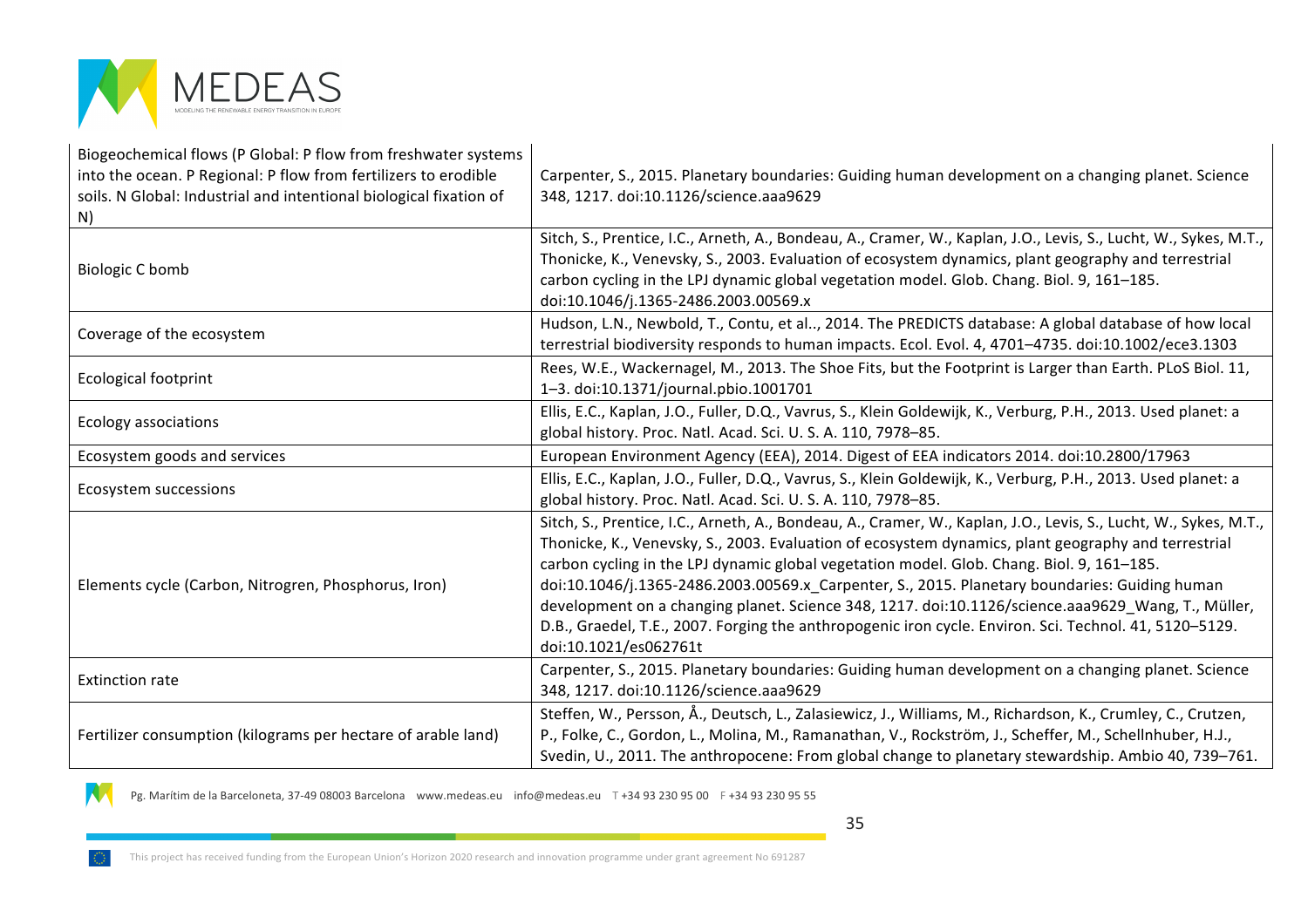

|                                                                                                            | doi:10.1007/s13280-011-0185-x                                                                                                                                                                                                                                                                                                                                |
|------------------------------------------------------------------------------------------------------------|--------------------------------------------------------------------------------------------------------------------------------------------------------------------------------------------------------------------------------------------------------------------------------------------------------------------------------------------------------------|
|                                                                                                            |                                                                                                                                                                                                                                                                                                                                                              |
| Fire disturbance                                                                                           | Sitch, S., Prentice, I.C., Arneth, A., Bondeau, A., Cramer, W., Kaplan, J.O., Levis, S., Lucht, W., Sykes, M.T.,<br>Thonicke, K., Venevsky, S., 2003. Evaluation of ecosystem dynamics, plant geography and terrestrial<br>carbon cycling in the LPJ dynamic global vegetation model. Glob. Chang. Biol. 9, 161-185.<br>doi:10.1046/j.1365-2486.2003.00569.x |
| Fisheries: European commercial fish stocks                                                                 | European Environment Agency (EEA), 2014. Digest of EEA indicators 2014. doi:10.2800/17963                                                                                                                                                                                                                                                                    |
| Food production index                                                                                      | International Bank for Reconstruction and Development/The World Bank, 2016. World Development<br>Indicators. Highlights: featuring the sustainable development goals, WDI 2016                                                                                                                                                                               |
| Forested land (Growth, turnover, % of original forest cover,<br>deforestation, reforestation and deadwood) | Carpenter, S., 2015. Planetary boundaries: Guiding human development on a changing planet. Science<br>348, 1217. doi:10.1126/science.aaa9629                                                                                                                                                                                                                 |
| Genetic diversity                                                                                          | Secretaría del Convenio sobre la Diversidad Biológica (2014), 2014. Perspectiva Mundial sobre la<br>Diversidad Biológica 4. Montreal.                                                                                                                                                                                                                        |
| Growing season for agricultural crops                                                                      | European Environment Agency (EEA), 2014. Digest of EEA indicators 2014. doi:10.2800/17966                                                                                                                                                                                                                                                                    |
| Habitat corridors                                                                                          | Gómez Orea, D., 2002. Evaluación de impacto ambiental : un instrumento preventivo para la gestión<br>ambiental. Ediciones Mundi-Prensa.                                                                                                                                                                                                                      |
| <b>Habitat fragmentation</b>                                                                               | Secretaría del Convenio sobre la Diversidad Biológica (2014), 2014. Perspectiva Mundial sobre la<br>Diversidad Biológica 4. Montreal.                                                                                                                                                                                                                        |
| Human appropriation of net primary production in earth's<br>terrestrial ecosystems                         | Haberl, H., Erb, K.H., Krausmann, F., Gaube, V., Bondeau, A., Plutzar, C., Gingrich, S., Lucht, W., Fischer-<br>Kowalski, M., 2007. Quantifying and mapping the human appropriation of net primary production in<br>earth's terrestrial ecosystems. Proc. Natl. Acad. Sci. U. S. A. 104, 12942-7.<br>doi:10.1073/pnas.0704243104                             |
| Invasive alien species                                                                                     | European Environment Agency (EEA), 2014. Digest of EEA indicators 2014. doi:10.2800/17963                                                                                                                                                                                                                                                                    |
| Irrigation water requirement                                                                               | European Environment Agency (EEA), 2014. Digest of EEA indicators 2014. doi:10.2800/17967                                                                                                                                                                                                                                                                    |
| Land area where elevation is below 5 meters (% of total area)                                              | International Bank for Reconstruction and Development/The World Bank, 2016. World Development<br>Indicators. Highlights: featuring the sustainable development goals, WDI 2016                                                                                                                                                                               |

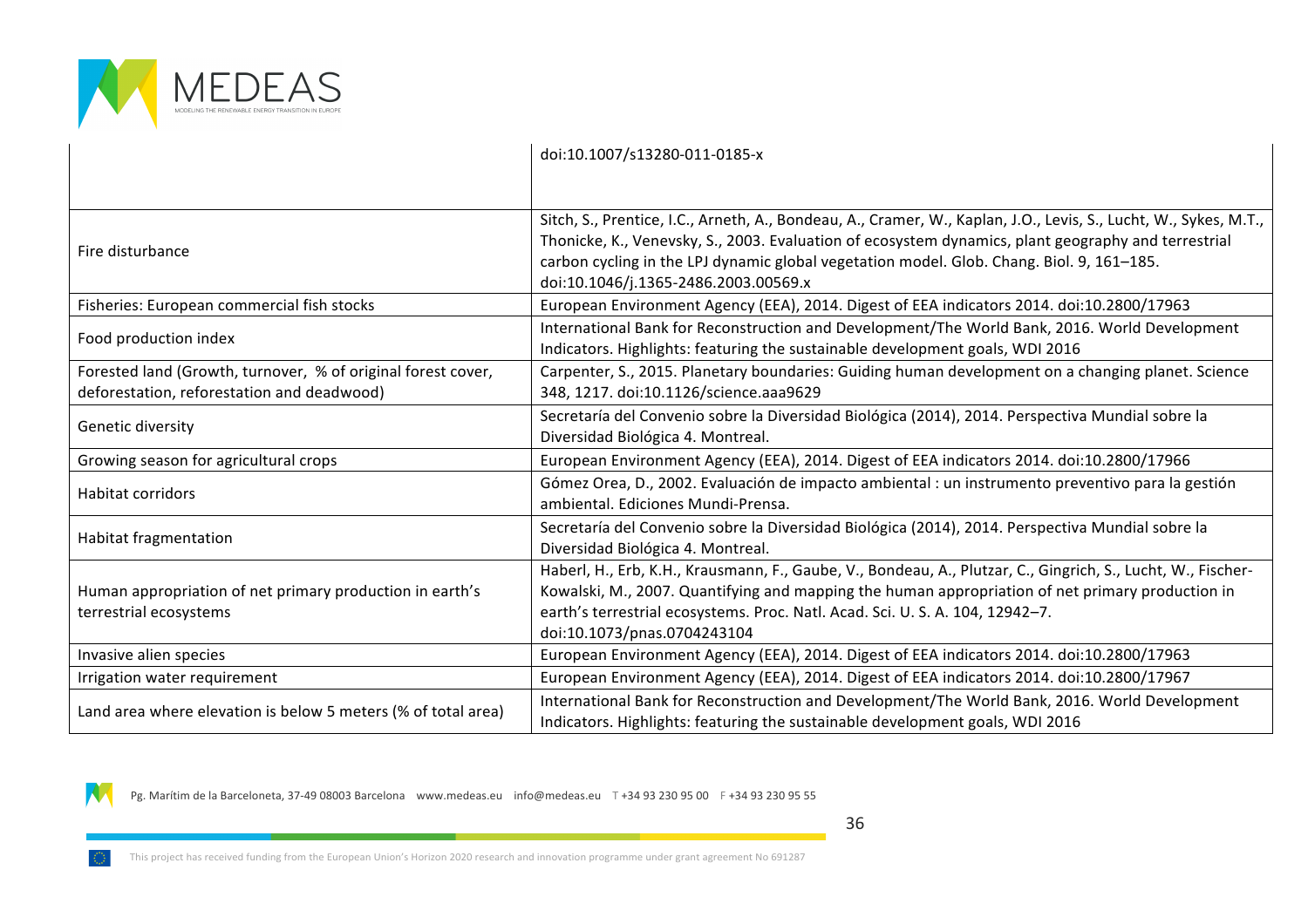

| Land use (Land use and land use intensity classes)                                                                         | Hudson, L.N., Newbold, T., Contu, et al, 2014. The PREDICTS database: A global database of how local<br>terrestrial biodiversity responds to human impacts. Ecol. Evol. 4, 4701-4735. doi:10.1002/ece3.1303                                                                                                                                                  |
|----------------------------------------------------------------------------------------------------------------------------|--------------------------------------------------------------------------------------------------------------------------------------------------------------------------------------------------------------------------------------------------------------------------------------------------------------------------------------------------------------|
| Life history cycles                                                                                                        | Gómez Orea, D., 2002. Evaluación de impacto ambiental : un instrumento preventivo para la gestión<br>ambiental. Ediciones Mundi-Prensa.                                                                                                                                                                                                                      |
| <b>Migration paths</b>                                                                                                     | Gómez Orea, D., 2002. Evaluación de impacto ambiental : un instrumento preventivo para la gestión<br>ambiental. Ediciones Mundi-Prensa.                                                                                                                                                                                                                      |
| Natural resources (Renewal and depletion)                                                                                  | European Environment Agency (EEA), 2014. Digest of EEA indicators 2014. doi:10.2800/17967                                                                                                                                                                                                                                                                    |
| Net Ecosystem Exchange                                                                                                     | Sitch, S., Prentice, I.C., Arneth, A., Bondeau, A., Cramer, W., Kaplan, J.O., Levis, S., Lucht, W., Sykes, M.T.,<br>Thonicke, K., Venevsky, S., 2003. Evaluation of ecosystem dynamics, plant geography and terrestrial<br>carbon cycling in the LPJ dynamic global vegetation model. Glob. Chang. Biol. 9, 161-185.<br>doi:10.1046/j.1365-2486.2003.00569.x |
| Plants metabolism (Leaf respiration, canopy transpiration, leaf<br>area index (LAI), photosynthesis activity, Chlorophyll) | Sitch, S., Prentice, I.C., Arneth, A., Bondeau, A., Cramer, W., Kaplan, J.O., Levis, S., Lucht, W., Sykes, M.T.,<br>Thonicke, K., Venevsky, S., 2003. Evaluation of ecosystem dynamics, plant geography and terrestrial<br>carbon cycling in the LPJ dynamic global vegetation model. Glob. Chang. Biol. 9, 161-185.<br>doi:10.1046/j.1365-2486.2003.00569.x |
| Primary and secondary vegetation                                                                                           | Hudson, L.N., Newbold, T., Contu, et al, 2014. The PREDICTS database: A global database of how local<br>terrestrial biodiversity responds to human impacts. Ecol. Evol. 4, 4701-4735. doi:10.1002/ece3.1303                                                                                                                                                  |
| Primary production (Gross and Net)                                                                                         | Hudson, L.N., Newbold, T., Contu, et al, 2014. The PREDICTS database: A global database of how local<br>terrestrial biodiversity responds to human impacts. Ecol. Evol. 4, 4701-4735. doi:10.1002/ece3.1303                                                                                                                                                  |
| Protected species                                                                                                          | Gómez Orea, D., 2002. Evaluación de impacto ambiental : un instrumento preventivo para la gestión<br>ambiental. Ediciones Mundi-Prensa.                                                                                                                                                                                                                      |
| Soil and litter descomposition                                                                                             | Sitch, S., Prentice, I.C., Arneth, A., Bondeau, A., Cramer, W., Kaplan, J.O., Levis, S., Lucht, W., Sykes, M.T.,<br>Thonicke, K., Venevsky, S., 2003. Evaluation of ecosystem dynamics, plant geography and terrestrial<br>carbon cycling in the LPJ dynamic global vegetation model. Glob. Chang. Biol. 9, 161-185.<br>doi:10.1046/j.1365-2486.2003.00569.x |
| Soil and subsoil pollution                                                                                                 | European Environment Agency (EEA), 2014. Digest of EEA indicators 2014. doi:10.2800/17963                                                                                                                                                                                                                                                                    |
| Soil erosion                                                                                                               | European Environment Agency (EEA), 2014. Digest of EEA indicators 2014. doi:10.2800/17965                                                                                                                                                                                                                                                                    |



37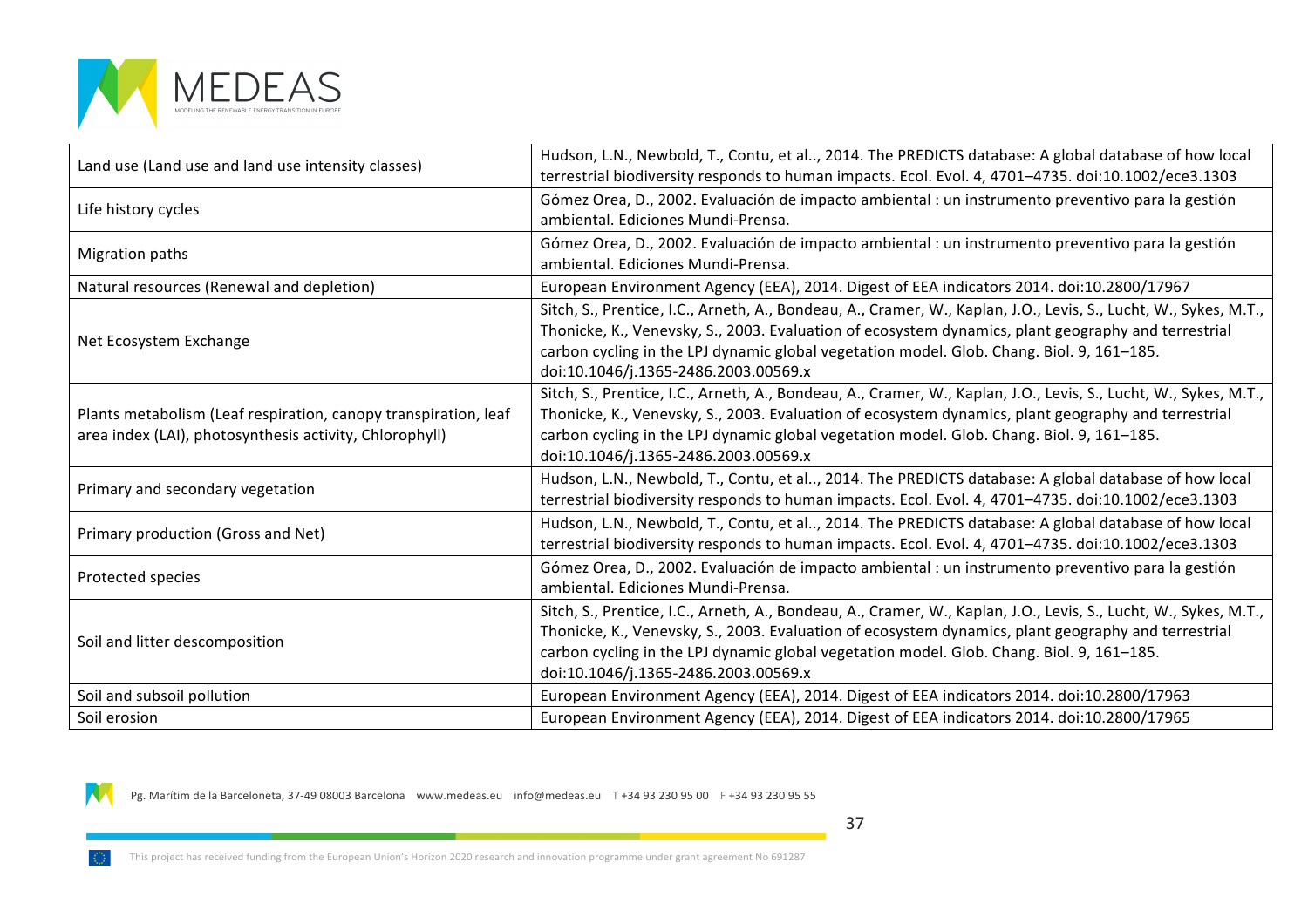

| Soil moisture                                                           | Sitch, S., Prentice, I.C., Arneth, A., Bondeau, A., Cramer, W., Kaplan, J.O., Levis, S., Lucht, W., Sykes, M.T.,<br>Thonicke, K., Venevsky, S., 2003. Evaluation of ecosystem dynamics, plant geography and terrestrial<br>carbon cycling in the LPJ dynamic global vegetation model. Glob. Chang. Biol. 9, 161-185.<br>doi:10.1046/j.1365-2486.2003.00569.x |
|-------------------------------------------------------------------------|--------------------------------------------------------------------------------------------------------------------------------------------------------------------------------------------------------------------------------------------------------------------------------------------------------------------------------------------------------------|
| Soil organic carbon                                                     | European Environment Agency (EEA), 2014. Digest of EEA indicators 2014. doi:10.2800/17964                                                                                                                                                                                                                                                                    |
| Species phenology                                                       | Gómez Orea, D., 2002. Evaluación de impacto ambiental : un instrumento preventivo para la gestión<br>ambiental. Ediciones Mundi-Prensa.                                                                                                                                                                                                                      |
| Terrestrial and marine protected areas (% of total territorial<br>area) | International Bank for Reconstruction and Development/The World Bank, 2016. World Development<br>Indicators. Highlights: featuring the sustainable development goals, WDI 2016                                                                                                                                                                               |
| Terrestrial Ecoregions of the World                                     | Hudson, L.N., Newbold, T., Contu, et al, 2014. The PREDICTS database: A global database of how local<br>terrestrial biodiversity responds to human impacts. Ecol. Evol. 4, 4701-4735. doi:10.1002/ece3.1303                                                                                                                                                  |
| Threatened species (IUCN Red list status, CITES appendix)               | Hudson, L.N., Newbold, T., Contu, et al, 2014. The PREDICTS database: A global database of how local<br>terrestrial biodiversity responds to human impacts. Ecol. Evol. 4, 4701-4735.<br>doi:10.1002/ece3.1303_Carpenter, S., 2015. Planetary boundaries: Guiding human development on a<br>changing planet. Science 348, 1217. doi:10.1126/science.aaa9629  |
| Topography                                                              | Gómez Orea, D., 2002. Evaluación de impacto ambiental : un instrumento preventivo para la gestión<br>ambiental. Ediciones Mundi-Prensa.                                                                                                                                                                                                                      |
| Trophic relationships                                                   | Gómez Orea, D., 2002. Evaluación de impacto ambiental : un instrumento preventivo para la gestión<br>ambiental. Ediciones Mundi-Prensa.                                                                                                                                                                                                                      |
| Water-limited crop productivity                                         | European Environment Agency (EEA), 2014. Digest of EEA indicators 2014. doi:10.2800/17966                                                                                                                                                                                                                                                                    |
| <b>CLIMATE</b>                                                          |                                                                                                                                                                                                                                                                                                                                                              |
| Acoustic pollution                                                      | Gómez Orea, D., 2002. Evaluación de impacto ambiental : un instrumento preventivo para la gestión<br>ambiental. Ediciones Mundi-Prensa.                                                                                                                                                                                                                      |
| Aerosol Optical Depth (AOD) as a seasonal average over a<br>region      | Carpenter, S., 2015. Planetary boundaries: Guiding human development on a changing planet. Science<br>348, 1217. doi:10.1126/science.aaa9629                                                                                                                                                                                                                 |
| Air pollution                                                           | European Environment Agency (EEA), 2014. Digest of EEA indicators 2014. doi:10.2800/17965                                                                                                                                                                                                                                                                    |

N

Pg. Marítim de la Barceloneta, 37-49 08003 Barcelona www.medeas.eu info@medeas.eu T +34 93 230 95 00 F +34 93 230 95 55

38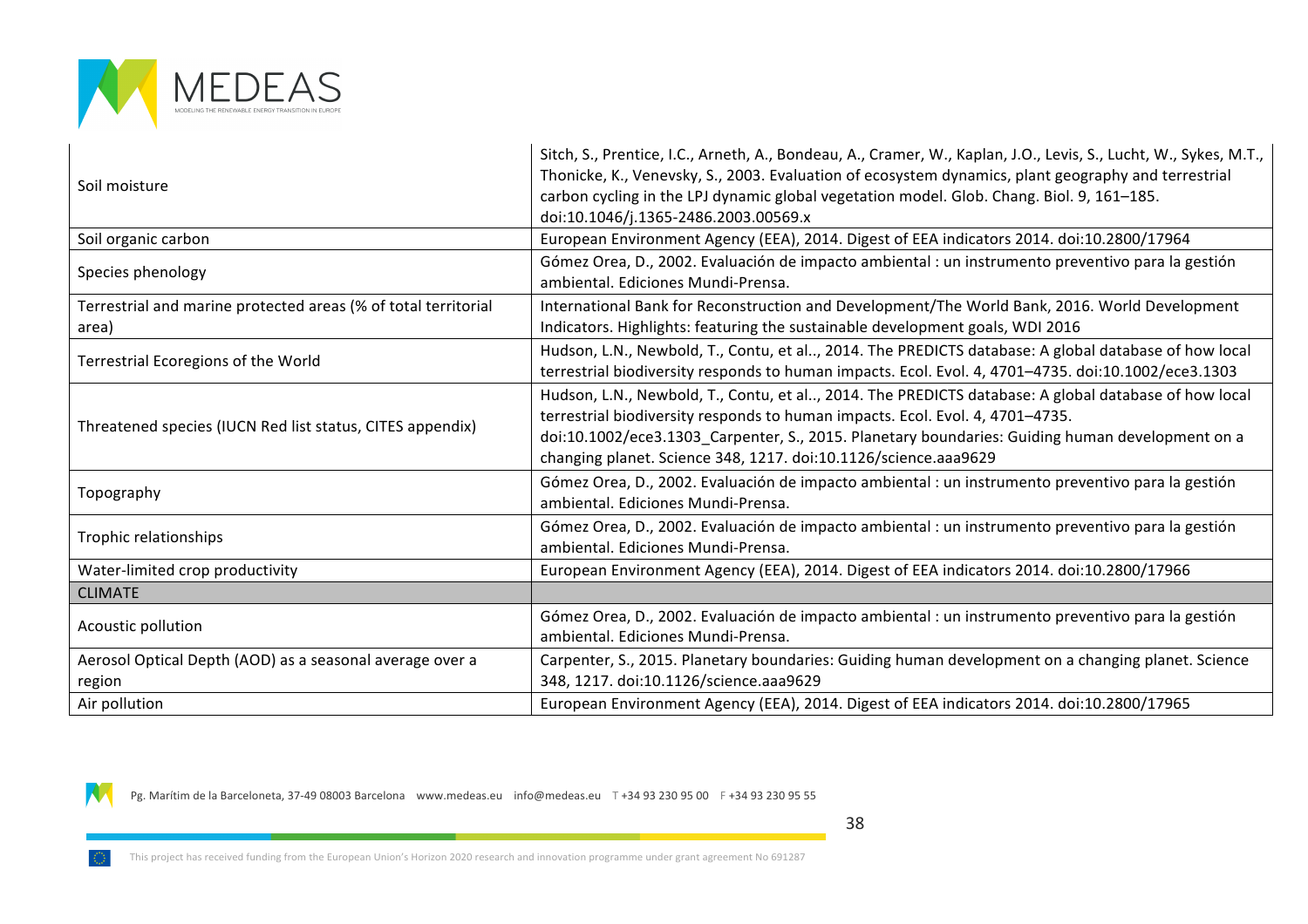

N

| Atmosferic pressure                                                             | Sitch, S., Prentice, I.C., Arneth, A., Bondeau, A., Cramer, W., Kaplan, J.O., Levis, S., Lucht, W., Sykes, M.T.,<br>Thonicke, K., Venevsky, S., 2003. Evaluation of ecosystem dynamics, plant geography and terrestrial<br>carbon cycling in the LPJ dynamic global vegetation model. Glob. Chang. Biol. 9, 161-185.<br>doi:10.1046/j.1365-2486.2003.00569.x |
|---------------------------------------------------------------------------------|--------------------------------------------------------------------------------------------------------------------------------------------------------------------------------------------------------------------------------------------------------------------------------------------------------------------------------------------------------------|
| Atmospheric greenhouse gases concentration                                      | Carpenter, S., 2015. Planetary boundaries: Guiding human development on a changing planet. Science<br>348, 1217. doi:10.1126/science.aaa9633                                                                                                                                                                                                                 |
| Carbon footprint                                                                | Rees, W.E., Wackernagel, M., 2013. The Shoe Fits, but the Footprint is Larger than Earth. PLoS Biol. 11,<br>1-3. doi:10.1371/journal.pbio.1001701                                                                                                                                                                                                            |
| Emission intensity (Of agriculture, domestic sector,<br>manufacturing industry) | European Environment Agency (EEA), 2014. Digest of EEA indicators 2014. doi:10.2800/17967                                                                                                                                                                                                                                                                    |
| Energy imbalance at top-of- atmosphere, Wm-2                                    | Carpenter, S., 2015. Planetary boundaries: Guiding human development on a changing planet. Science<br>348, 1217. doi:10.1126/science.aaa9632                                                                                                                                                                                                                 |
| Exceedance of air quality limit values in urban areas                           | European Environment Agency (EEA), 2014. Digest of EEA indicators 2014. doi:10.2800/17966                                                                                                                                                                                                                                                                    |
| Fog frequencies                                                                 | Gómez Orea, D., 2002. Evaluación de impacto ambiental : un instrumento preventivo para la gestión<br>ambiental. Ediciones Mundi-Prensa.                                                                                                                                                                                                                      |
| Gases parcial pressure (O2)                                                     | Sitch, S., Prentice, I.C., Arneth, A., Bondeau, A., Cramer, W., Kaplan, J.O., Levis, S., Lucht, W., Sykes, M.T.,<br>Thonicke, K., Venevsky, S., 2003. Evaluation of ecosystem dynamics, plant geography and terrestrial<br>carbon cycling in the LPJ dynamic global vegetation model. Glob. Chang. Biol. 9, 161-185.<br>doi:10.1046/j.1365-2486.2003.00569.x |
| Global Radiative Forcing (W m-2)                                                | Carpenter, S., 2015. Planetary boundaries: Guiding human development on a changing planet. Science<br>348, 1217. doi:10.1126/science.aaa9629                                                                                                                                                                                                                 |
| Mean precipitations                                                             | Gómez Orea, D., 2002. Evaluación de impacto ambiental : un instrumento preventivo para la gestión<br>ambiental. Ediciones Mundi-Prensa.                                                                                                                                                                                                                      |
| Microclimates in ecosystem                                                      | Gómez Orea, D., 2002. Evaluación de impacto ambiental : un instrumento preventivo para la gestión<br>ambiental. Ediciones Mundi-Prensa.                                                                                                                                                                                                                      |
| Precipitation extremes                                                          | European Environment Agency (EEA), 2014. Digest of EEA indicators 2014. doi:10.2800/17963                                                                                                                                                                                                                                                                    |
| Production and consumption of ozone depleting substances                        | European Environment Agency (EEA), 2014. Digest of EEA indicators 2014. doi:10.2800/17964                                                                                                                                                                                                                                                                    |

Pg. Marítim de la Barceloneta, 37-49 08003 Barcelona (www.medeas.eu info@medeas.eu T +34 93 230 95 00 F +34 93 230 95 55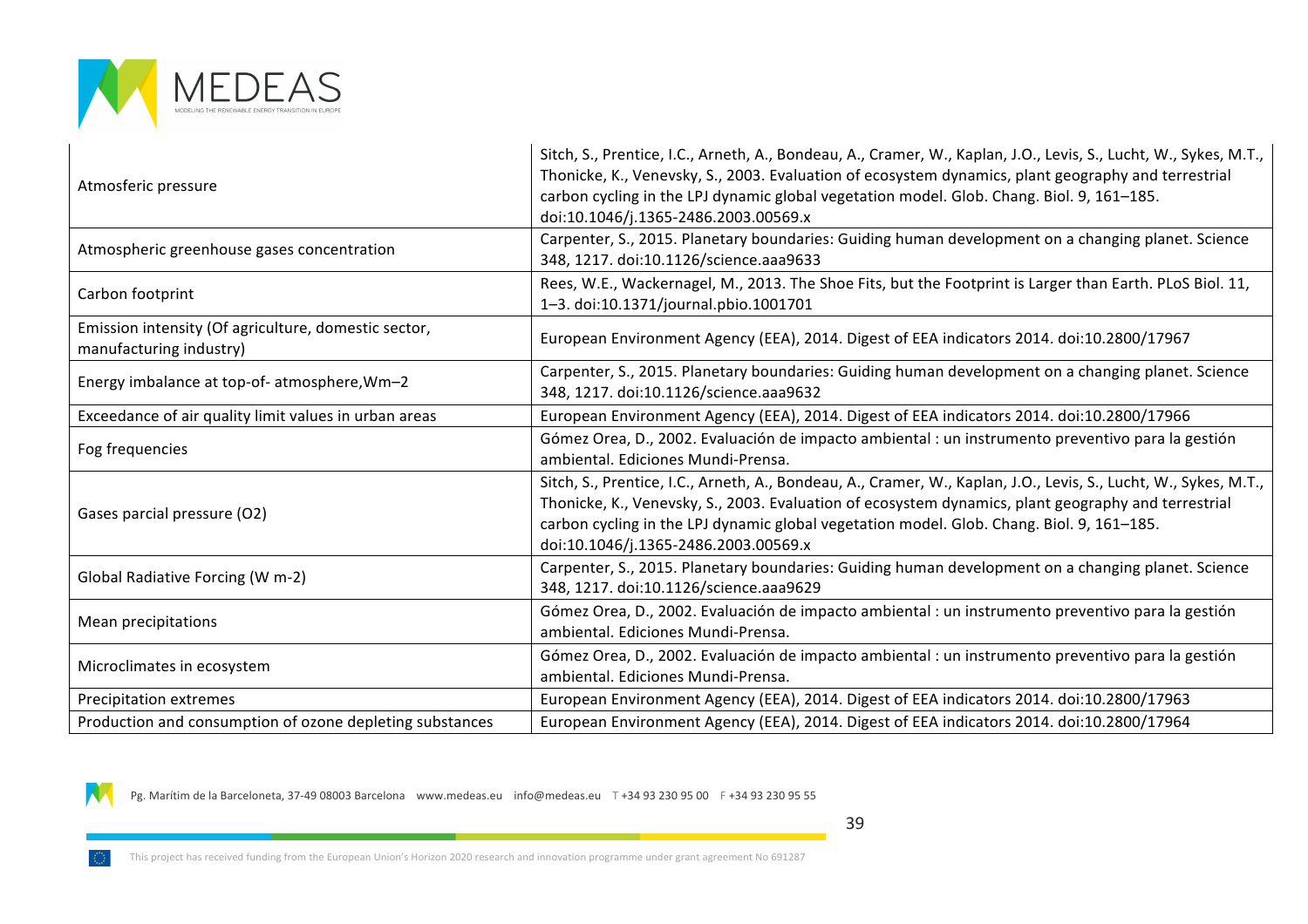

| Production, sales and emissions ((Sulphur dioxide (SO2),<br>Nitrogen oxides (NOX), Ammonia (NH3), Non-methane volatile<br>organic compounds (NMVOC), Heavy metal (HM), Persistent<br>organic pollutant (POP), acidifying substances, ozone<br>precursors, fluorinated GHGs (F-gases), photochemical<br>oxidators, primary particulate matter and secondary particulate<br>matter precursors) | European Environment Agency (EEA), 2014. Digest of EEA indicators 2014. doi:10.2800/17963                                                    |
|----------------------------------------------------------------------------------------------------------------------------------------------------------------------------------------------------------------------------------------------------------------------------------------------------------------------------------------------------------------------------------------------|----------------------------------------------------------------------------------------------------------------------------------------------|
| Progress to greenhouse gas emission targets                                                                                                                                                                                                                                                                                                                                                  | European Environment Agency (EEA), 2014. Digest of EEA indicators 2014. doi:10.2800/17963                                                    |
| Relative moisture                                                                                                                                                                                                                                                                                                                                                                            | Gómez Orea, D., 2002. Evaluación de impacto ambiental : un instrumento preventivo para la gestión<br>ambiental. Ediciones Mundi-Prensa.      |
| Solar irradiance                                                                                                                                                                                                                                                                                                                                                                             | Carpenter, S., 2015. Planetary boundaries: Guiding human development on a changing planet. Science<br>348, 1217. doi:10.1126/science.aaa9630 |
| Stratospheric ozone depletion                                                                                                                                                                                                                                                                                                                                                                | Carpenter, S., 2015. Planetary boundaries: Guiding human development on a changing planet. Science<br>348, 1217. doi:10.1126/science.aaa9630 |
| Surface albedo                                                                                                                                                                                                                                                                                                                                                                               | Carpenter, S., 2015. Planetary boundaries: Guiding human development on a changing planet. Science<br>348, 1217. doi:10.1126/science.aaa9631 |
| Temperature (Global land and ocean mean temperature and<br>anomalies)                                                                                                                                                                                                                                                                                                                        | European Environment Agency (EEA), 2014. Digest of EEA indicators 2014. doi:10.2800/17963                                                    |
| Wind regimes                                                                                                                                                                                                                                                                                                                                                                                 | Gómez Orea, D., 2002. Evaluación de impacto ambiental : un instrumento preventivo para la gestión<br>ambiental. Ediciones Mundi-Prensa.      |
| <b>WATER</b>                                                                                                                                                                                                                                                                                                                                                                                 |                                                                                                                                              |
| % Potable freshwater                                                                                                                                                                                                                                                                                                                                                                         | European Environment Agency (EEA), 2014. Digest of EEA indicators 2014. doi:10.2800/17963                                                    |
| Annual freshwater withdrawal, total (Billion cubic meters or %                                                                                                                                                                                                                                                                                                                               | International Bank for Reconstruction and Development/The World Bank, 2016. World Development                                                |
| internal resources)                                                                                                                                                                                                                                                                                                                                                                          | Indicators. Highlights: featuring the sustainable development goals, WDI 2016                                                                |
| Arctic sea-ice cover                                                                                                                                                                                                                                                                                                                                                                         | European Environment Agency (EEA), 2014. Digest of EEA indicators 2014. doi:10.2800/17966                                                    |
| Basin features (Distribution, geomorphic attributes, flow,<br>scarcity, runoff, refill, transportation, drainage, flood, erosion,<br>deposition, stability)                                                                                                                                                                                                                                  | Gómez Orea, D., 2002. Evaluación de impacto ambiental : un instrumento preventivo para la gestión<br>ambiental. Ediciones Mundi-Prensa.      |

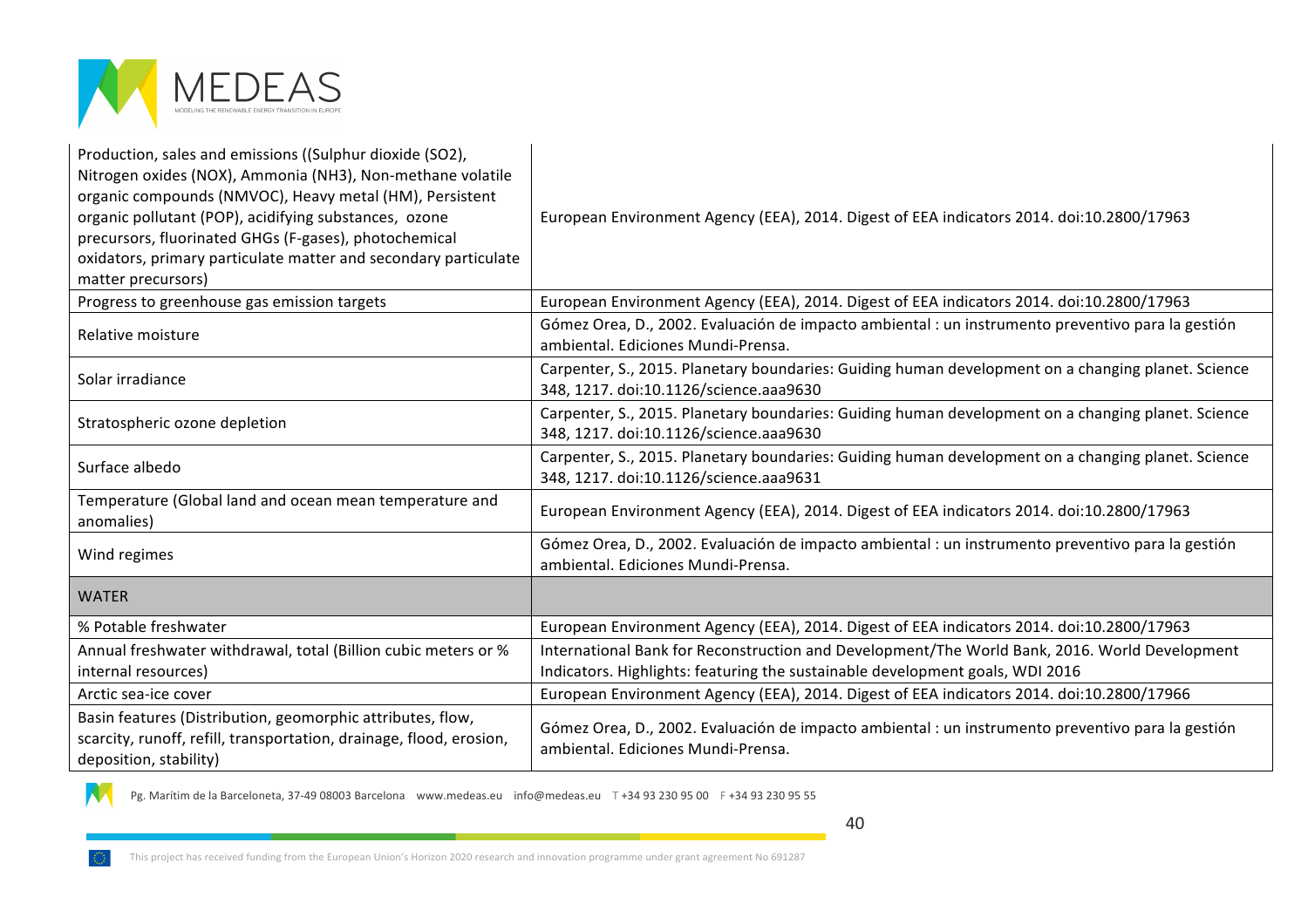

| Coast dynamics                                                                                                                                                                                                                                                                                                           | Gómez Orea, D., 2002. Evaluación de impacto ambiental : un instrumento preventivo para la gestión<br>ambiental. Ediciones Mundi-Prensa.                                                                                                   |
|--------------------------------------------------------------------------------------------------------------------------------------------------------------------------------------------------------------------------------------------------------------------------------------------------------------------------|-------------------------------------------------------------------------------------------------------------------------------------------------------------------------------------------------------------------------------------------|
| Currents                                                                                                                                                                                                                                                                                                                 | Gómez Orea, D., 2002. Evaluación de impacto ambiental : un instrumento preventivo para la gestión<br>ambiental. Ediciones Mundi-Prensa.                                                                                                   |
| Fresh ground water                                                                                                                                                                                                                                                                                                       | OECD Statistics [WWW Document], n.d. URL http://stats.oecd.org/                                                                                                                                                                           |
| Fresh surface water                                                                                                                                                                                                                                                                                                      | OECD Statistics [WWW Document], n.d. URL http://stats.oecd.org/                                                                                                                                                                           |
| Freshwater resources (Uses, abstractions treatment, urban<br>waste, % population connected, Maximum amount of<br>consumptive blue water use (km3yr-1), Blue water withdrawal<br>as % of mean monthly river flow, Total public sewerage (% of<br>resident population connected to urban wastewater collecting<br>system)) | European Environment Agency (EEA), 2014. Digest of EEA indicators 2014. doi:10.2800/17963<br>Carpenter, S., 2015. Planetary boundaries: Guiding human development on a changing planet. Science<br>348, 1217. doi:10.1126/science.aaa9629 |
| Freshwater resources and reserves                                                                                                                                                                                                                                                                                        | OECD Statistics [WWW Document], n.d. URL http://stats.oecd.org/                                                                                                                                                                           |
| Generation of wasterwater (all sources) (volume)                                                                                                                                                                                                                                                                         | OECD Statistics [WWW Document], n.d. URL http://stats.oecd.org/                                                                                                                                                                           |
| Glaciers                                                                                                                                                                                                                                                                                                                 | European Environment Agency (EEA), 2014. Digest of EEA indicators 2014. doi:10.2800/17964                                                                                                                                                 |
| Ocean acidification (Carbonate ion concentration, pH)                                                                                                                                                                                                                                                                    | Carpenter, S., 2015. Planetary boundaries: Guiding human development on a changing planet. Science<br>348, 1217. doi:10.1126/science.aaa9629                                                                                              |
| Permafrost                                                                                                                                                                                                                                                                                                               | European Environment Agency (EEA), 2014. Digest of EEA indicators 2014. doi:10.2800/17967                                                                                                                                                 |
| Rising sea level                                                                                                                                                                                                                                                                                                         | European Environment Agency (EEA), 2014. Digest of EEA indicators 2014. doi:10.2800/17968                                                                                                                                                 |
| Seabed status                                                                                                                                                                                                                                                                                                            | Gómez Orea, D., 2002. Evaluación de impacto ambiental : un instrumento preventivo para la gestión<br>ambiental. Ediciones Mundi-Prensa.                                                                                                   |
| Snow cover                                                                                                                                                                                                                                                                                                               | European Environment Agency (EEA), 2014. Digest of EEA indicators 2014. doi:10.2800/17965                                                                                                                                                 |
| <b>Total freshwater</b>                                                                                                                                                                                                                                                                                                  | OECD Statistics [WWW Document], n.d. URL http://stats.oecd.org/                                                                                                                                                                           |
| Water footprint                                                                                                                                                                                                                                                                                                          | Hoekstra, A.Y., Chapagain, A.K., Aldaya, M.M., Mekonnen, M.M., 2011. The Water Footprint Assessment<br>Manual, Febrero 2011. doi:978-1-84971-279-8                                                                                        |
| Water quality (Physical-chemical and biologic quality. Nitrates,                                                                                                                                                                                                                                                         | Gómez Orea, D., 2002. Evaluación de impacto ambiental : un instrumento preventivo para la gestión                                                                                                                                         |
| phosphates, carbonates, sulphates, salinity, extinction<br>coefficient, trophic state, eutrophication)                                                                                                                                                                                                                   | ambiental. Ediciones Mundi-Prensa. European Environment Agency (EEA), 2014. Digest of EEA<br>indicators 2014. doi:10.2800/17963                                                                                                           |

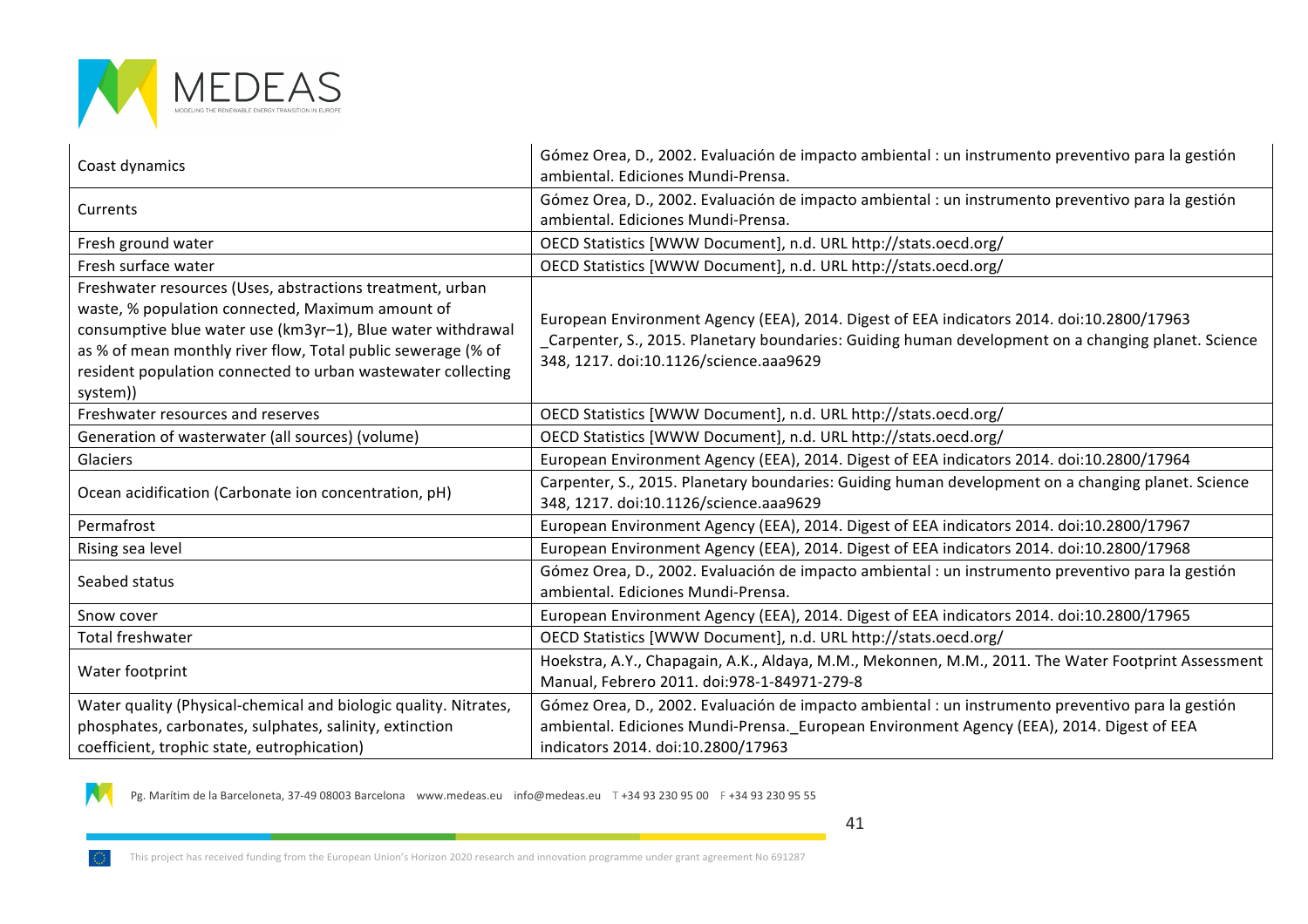

| <b>ENERGY</b>                                                                                                                                                                                      |                                                                                                                                                                                                                                                  |
|----------------------------------------------------------------------------------------------------------------------------------------------------------------------------------------------------|--------------------------------------------------------------------------------------------------------------------------------------------------------------------------------------------------------------------------------------------------|
| Cumulative energy demand (CED)                                                                                                                                                                     | King, C.W., Carbajales-Dale, M., 2016. Food-energy-water metrics across scales: project to system level.<br>J. Environ. Stud. Sci. 6, 39-49. doi:10.1007/s13412-016-0390-10                                                                      |
| Electricity (Consumption, power consumption per capita,<br>production from sources (% of total or kWh): Coal,<br>hydroelectric, natural gas, nuclear, oil, renewable sources,<br>efficiency, uses) | European Environment Agency (EEA). Digest of EEA indicators 2014. (2014).<br>doi:10.2800/17966_International Bank for Reconstruction and Development/The World Bank Group,<br>2016. World Development Indicators (WDI) http://www.worldbank.org/ |
| Energy payback time (EPBT)                                                                                                                                                                         | King, C.W., Carbajales-Dale, M., 2016. Food-energy-water metrics across scales: project to system level.<br>J. Environ. Stud. Sci. 6, 39-49. doi:10.1007/s13412-016-0390-11                                                                      |
| Energy productivity, GDP per unit of TPES                                                                                                                                                          | OECD Statistics [WWW Document], n.d. URL http://stats.oecd.org/                                                                                                                                                                                  |
| Energy return on investment (EROI)                                                                                                                                                                 | King, C.W., Carbajales-Dale, M., 2016. Food-energy-water metrics across scales: project to system level.<br>J. Environ. Stud. Sci. 6, 39-49. doi:10.1007/s13412-016-0390-12                                                                      |
| Energy use (kg of oil equivalent per capita)                                                                                                                                                       | European Environment Agency (EEA), 2014. Digest of EEA indicators 2014. doi:10.2800/17967                                                                                                                                                        |
| Ethanol and biodiesel production (billion litres)                                                                                                                                                  | REN21, 2013. Renewables 2013 Global Status Report, Production. doi:ISBN 978-3-9815934-0-5                                                                                                                                                        |
| Final energy consumption by sector                                                                                                                                                                 | REN21, 2013. Renewables 2013 Global Status Report, Production. doi:ISBN 978-3-9815934-0-6                                                                                                                                                        |
| Final energy consumption intensity                                                                                                                                                                 | European Environment Agency (EEA), 2014. Digest of EEA indicators 2014. doi:10.2800/17963                                                                                                                                                        |
| Investment in new renewable capacity (annual)                                                                                                                                                      | REN21, 2013. Renewables 2013 Global Status Report, Production. doi:ISBN 978-3-9815934-0-2                                                                                                                                                        |
| Life Cycle Analysis (LCA)                                                                                                                                                                          | King, C.W., Carbajales-Dale, M., 2016. Food-energy-water metrics across scales: project to system level.<br>J. Environ. Stud. Sci. 6, 39-49. doi:10.1007/s13412-016-0390-9                                                                       |
| Net Energy Analysis (NEA).                                                                                                                                                                         | King, C.W., Carbajales-Dale, M., 2016. Food-energy-water metrics across scales: project to system level.<br>J. Environ. Stud. Sci. 6, 39-49. doi:10.1007/s13412-016-0390-9                                                                       |
| Non-renewable power capacity (Coal, oil, natural gas, total)                                                                                                                                       | Programa de las Naciones Unidas para el Desarrollo, 2007. Informe sobre Desarrollo Humano 2007-<br>2008. La lucha contra el cambio climático: Solidaridad frente a un mundo dividido.                                                            |
| Nuclear energy and efficiency                                                                                                                                                                      | Programa de las Naciones Unidas para el Desarrollo, 2007. Informe sobre Desarrollo Humano 2007-<br>2008. La lucha contra el cambio climático: Solidaridad frente a un mundo dividido.                                                            |
| Overview of the energy system production and use                                                                                                                                                   | European Environment Agency (EEA), 2014. Digest of EEA indicators 2014. doi:10.2800/17965                                                                                                                                                        |
| Primary energy consumption (Renewable, non-renewable, by                                                                                                                                           | European Environment Agency (EEA), 2014. Digest of EEA indicators 2014. doi:10.2800/17963                                                                                                                                                        |